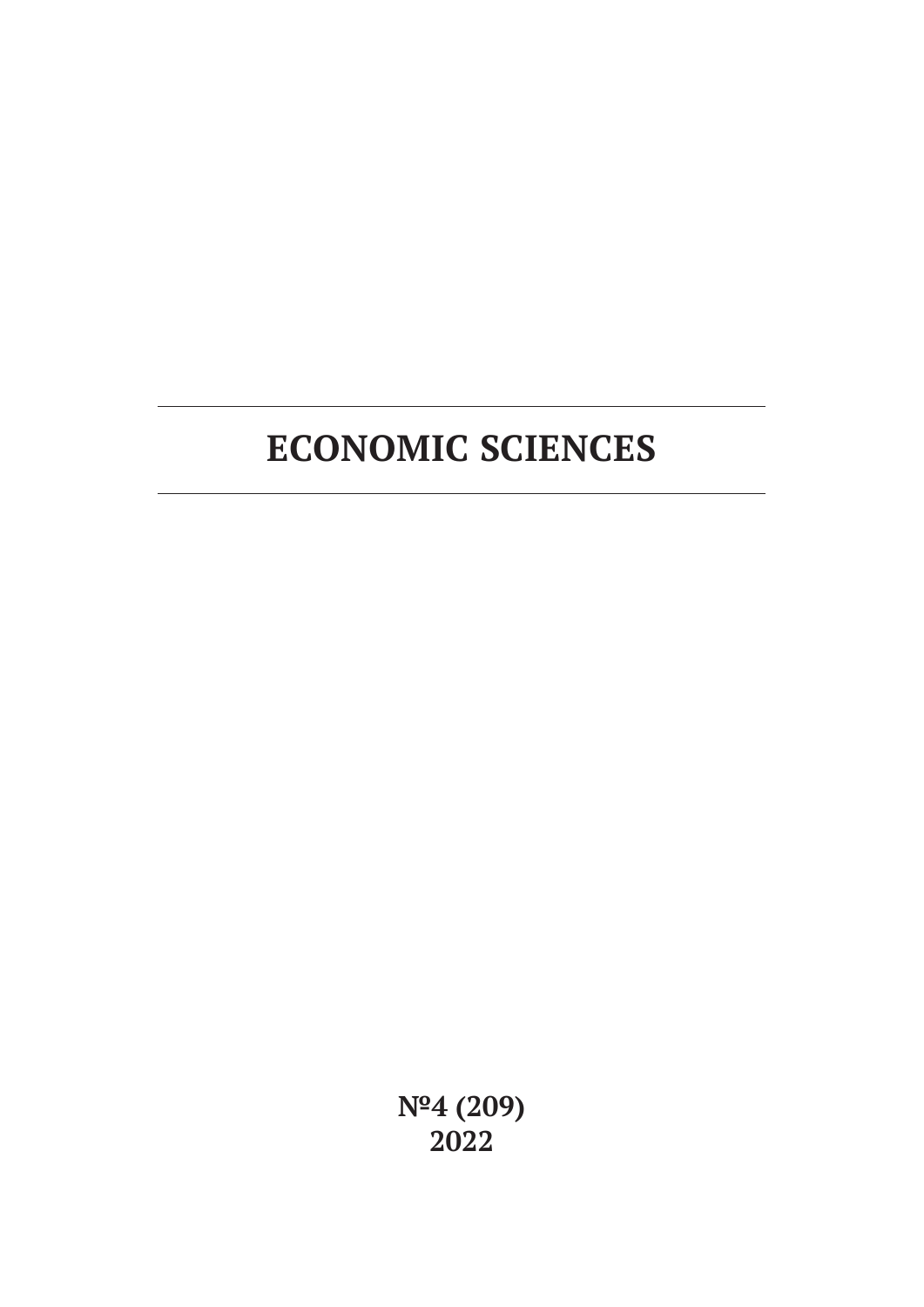#### **Editorial Council**

**V.V. Artiakov** — Doctor of Economics, Member of Russian Academy of Engineering

**R.S. Grinberg** — Doctor of Economics, Professor, Institute of Economy of Russian Academy of Sciences,

**A.G. Griaznova** — Doctor of Economics, Professor, President of Financial University under the Government of the Russian Federation

**N.G. Kuznetsov** — Doctor of Economics, Professor, Rostov State University of Economics

**V.N. Ovchinnikov** — Doctor of Economics, Professor, Southern Federal University

**A.L. Porokhovski** — Doctor of Economics, Professor, Moscow State University named after M.V. Lomonosov

**S.N. Silvestrov** — Doctor of Economics, Professor, Financial University under the Government of the Russian Federation

**A.N. Shokhin** — Doctor of Economics, Professor

**M.A. Eskindarov** — Doctor of Economics, Professor, Rector of Financial University under the Government of the Russian Federation

The journal is included in the list of the Higher Accreditation Committee of The Ministry of Education and Science of Russia of the leading scientific journals and publications issued in the Russian Federation, where the main scientific results of the scientific theses for the degrees of Doctor and Candidate of Science can be found

Founder: LLC "Economic Sciences" Address: 125057, Moscow, Chapaevskii per., 3-775 E-mail: info@ecsn.ru WWW: http://ecsn.ru

The Certificate of registration of mass media: ПИ № ФС77–21147 from 28.06.2005

Subscription index 20387

ISSN 2072–0858

#### **Editorial Board**

**V.A. Meshcherov** — Doctor of Economics, Professor, Chief Editor of the Journal «Economic Sciences»

**F.F. Sterlikov** — Doctor of Economics, Professor, Moscow State University of Technologies and Management named after K.G. Razumovskiy

**E.V. Zarova** — Doctor of Economics, Professor, Plekhanov Russian University of Economics

**A.E. Karlik** — Doctor of Economics, Professor, St.-Petersburg State University of Economy and Finance

**N.G. Kuznetsov** — Doctor of Economics, Professor, Rostov State University of Economics

**V.N. Ovchinnikov** — Doctor of Economics, Professor, Southern Federal University

**S.N. Silvestrov** — Doctor of Economics, Professor, Financial University under the Government of the Russian Federation

**K.N. Korischenko** — Doctor of Economics, Professor, Russian Presidential Academy of National Economy and Public Administration

**A.A. Bakulina** — Doctor of Economics, Professor, Financial University under the Government of the Russian Federation

**V.A. Savinova** — Doctor of Economics, Professor, Samara State University of Economics

**E.N. Valiyeva** — Doctor of Economics, Professor, Samara State University of Economics

**G.D. Fainshtein** — PhD in Economics, Tallinn University of Technology

**V.A. Piskunov** — Doctor of Economics, Professor, Samara State University of Economics

**A.M. Petrov** — Doctor of Economics, Professor, Financial University under the Government of the Russian Federation

**P.V. Pavlov** — Doctor of Economics, Associate Professor, Southern Federal University

**O.A. Khokhlova** — Doctor of Economics, Professor, East-Siberian University of Technology and Management

**K.N. Ermolaev** — Doctor of Economics, Professor, Samara State University of Economics

**O.E. Ryazanova** — Doctor of Economics, Professor, Head of the Department of Economic Theory, MGIMO

**N.V. Kuznetsov** — Doctor of Economics, Financial University under the Government of the Russian Federation

**V.S. Osipov** — Doctor of Economics, MGIMO University

#### **Chief Editor:**

**V.A. Meshcherov** — Doctor of Economics, Professor

Issue date 30.04.2022 Format 60х84/8 Printed signatures 45.57 500 copies Printed by "24 Print" Ltd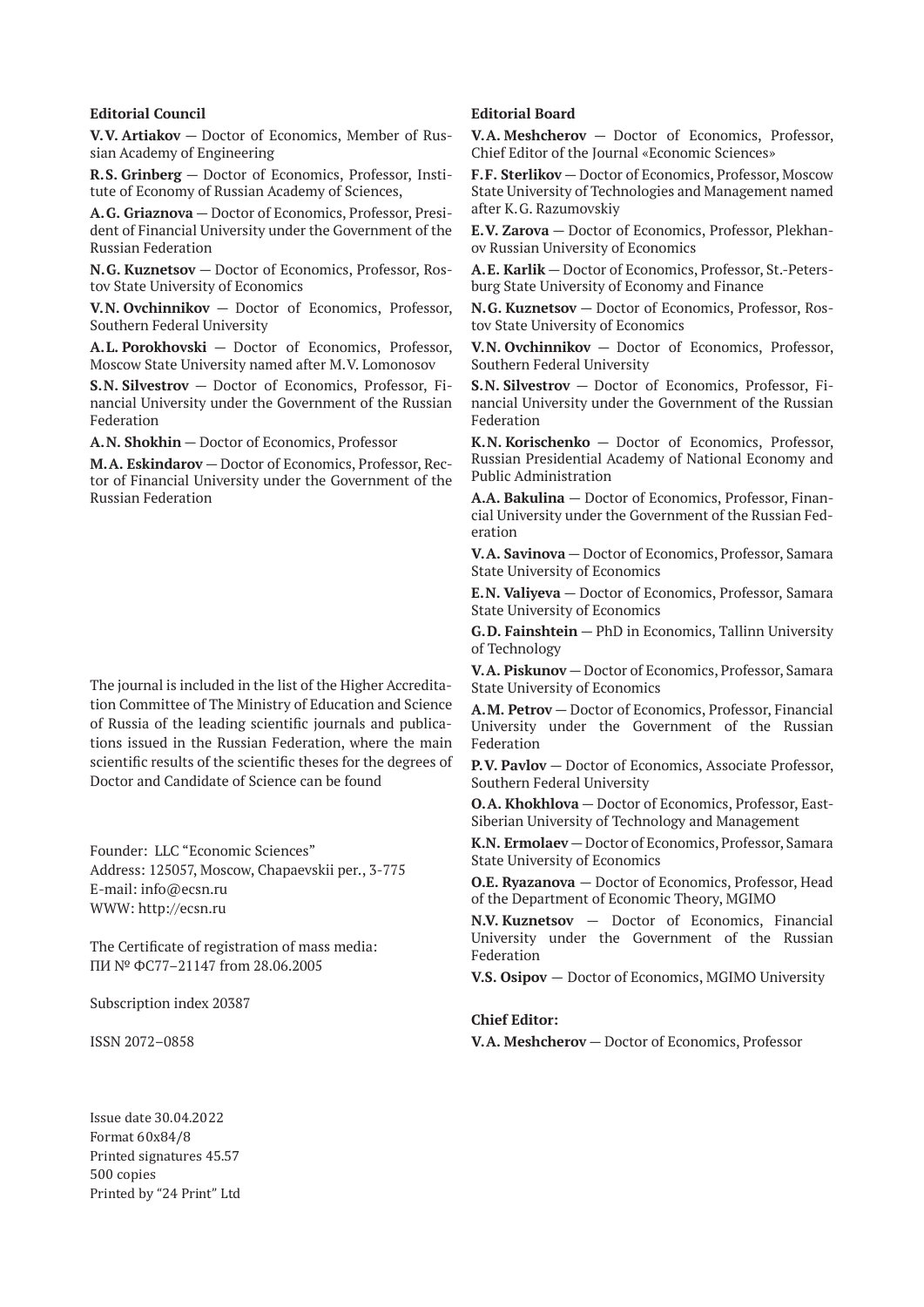# **CONTENTS**

# **ECONOMICS AND MANAGEMENT OF NATIONAL ECONOMY**

| Abdrakhmanova A.A. Impact of the COVID-19 pandemic on the development of small                                                                                                      |
|-------------------------------------------------------------------------------------------------------------------------------------------------------------------------------------|
| Gilyazov T.R. State regulation of the energy market during the COVID-19 pandemic:                                                                                                   |
| Mukhametshin D.F., Gilyazov T.R. Decentralization of the energy market in Russia  353                                                                                               |
| Yurkov D.V., Gilyazov T.R. Features of the development of the energy market in the Arctic  353                                                                                      |
| Presnov O.M., Kuznetsov N.S., Berezhnaya Y.P., Zyryanova V.S. Composite multi-section<br>354                                                                                        |
| Aleksandrov I.N., Petrov M.A., Prozorovskaya C.A., Molodkova E.B., Isakov A.V.<br>HR management strategy in the context of management paradigm change: from human                   |
| Voronina V.M., Mikhailova O.P. Sugar production and consumption in Russia:                                                                                                          |
| Voronova O.V., Karmanova A.E., Kutyeva E.R. Assessment of tourist and recreational<br>region of the North-Eastern part of the republic of Karelia as an active arctic region<br>357 |
| Glaz V.N., Kazakova I.N., Mirgorodskaya O.A., Narozhnaya G.A. The significance<br>of small business for the country's economy and creating conditions for its growth 358            |
| Goncharova N.L. The role and place of regional markets for services for persons older                                                                                               |
| Goncharova N.L., Rudskaya I.A. Features of management models of regional markets<br>for services for persons older than working age in the countries of the Western world  359      |
| Goncharova N.L. Regional markets of services for persons over working age in conditions                                                                                             |
| Dozhdeva E.E., Zhiganova P.V. The system of indicators of the financial security of the state  361                                                                                  |
| Doroshenko S.N., Filippova E.V. Status and prospects for the development of production                                                                                              |
| Dunaenko N.A., Kudryavtseva T.Y. Resource management and digitalization of enterprise                                                                                               |
| Zameshaeva I.S. Organizational and economic mechanism for the development of territorial                                                                                            |
|                                                                                                                                                                                     |
| Kozhina K.S., Dunaenko N.A., Kudryavtseva T.Y. Mathematical methods for assessing                                                                                                   |
| Logvinenko A.S. Quality requirements analysis of automotive products with embedded                                                                                                  |
| Lukyanova A.A., Kononova E.S., Podverbnih O.E. Opportunities for developing the human<br>365                                                                                        |
| Mikulenok A.S. Standardization for regional development and interaction  366                                                                                                        |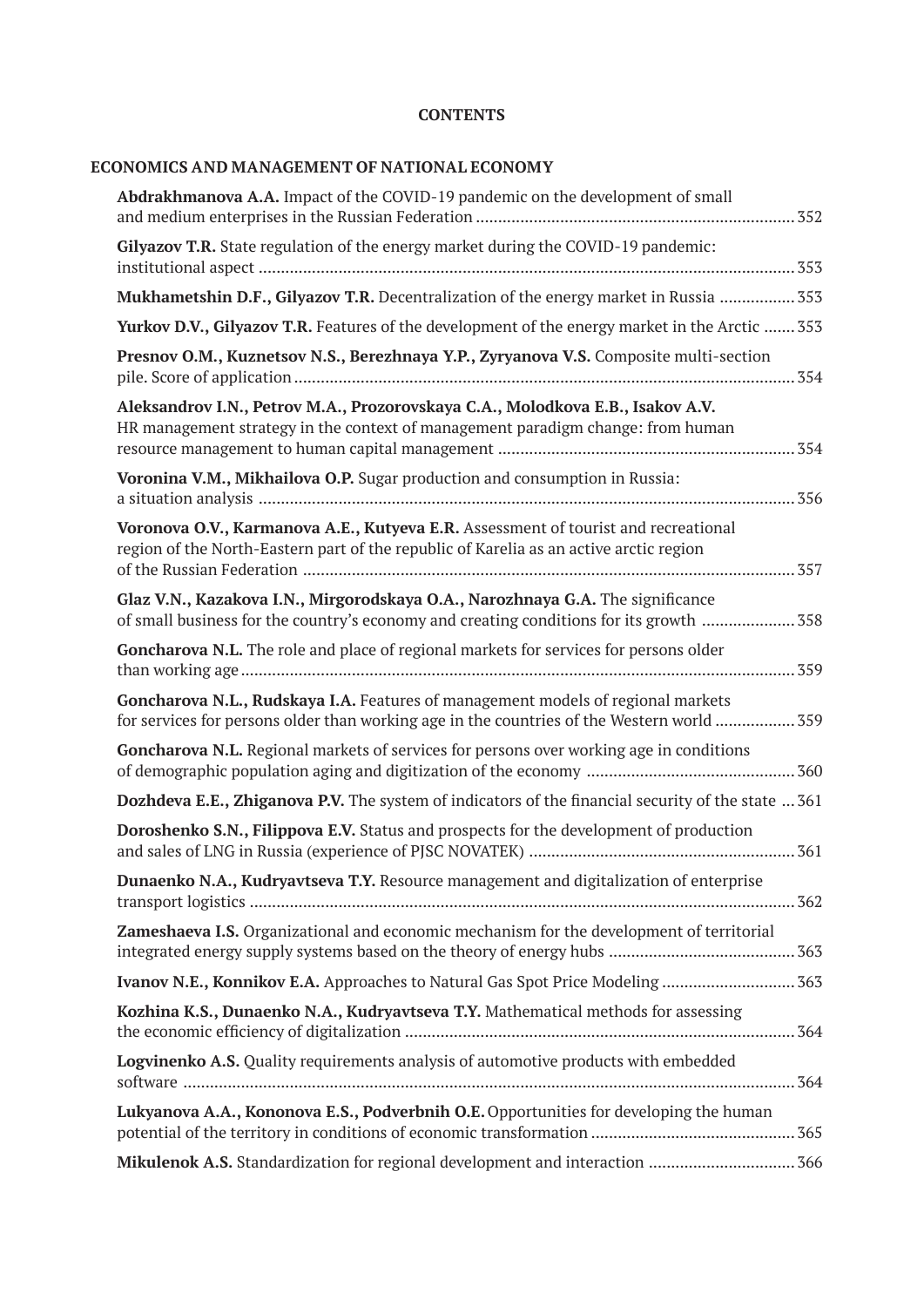| Mikulenok A.S., Lukevich I.N. Conditions for the development of integration processes                                                                                                       |  |
|---------------------------------------------------------------------------------------------------------------------------------------------------------------------------------------------|--|
|                                                                                                                                                                                             |  |
| Nikiforova D.V., Shuvalova D.G. Formation of an innovative environment<br>for the development of renewable energy in the territory of the Russian Federation 368                            |  |
| Novikova O.S. The function of data management as one of the foundations                                                                                                                     |  |
| Nosov V.V., Tsypin A.P., Bakanach O.V., Korneva G.V., Abramov Y.V., Gordeev I.A.<br>Statistical analysis of the state and development of hydro and thermal power in Russia  369             |  |
| Ozherelev V.N., Ozhereleva M.V., Fedkova N.A. Climate change as a factor in forecasting                                                                                                     |  |
| <b>Onufrieva O.A., Senchenkova D.V.</b> Assessment of the competitiveness and investment<br>attractiveness of the Russian electric power industry for Russian oil and gas corporations  372 |  |
| Pasholikov M.A. Conceptual foundations of marketing management of economic interests                                                                                                        |  |
| Presnov O.M., Rustamzoda A.R., Andronova A.E., Proskova D.A. Rolls of buildings.                                                                                                            |  |
| Rodionov D.G., Kuporov Y.Y., Ilaltdinova A.I., Ivanova A.S., Lobanova P.I., Tikhomirova M.O.,<br>Polyanina P.V., Konnikov E.A. Funeral Services Market: system analysis                     |  |
| Rodionov D.G., Ivanova A.S., Konnikov E.A. The role of goodwill in assessing the economic                                                                                                   |  |
| Saveliev A.A. Concept definition and essence comprehension of procurement at enterprises 376                                                                                                |  |
| Senchenkova D.V. The assessment of the diversification level of Russian oil and gas                                                                                                         |  |
| Simakova Z.L. Methodological approach to assessing the efficiency of management                                                                                                             |  |
| Suloeva S.B., Shmeleva A.S. Development of a conceptual model of digital innovation                                                                                                         |  |
| Zubkov A.K., Khvostenko O.A. The impact of digitalization on the content of the process                                                                                                     |  |
| Yanchenko E.A., Vladimirova A.V., Dubskaya E.S. The main trends and specifics of nature                                                                                                     |  |
| <b>ECONOMIC THEORY</b>                                                                                                                                                                      |  |
| Anoshina Y.F., Kulagina N.A., Kuporov Y.Y. Social development of territories: trends,                                                                                                       |  |
| Anoshina Y.F., Kulagina N.A., Kuporov Yu. Yu., Novikov S.P. The mechanism                                                                                                                   |  |
| Guskova M.F., Zubkov A.D., Sterlikov P.F., Sterlikov F.F. Economic justice in the system                                                                                                    |  |
| Kosobokov A.Y., Kuporov Y.Y. Theoretical foundations of innovation policy in the social                                                                                                     |  |

sphere ............................................................................................................................................. 382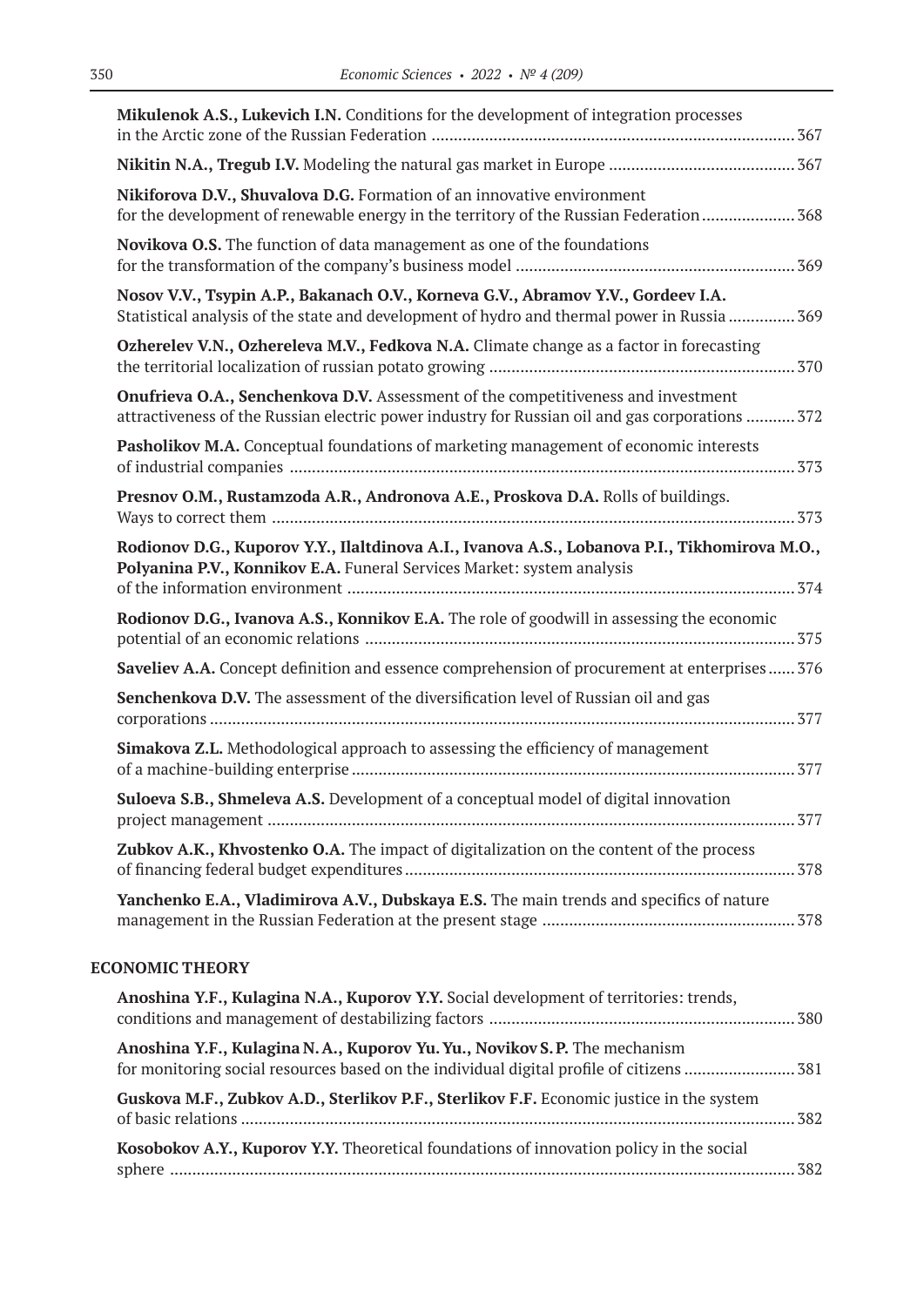| Krolivetsky E.N., Dubolazova Y.A., Zaborovsky D.A. Digitalization of services in the social       |  |
|---------------------------------------------------------------------------------------------------|--|
| FINANCE, MONEY CIRCULATION AND CREDIT                                                             |  |
|                                                                                                   |  |
| <b>BOOK KEEPING, STATISTICS</b>                                                                   |  |
| Vinnikova I.V. Methods of calculating the discount rate in the context of leasing operations  384 |  |
| Grishkina S.N., Trushina A.A. Recognition and measurement of obligations to withdraw              |  |
| <b>Mamedova R.M.</b> Features of the application of IAS 17 «insurance contracts» by mutual        |  |
| <b>Mamedova Samira</b> Current issues of international and national regulation and disclosure     |  |
| Naumova T.M., Shlychkov D.S. Application of blockchain technologies by an economic                |  |
| Petrov A.M., Tsypin A.P., Eremeeva N.S. Statistical study of the impact of the covid crisis       |  |
|                                                                                                   |  |
|                                                                                                   |  |

# **WORLD ECONOMY**

| Gvasalia K.D. The impact of the specific features of the economies of China, Japan                |  |
|---------------------------------------------------------------------------------------------------|--|
| Guzikova L.A., Dubieke Bahetijiang, Shahbazi A.S. Financial sanctions as a catalyst               |  |
| <b>Eliseeva M.V.</b> Modern aspects of the export development of Russian agro-industrial products |  |
| <b>Trofimova V.V.</b> Features of the Russian banking system as an environment for the formation  |  |
| <b>Udaltsova N.L.</b> «Open innovations» as an imperative of statistical development:             |  |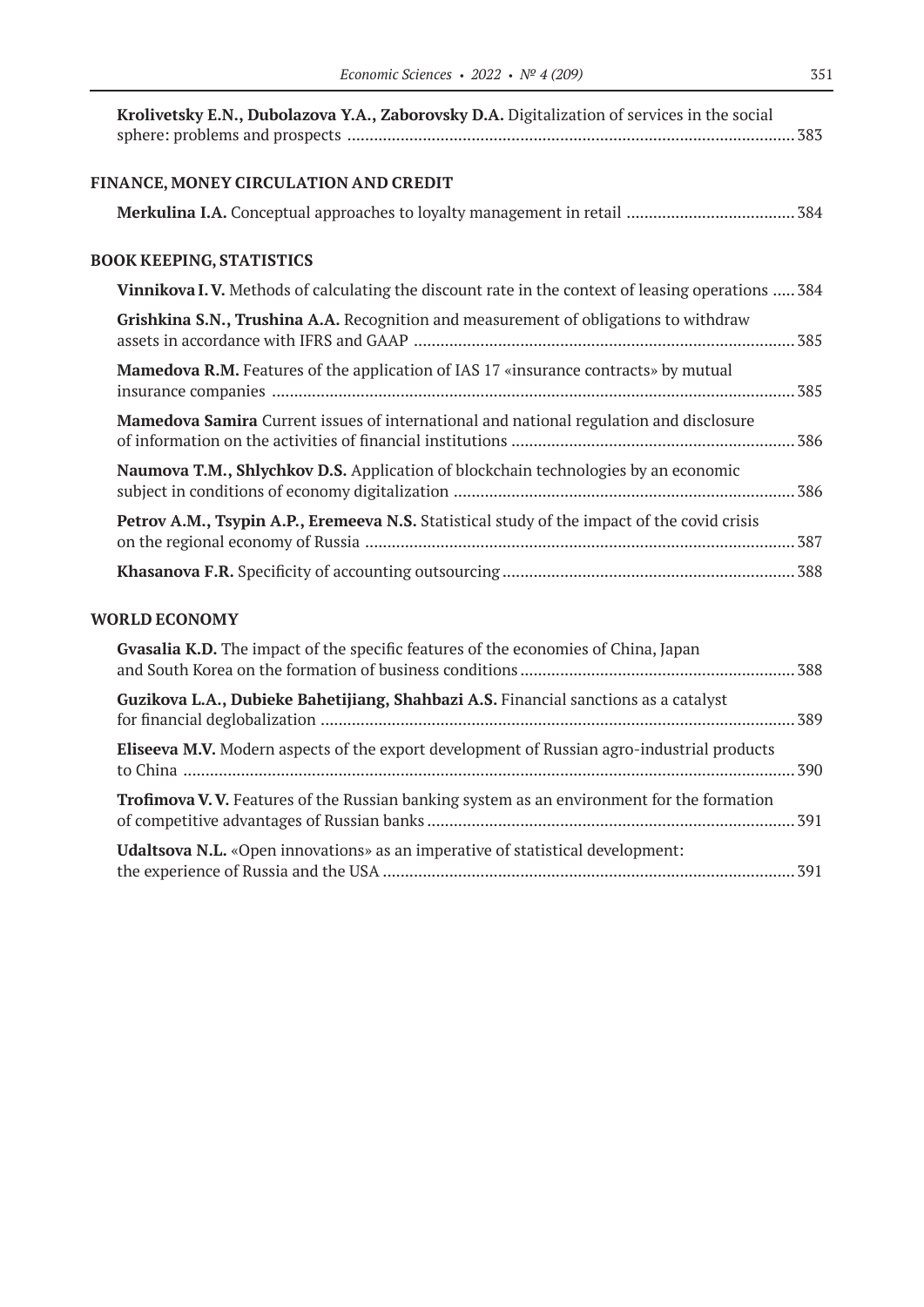# **ECONOMICS AND MANAGEMENT OF NATIONAL ECONOMY**

# **IMPACT OF THE COVID‑19 PANDEMIC ON THE DEVELOPMENT OF SMALL AND MEDIUM ENTERPRISES IN THE RUSSIAN FEDERATION**

#### © 2022 **Abdrakhmanova Аnastasia Аlexandrovna**

сandidate of economic sciences, associate professor Sevastopol State University, Sevastopol, Russia E-mail: zagorulkoaa@mail.ru

The article explores the impact of the Covid-19 pandemic on the development of small and mediumsized businesses that have faced a number of internal and external difficulties in their economic activities. The work revealed the role of small and medium-sized businesses in the development of the national economy of the Russian Federation, analyzed the influence of factors limiting the activities of SMEs in the context of the Covid-19 pandemic, considered the mechanisms for forming prerequisites for the sustainable functioning of small and medium-sized businesses in the context of the Covid-19 pandemic.

*Keywords: development, entrepreneurship, pandemic, support, leading indicator, factor, driver, growth*

- 1) *Baksheev V.V., NaryshevaA.V., Burlakov I.E.* i dr. Sovremennye tendencii fondovogo rynka Rossii: aktual'nye problemy v usloviyah pandemii koronavirusa // Investicii i innovacii, 2020. –№ 7. – S. 255–258.
- 2) *Belousova O.* Posle pandemii: perspektivy i vyzovy predprinimatel'stvu / O.Belousova, S.Uolsh, A.Grun // Forsajt.– T.  $15, N^2$  4. –  $2021.$  – S.  $33-41.$
- 3) Dolya malogo i srednego predprinimatel'stva v valovom vnutrennem produkte // Rosstat. URL: https://rosstat.gov. ru/accounts (data obrashcheniya 12.04.2022).
- 4) Pandemiya i ekonomika postsovetskih stran sostoyanie i perspektivy. Mnenie specialista OON. URL: https:// news.un.org/ru/interview/2021/01/1395232 (data obrashcheniya 12.04.2022).
- 5) Pasport nacional'nogo proekta «Maloe i srednee predprinimatel'stvo i podderzhka individual'noj predprinimatel'skoj iniciativy» http://static.government.ru/media/files/qH8voRLuhAVWSJhIS8XYbZBsAvcs8A5t. pdf (data obrashcheniya 11.04.2022)
- 6) *Shlychkov V.V.*Rossijskij malyj i srednij biznes v usloviyah pandemii Covid‑19 / V.V. SHlychkov, P.A.Batajkin, D.R.Nestulaeva // Vestnik CHelyabinskogo gosudarstvennogo universiteta, 2021. – № 6 (452). Ekonomicheskie nauki. Vyp. 73. – S. 207–216.
- 7) *Anker T.B.* (2021) At the boundary: Post-COVID agenda for business and management research in Europe and beyond. European Management Journal, 39 (2), 171–178. https://doi.org/10.1016/j.emj.2021.01.003
- 8) Rapaccini M., Saccani N., Kowalkowski C., Paiola M., Adrodegari F. (2020) Navigating disruptive crises through service-led growth: The impact of COVID-19 on Italian manufacturing firms. Industrial Marketing Management, 88, 225–237. https://doi.org/10.1016/j. indmarman.2020.05.017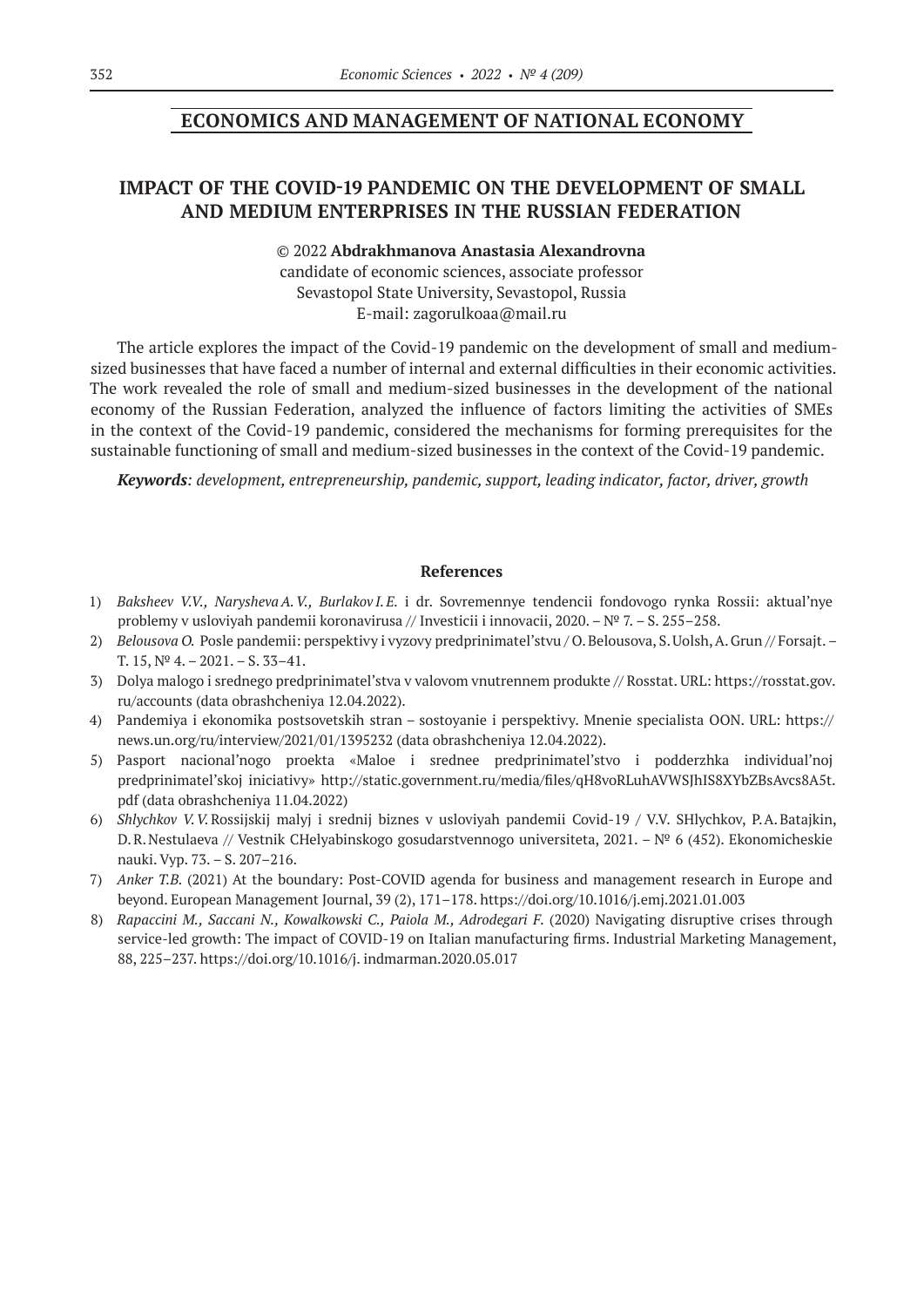# **STATE REGULATION OF THE ENERGY MARKET DURING THE COVID‑19 PANDEMIC: INSTITUTIONAL ASPECT**

© 2022 **Gilyazov Timur Rustemovich** Head of Regional Development Department FGAOU DPO "Interregional CPPK", St.Petersburg, Russia E-mail: 7402640@mail.ru

The state of the energy market in the countries of the world and Russia during the COVID-19 pandemic is considered. Measures to support the energy market are analyzed.

*Keywords: energy market, economic development.*

### **DECENTRALIZATION OF THE ENERGY MARKET IN RUSSIA**

© 2022 **Mukhametshin Damir Faridovich**

Candidate of Economic Sciences, Associate Professor of the Department of Human Resource Management Kazan (Privolzhsky) Federal University, Kazan, Russia E-mail: DFMuhametshin@kpfu.ru

© 2022 **Gilyazov Timur Rustemovich**

Head of the Department of Regional Development

Federal State Autonomous Educational Institution DPO "Interregional CPPK", St.Petersburg, Russia E-mail: 7402640@mail.ru

The process of decentralization of the energy market in Russia is considered. The prospects are analyzed and the tasks of the energy policy are set.

*Keywords: energy market, economic development.*

# **FEATURES OF THE DEVELOPMENT OF THE ENERGY MARKET IN THE ARCTIC**

© 2022 **Yurkov Dmitry Vasilievich**

Doctor of Economics, Professor of the Department of Human Resource Management Kazan (Privolzhsky) Federal University, Kazan, Russia E-mail: yd72@mail.ru

© 2022 **Gilyazov Timur Rustemovich**

Head of Regional Development Department FGAOU DPO "Interregional CPPK", St.Petersburg, Russia E-mail: 7402640@mail.ru

Abstract: The energy market plays a paramount role in the development of a fair Arctic. The Arctic itself is the main region of Russia in terms of geopolitics, as well as in terms of economics, logistics and transport. The development of a fair Arctic region is a priority for the development of the Russian North. The article deals with the development of the international energy market and their impact on the development of the Russian Arctic region.

*Keywords: energy market, economic development.*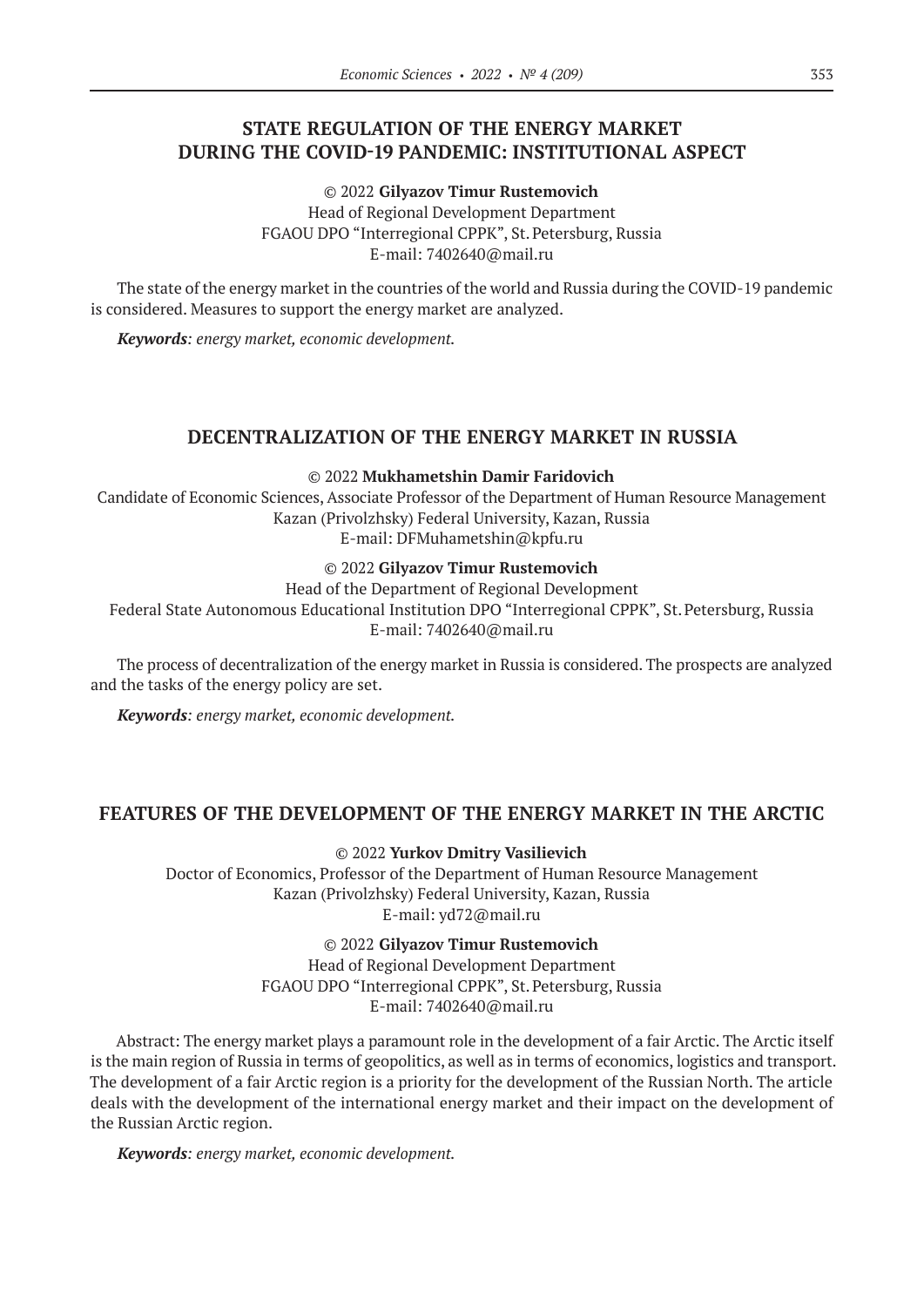### **COMPOSITE MULTI-SECTION PILE. SCORE OF APPLICATION**

© 2022 **Presnov Oleg Mikhailovich** candidate of technical sciences, associate professor Siberian Federal University, Krasnoyarsk, Russia E-mail: presn955@mail.ru

© 2022 **Kuznetsov Nikita Sergeevich** Siberian Federal University, Krasnoyarsk, Russia E-mail: kuzneczov\_nikitich2012@mail.ru

© 2022 **Berezhnaya Yulia Petrovna** Siberian Federal University, Krasnoyarsk, Russia E-mail: Julya.berezhnay2000@mail.ru

© 2022 **Zyryanova Veronika Sergeevna** Siberian Federal University, Krasnoyarsk, Russia E-mail: znika0303@mail.ru

The production of solid long piles and their transportation over long distances are associated with certain difficulties. In these conditions, composite piles are used, which are easier to deliver to construction sites. For their immersion, you can use more compact piling equipment, which is important in cramped conditions. The article discusses the foundations that are made of composite multi-section piles. The scope of application was determined for them.

*Keywords: composite multi-section piles, indentation immersion, welded joints, metal corrosion, aggressive environments, rolls, cramped conditions, reconstruction of buildings and structures, bearing capacity, bending moments, jacks, perforated pipes.*

# **HR MANAGEMENT STRATEGY IN THE CONTEXT OF MANAGEMENT PARADIGM CHANGE: FROM HUMAN RESOURCE MANAGEMENT TO HUMAN CAPITAL MANAGEMENT**

### © 2022 **Aleksandrov Igor Nikolaevich**

Candidate of economic sciences, associate professor St.Petersburg Polytechnic University of Peter the Great, St.Petersburg, Russia E-mail: a7830298@gmail.com

#### © 2022 **Petrov Maxim Alexandrovich**

Candidate of sociological sciences, associate professor St.Petersburg State University of Economics, St.Petersburg, Russia E-mail: petrov\_maxim@rambler.ru

© 2022 **Prozorovskaya Camilla Alexandrovna** Candidate of economic sciences, associate professor St.Petersburg State University of Economics, St.Petersburg, Russia E-mail: camilla\_2014@bk.ru

### © 2022 **Molodkova Eleonora Borisovna**

Candidate of sociological sciences, associate professor St.Petersburg State University of Economics, St.Petersburg, Russia E-mail: eleonor036@yandex.ru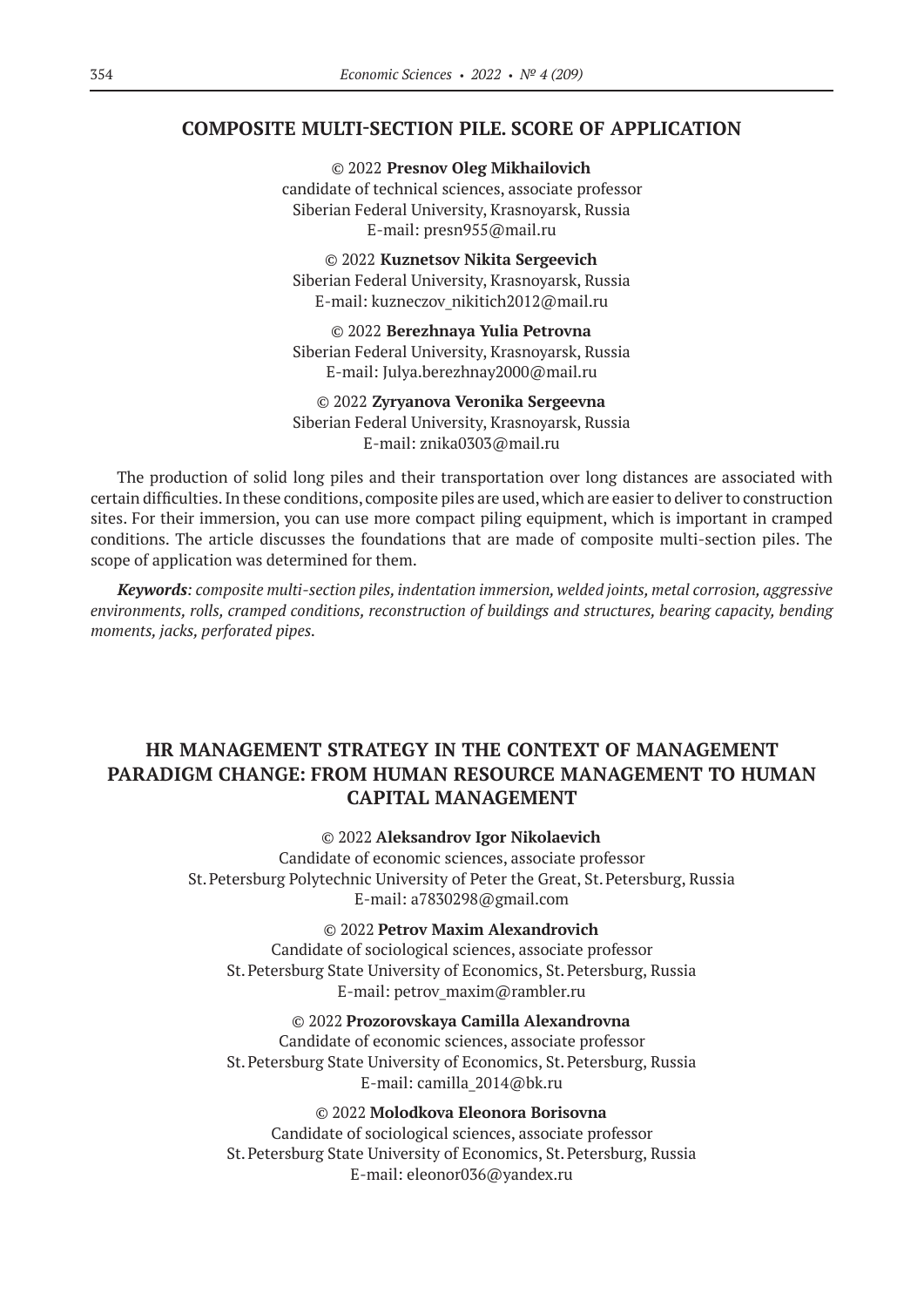### © 2022 **Isakov Alexander Vyacheslavovich**

# Candidate of economic sciences, associate professor St.Petersburg State University of Telecommunications, St.Petersburg, Russia E-mail: ekon\_up@sut.ru

This article analyzes the conceptual approaches to developing a personnel management strategy in the context of a change in the management paradigm that determined the transition from human resource management to human capital management. The dependence of the personnel management strategy on the chosen strategy for the development of the organization is determined. Options for a personnel management strategy are proposed depending on the chosen strategy for the development of the company. It is analyzed how the personnel management strategy forms personnel measures and personnel policy of the organization. The necessity of developing a strategy for managing the human capital of an organization as more appropriate in modern conditions is substantiated.

*Keywords: personnel management strategy, human capital, human resources, development strategy, personnel knowledge management strategy.*

- 1. *Porter M.*Mezhdunarodnaya konkurenciya / Per. s angl. M.: Mezhdunarodnye otnosheniya, 1993. 896 s.
- 2. *Druker P.*Zadachi menedzhmenta v XXI veke / Per. s angl. M.: Izd. dom «Vil'yams», 2004. 272 s.
- 3. *Armstrong M.*Praktika upravleniya chelovecheskimi resursami: uchebnik dlya slushatelej, obuchayushchihsya po programme "Master delovogo administrirovaniya" / Majkl Armstrong, Stiven Tejlor. – 14‑e izd. – SPb.: Piter, 2018. – 1038 s.
- 4. *Kibanov, A. YA.* Koncepcii strategii kadrovoj politiki organizacii / A. YA. Kibanov, M.V.Ushakova. Tekst: elektronnyj // Kadrovik. Kadrovyj menedzhment. – 2008. –№ 10. – S. 4–10.
- 5. *Aleksandrov, I. N.* Ocenka intellektual'nogo kapitala cherez prizmu ekonomicheskogo potenciala organizacii / I.N.Aleksandrov // Problemy sovremennoj ekonomiki. – 2016. –№ 3(59). – S. 65–67.
- 6. *Gushchina Yu.I., Gavrilova O.A., Nesterenko T.V.*Personnel management system: content, goals, functions and methods // Russian entrepreneurship. – 2017. – Volume 18. – No. 7. – pp. 1205–1213. doi: 10.18334/rp.18.7.37730
- 7. *Vesnin, V.R*.Human resource management: textbook / V.R.Vesnin. 2nd ed., reprint. and additional Moscow: Prospect, 2019. – 702 p.
- 8. *Deineka, A.V.* Human resource management: textbook / A.V.Deineka, V.A.Bespalko. Moscow: Dashkov and Co., 2018. – 389
- 9. *Petrov A.N., SulejmankadievaA.E., Horeva L.V., Petrov M.A.,* Monahova YU.D. Strategicheskoe upravlenie setevymi strukturami: novyj podhod k ocenke sovmestimosti partnyorov v setevyh al'yansah // Ekonomika, predprinimatel'stvo i pravo. – 2020. – Tom 10. –№ 6. – S. 1621–1634. DOI: 10.18334/epp.10.6.110421
- 10. *Petrov M.A.*Teoreticheskie aspekty organizacionnogo postroeniya processov razrabotki strategii // Gosudarstvennoe upravlenie i ekonomika: sovremennoe sostoyanie i perspektivy razvitiya: materialy mezhdunarodnoj nauchnoprakticheskoj konferencii – SPb.: Severo-Zapadnyj institut povysheniya kvalifikacii FNS Rossii, 2016. – S. 291–301.
- 11. *Sulejmankadieva, A. E.* Upravlenie innovaciyami i intellektual'nym kapitalom kompanii / A. E. Sulejmankadieva, M.A.Petrov, O. YU. Syrovatskaya. – Sankt-Peterburg: Sankt-Peterburgskij gosudarstvennyj elektrotekhnicheskij universitet "LETI" im. V.I.Ul'yanova (Lenina), 2021. – 138 s. – ISBN 978–5–7629–2934–9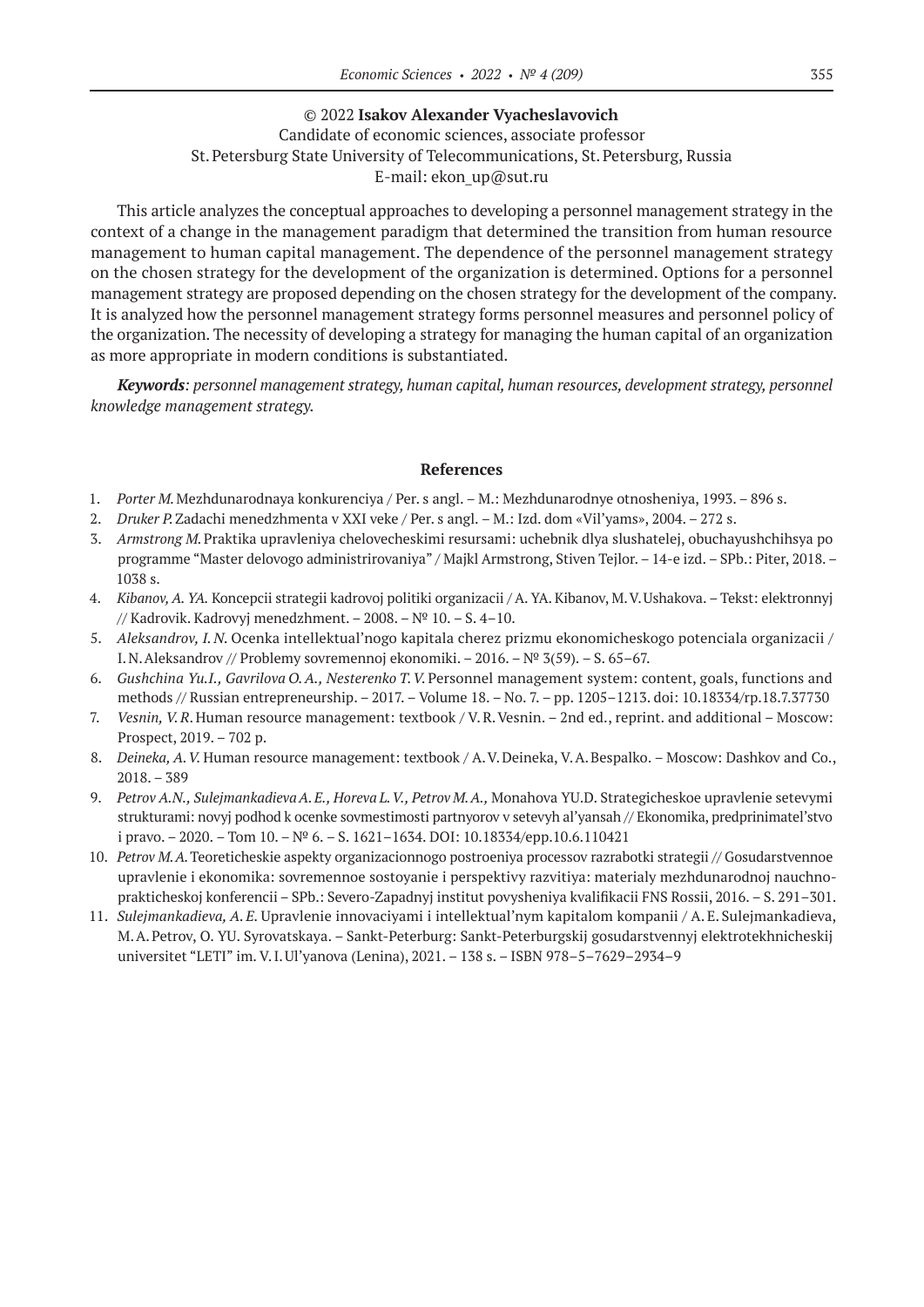## **SUGAR PRODUCTION AND CONSUMPTION IN RUSSIA: A SITUATION ANALYSIS**

© 2022 **Voronina Vera Mikhailovna**

Doctor of Economics, Professor of the Department of Economic Management of the Organization of the Faculty of Finance and Economics Orenburg State University, Orenburg, Russia E-mail: voroninaprofessor@rambler.ru

#### © 2022 **Mikhailova Olga Petrovna**

Candidate of Economic Sciences, Associate Professor of the Department of Economic Management of the Organization of the Faculty of Finance and Economics Orenburg State University, Orenburg, Russia E-mail: mihailova78@mail.ru

The relevance of the study is determined primarily by the fact that sugar is a socially significant food product, and the production and consumption of sugar and its derivatives both by the population and in industries is of great importance for the development of the national economy. The article presents a retrospective analysis of the dynamics of the key factors that determine the supply of sugar in the domestic Russian market: the dynamics of sugar beet acreage, the gross harvest of sugar beet, sugar production, exports and imports of raw sugar, and per capita sugar consumption in Russia. It is concluded that the combination of these factors ensures a normal supply of sugar in the domestic Russian market. The subject of the study is the economic relations that arise in the domestic sugar market in connection with the sharp challenges of the external environment. The results have a practical orientation, can be used in the management of industries, agro-industrial complexes, in the educational process of higher educational institutions, authorities, deputies.

*Keywords: sugar, sugar industry, sugar production and consumption dynamics, export, import, per capita sugar consumption, sugar boom.*

- 1. *Azzheurova M. V.* SOSTOYANIE I TENDENCII RAZVITIYA RYNKA SAHARNOJ SVEKLY I SAHARA [STATUS AND DEVELOPMENT TRENDS OF THE MARKET OF SUGAR BEET AND SUGAR] //Nauka i Obrazovanie. – 2021. – T. 4. –  $N^9$ . 1.
- 2. *Kalinicheva E.* YU., *Uvarova M.N.,* Z*Hilina L. N.* ORGANIZACIONNO-EKONOMICHESKIE ASPEKTY POVYSHENIYA KONKURENTOSPOSOBNOSTI SVEKLOSAHARNOGO PODKOMPLEKSA ROSSIJSKOJ FEDERACII [ORGANIZATIONAL AND ECONOMIC ASPECTS OF INCREASING THE COMPETITIVENESS OF THE BEET SUGAR SUB-COMPLEX OF THE RUSSIAN FEDERATION] //Vestnik agrarnoj nauki. – 2021. –№ . 4 (91). – S. 131–137.
- 3. Order of the Ministry of Health of Russia dated August 19, 2016 N 614 (as amended on December 1, 2020) "On approval of recommendations on rational food consumption standards that meet modern requirements for a healthy diet" // URL: http://www.consultant.ru/document /cons\_doc\_LAW\_204200/2ff7a8c72de3994f30496a0ccbb1ddafdad df518/. – 03/28/2022
- 4. The Russian Sugar Sanctions Economy (Market Review) [Electronic resource] / Analytics of the Sugar.ru portal. URL: https://sugar.ru/node/38896 (03/23/2022).
- 5. Russian statistical yearbook. 2021: Stat. Sat. / Rosstat. M., 2021. 692 p.
- 6. *Soldatkina O. V., Kucenko E.I.* AGROPROMYSHLENNYJ KOMPLEKS ORENBURGSKOJ OBLASTI: SOSTOYANIE I PERSPEKTIVY RAZVITIYA [AGRO-INDUSTRIAL COMPLEX OF THE ORENBURG REGION: STATUS AND DEVELOPMENT PROSPECTS] //Sovremennye tendencii i tekhnologii razvitiya potenciala regionov. – 2020. – S. 32–39.
- 7. FAOSTAT statistics [Electronic resource] / Food and Agriculture Organization of the United Nations.–Access mode: https://www.fao.org/faostat Accessed: 23.03.2022).
- 8. *Stepanenkova N.M.*Sovremennoe sostoyanie sveklosaharnogo podkompleksa APK Rossijskoj Federacii i problemy cenoobrazovaniya na rynke sahara [The current state of the sugar beet subcomplex of the agro-industrial complex of the Russian Federation and the problems of pricing in the sugar market] //Aktual'nye voprosy sovremennoj ekonomiki. – 2021. –№ . 2. – S. 346–354.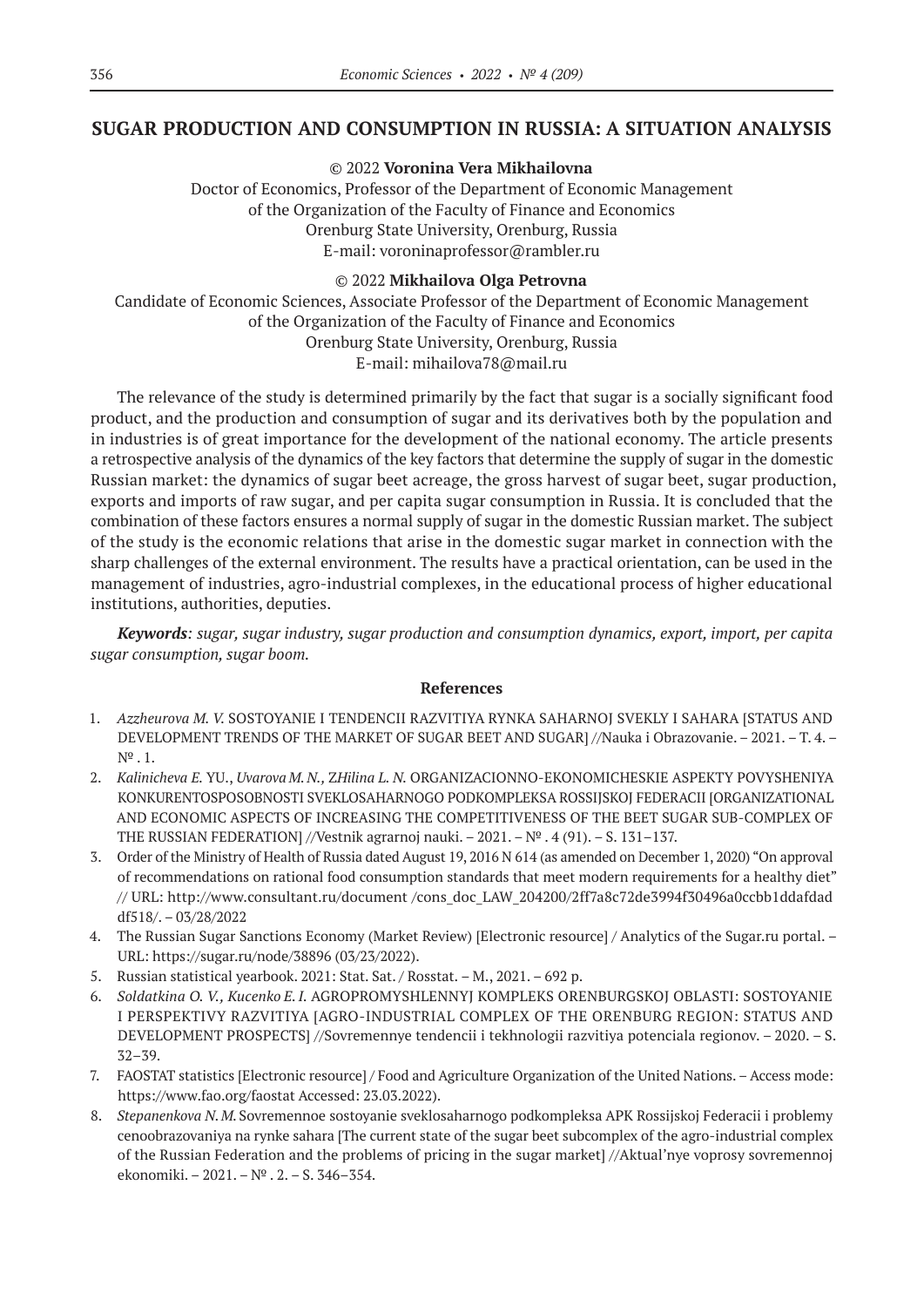- 9. Federal State Statistics Service // Official website of the Federal State Statistics Service. URL: https://rosstat.gov. ru/price?print=1 (01/08/2022).
- 10. Federal State Statistics Service // Official website of the Federal State Statistics Service. URL: https://rosstat.gov. ru/storage/mediabank/Prom\_proiz-vo\_2021.pdf (03/23/2022).
- 11. *Tuzhilkin V.I.,* S*Hterman S.V., BodinA.B.* O roli sahara v sovremennom mire. CHast' II [On the role of sugar in the modern world. Part II] / V.I.Tuzhilkin // Pishchevaya promyshlennost'. 2012. № 8. – URL: https://cyberleninka.ru/ article/n/o-roli-sahara-v-sovremennom-mire-chast-ii. – 20.03.2022.

# **ASSESSMENT OF TOURIST AND RECREATIONAL REGION OF THE NORTH-EASTERN PART OF THE REPUBLIC OF KARELIA AS AN ACTIVE ARCTIC REGION OF THE RUSSIAN FEDERATION**

### © 2022 **Voronova Olga Vladimirovna**

Candidate of Economic Sciences, Associate Professor St.Petersburg Polytechnic University of Peter the Great, St.Petersburg, Russia E-mail: ilina.olga@list.ru

#### © 2022 **Karmanova Anna Evgenievna**

Candidate of Economic Sciences, Assistant St.Petersburg Polytechnic University of Peter the Great, St.Petersburg, Russia E-mail: aekarmanova@bk.ru

#### © 2022 **Kutyeva Elmira Rafailovna**

Candidate of Economic Sciences, Associate Professor St.Petersburg Polytechnic University of Peter the Great, St.Petersburg, Russia E-mail: kutyeva2005@yandex.ru

At present, the Russian Federation protects a limited territory, characterized by great geopolitical potential. This article assesses the tourist and recreational region of the Republic of Karelia as dealing with the Arctic sector of the Russian Federation. The study analyzed the North-Eastern part of the Republic of Karelia as a regional Arctic zone. It was revealed that at present the municipalities of Karelia, which occupy 38 percent of the territory, belong to the Arctic zone. In the course of the study, a characteristic was given of the tourist and recreational region of the Arctic regions of the Republic of Karelia, a study of the tourist resources of the region and the current conditions for the implementation of the tourist and recreational region, an assessment of the tourist zone of the Belomorsky region was carried out. Monitoring of currently observed and promising tourist products of the "Belomorskaya" tourist zone reveals such areas for the implementation of tourist coverage as the development of excursion, cultural, educational and environmental tours, active recreation routes and designing places for stationary recreation. As a result of the study, in order to assess the tourist and recreational region of the Republic of Karelia, three scenarios for the development of the industry on the territory of the Belomorskaya Republic were considered. The scenario of maintaining the inertial dynamics of development remains, that the increase in the tourist flow in the republic limits the range, probably, by a high and insufficient flow of tourism products, while the share of unorganized tourism remains. The scenario of moderate development of tourism as one of the attractive areas of economic specialization, increasing the tourist flow to the republic. The new development scenario assumes a significant increase in the share of new economic activities, such as tourism, in the special economy of the Republic of Karelia. It was revealed that with the successful implementation of a special scenario for the development of tourism in a promising geographical area of observation, the tourist flow will increase significantly by 2025.

*Keywords: tourism and recreational potential, tourism resources, Arctic tourism, continental tourism, Arctic zone*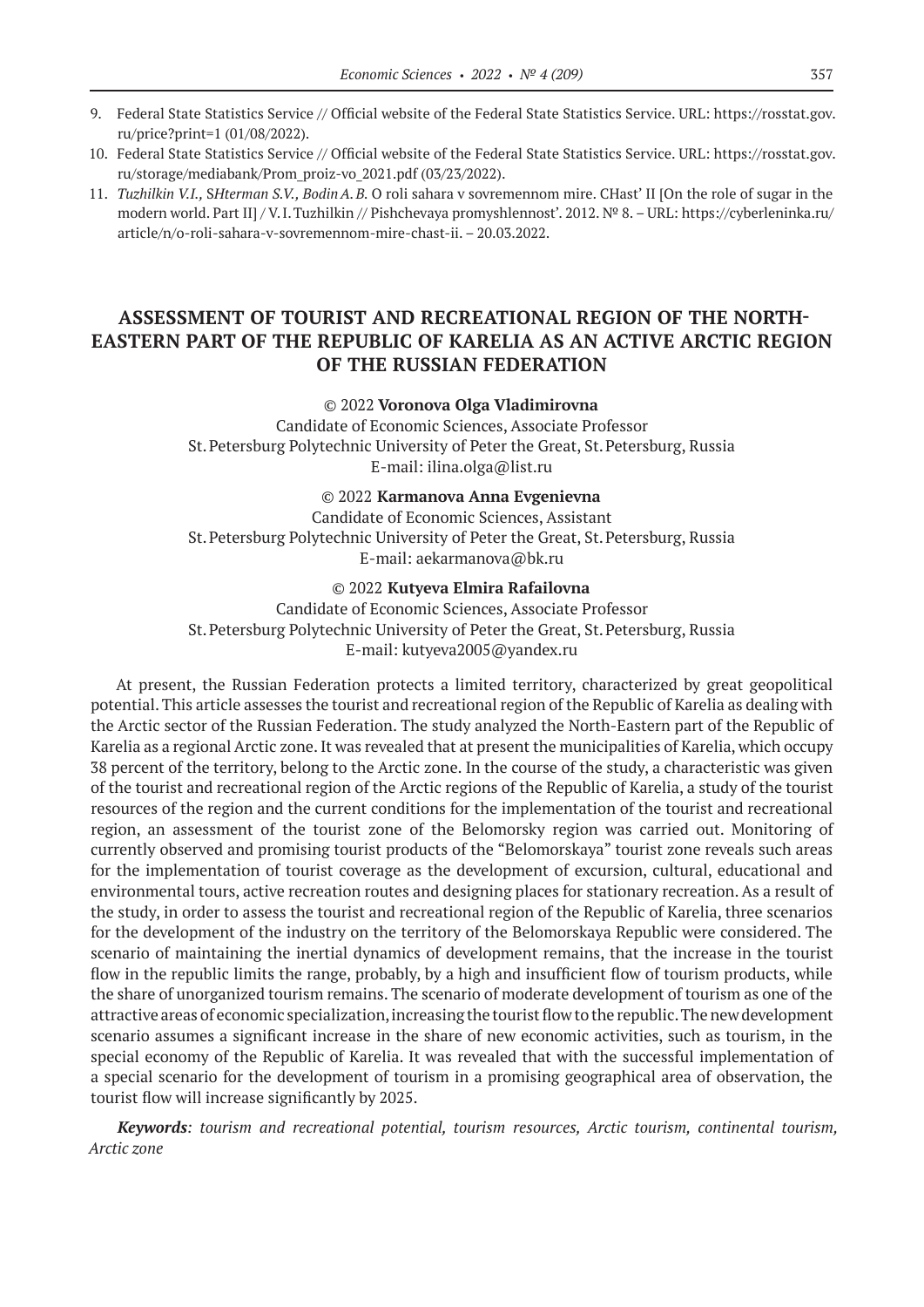# **THE SIGNIFICANCE OF SMALL BUSINESS FOR THE COUNTRY'S ECONOMY AND CREATING CONDITIONS FOR ITS GROWTH**

### © 2022 **Glaz Viktor Nikolaevich**

Doctor of Economics, Professor of the Department of Economics and Management Stavropol Institute of Cooperation (branch) Belgorod University of Cooperation, Economics and Law, Stavropol, Russia E-mail: common@stavik.ru

### © 2022 **Kazakova Inna Nikolaevna**

Candidate of Economic Sciences, Associate Professor of the Department of Economics and Management Stavropol Institute of Cooperation (branch) Belgorod University of Cooperation, Economics and Law, Stavropol, Russia E-mail: in-kazakova@inbox.ru

### © 2022 **Mirgorodskaya Olga Alekseevna**

Candidate of Economic Sciences, Associate Professor of the Department of Economics and Management Stavropol Institute of Cooperation (branch) Belgorod University of Cooperation, Economics and Law, Stavropol, Russia

E-mail: mirg-olga@mail.ru

### © 2022 **Narozhnaya Galina Alekseevna**

Candidate of Economic Sciences, Associate Professor of the Department of Regional Management Branch of the Russian Technological University in Stavropol, Stavropol, Russia Е-mail: narozhnaya.mirea@mail.ru

The article discusses the importance of small businesses for the country's economy, their share in GDP, and defines the conditions that can increase the share of small businesses in the economy.

*Keywords: small business, GDP, financing, development, lending.*

- 1. *Kabardokova, L.A.*Modern methodological approaches to training the personnel of the organization / L.A.Kabardokova, I.N.Merkulova // Science and innovative educational technologies: collection of the VII All-Russian (national) scientific and methodological conference of the teaching staff and graduate students of StIK (branch) BUKEP, Stavropol, February 26, 2021. – Stavropol: Limited Liability Company "Publishing and Information Center "Fabula", 2021. – P. 70–71.
- 2. *Manuylenko, V.V.*Methodological tools for evaluation of strategic target structure of financial resources in corporations with limited liability / V.V.Manuylenko, L.A.Kabardokova, M.A.Loktionova [et al.] // European Research Studies Journal. – 2017. – Vol. 20. – No 2B. – P. 439–466.
- 3. *Chalova, A.A.* The process of formation of financial resources in limited liability companies / A.A. Chalova, L.A.Kabardokova // Innovative trajectory of science: formation, development, forecasts: Proceedings of the VII International Scientific and Practical Conference, Stavropol, May 27, 2021 / Under the general editorship of V.N.Eyes, V.I.Berezhnoy. – Stavropol: Limited Liability Company "Publishing and Information Center "Fabula",  $2021. - P. 67 - 68.$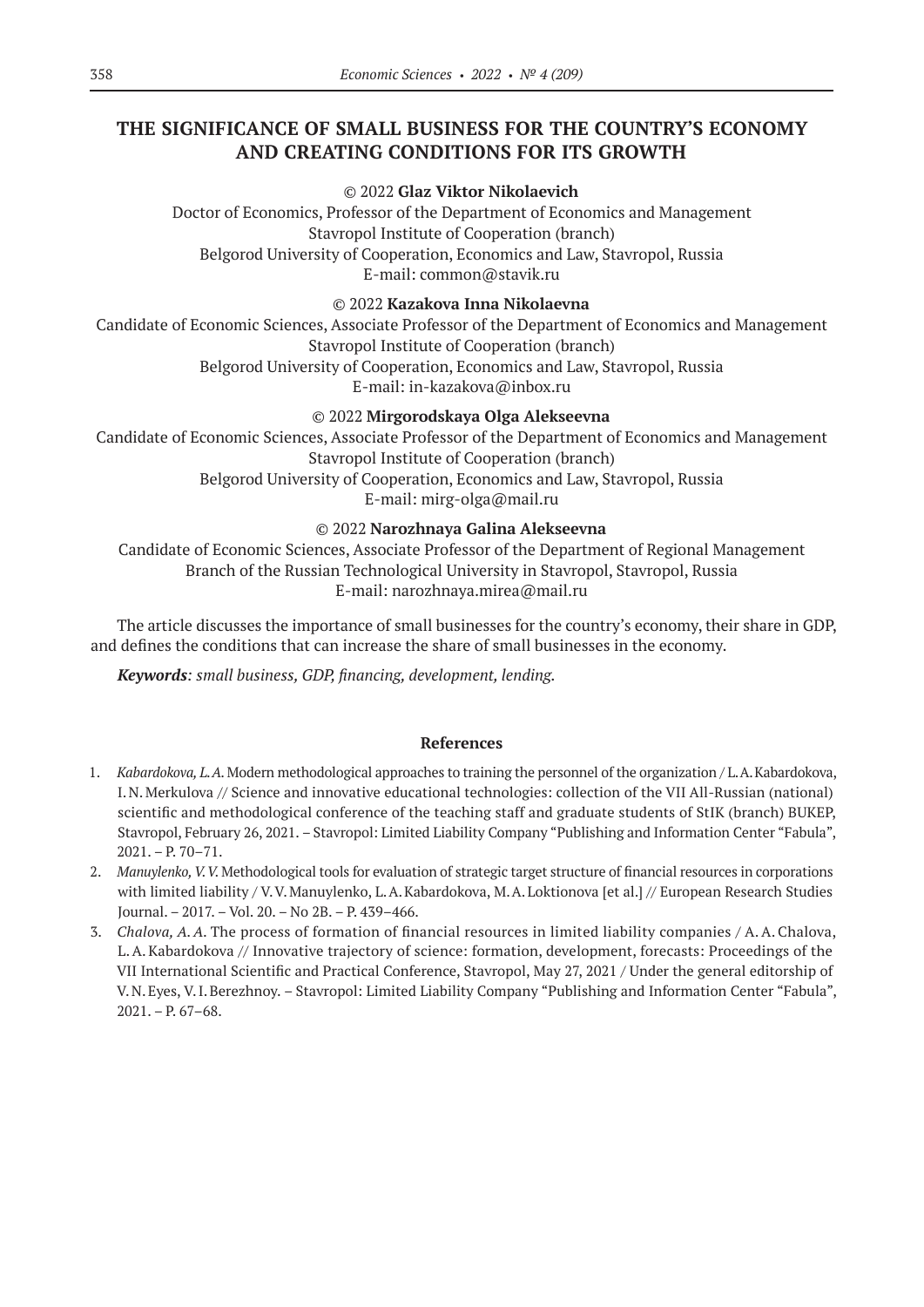# **THE ROLE AND PLACE OF REGIONAL MARKETS FOR SERVICES FOR PERSONS OLDER THAN WORKING AGE**

#### © 2022 **Goncharova Natalya Leonidovna**

Candidate of Economic Sciences, Associate Professor of the Higher School of Engineering and Economics Peter the Great St. Petersburg Polytechnic University (SPbPU), St. Petersburg, Russia E-mail: goncharova\_nl@spbstu.ru

The article discusses the general and specific features of the regional market for services for people over working age (hereinafter, LSTS) in the entire set of socio-economic relations arising from acts of exchange between service providers using regional resources and LSTS of a particular subject of the Russian Federation, or between neighboring subjects, municipalities, taking into account the growing impact of population aging on service markets. The directions for the development of service markets are considered by transforming them in relation to the needs of LSTV in a digital environment based on the systematic work of regional control centers, working groups and centers of competence based on the most significant factors and directions for improving the life of LSTV. Separate specific groups, including pre-pensioners, are singled out within the ecosystem of services for LPTS, taking into account the consideration of the possibilities and specifics of using the fundamental attributes of the market, including a significant increase in aggregate demand from LPTS, the presence of effective demand factors, the need for assistance and control from the state, which are considered in in the context of characterizing the regional market of services for LSTV as a complex of organizational and economic mechanisms and institutions for coordinating the activities of service providers for LSTV within the boundaries of the region (municipal formation), which ensure fair competition and the conclusion of contracts, regardless of the form of ownership, based on the price factor and quality of services, in in accordance with the state policy of social protection of the elderly, taking into account such specific functions. Considered as the most important specific characteristics of the requirement to take into account the need to ensure the transport, cost and temporal accessibility of LSTV to receive services, taking into account the level of income, the availability of the information base and the speed of receipt, taking into account hysiological capabilities.

*Keywords: age, affordability, pension, region, market, demand, transformation, ability to work, service.*

# **FEATURES OF MANAGEMENT MODELS OF REGIONAL MARKETS FOR SERVICES FOR PERSONS OLDER THAN WORKING AGE IN THE COUNTRIES OF THE WESTERN WORLD**

© 2022 **Goncharova Natalya Leonidovna**

Candidate of Economic Sciences, Associate Professor of the Higher School of Engineering and Economics Peter the Great St. Petersburg Polytechnic University (SPbPU), St. Petersburg, Russia E-mail: goncharova\_nl@spbstu.ru

© 2022 **Rudskaya Irina Andreevna**

Doctor of Economics, Professor of the Higher School of Engineering and Economics Peter the Great St. Petersburg Polytechnic University (SPbPU), St. Petersburg, Russia E-mail: Rudskaya\_ia@spbstu.ru

The article considers the features of the management of regional markets for services for persons older than working age (LSTV). The characteristics of four market models for the provision of services and material support of a social orientation for people with disabilities, who are called the elderly or the elderly in Western literature, are presented. These are the Scandinavian, Anglo-Saxon and Latin-Roman models and the Bismarck model, which are based on such general market mechanisms as the formation of various sources of funding and organized permanent or temporary assistance that ensure the achievement of the goals of a decent quality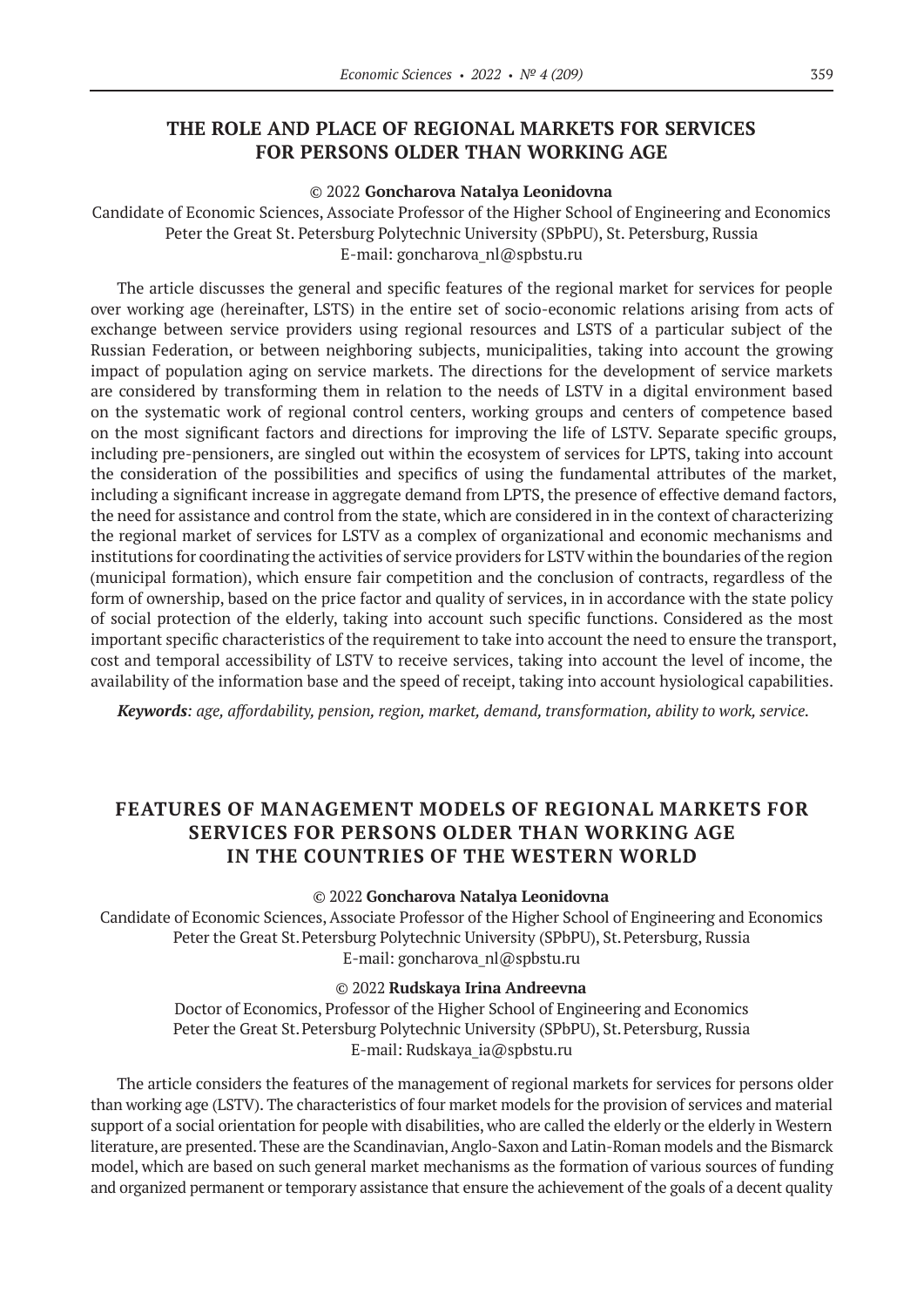of life for PLHIV. First of all, this is support for everyone who seeks to generate funds at the municipal and even smaller territorial levels, in the form of budgetary funds, charitable contributions, direct formation of charitable funds, services of voluntary assistants (volunteers), the formation of funds from insurance payments, the functioning specialized social insurance systems, for example, organizing long-term care for people in dire need of assistance, assigning state and municipal benefits for these purposes from the budget of the country or municipality, implementing "start-ups" of technological innovations in organizing the provision of services using digitalization achievements. All this makes it possible to understand those possible directions for improving the market mechanisms of regional policy in the social policy of Russia, as in the countries of the European Union and the US states, in which decentralization of market relations to the level of a municipality, and even smaller territorial entities, prevails. Based on the identified functions of managing regional markets in different countries, a new concept for the LSTV is formulated as a regional service market as a complex of organizational and economic mechanisms and institutions for coordinating the activities of service providers for the LSTV within the boundaries of the region (municipal formation) that ensure fair competition and the conclusion of contracts, regardless of forms of ownership based on taking into account the price factor and the quality of services, in accordance with the state policy of social protection of the elderly (LSPP).

*Keywords: volunteers, people over working age, models, municipalities, elderly people, market, start-ups, services*

# **REGIONAL MARKETS OF SERVICES FOR PERSONS OVER WORKING AGE IN CONDITIONS OF DEMOGRAPHIC POPULATION AGING AND DIGITIZATION OF THE ECONOMY**

### © 2022 **Goncharova Natalia Leonidovna**

Ph.D. in Economics, Associate Professor, Higher School of Engineering and Economics Peter the Great St. Petersburg Polytechnic University (SPbPU), St. Petersburg, Russia E-mail: goncharova\_nl@spbstu.ru

The article considers the characteristics of the functions of the services market existing in the literature, some amendments are proposed, taking into account the specifics of services for people older than working age (POWA). The classification of services for persons older than working age and a set of groups of services in which they are in dire need, taking into account being in one or another stage of limited or complete disability, are given. The characteristics of economic measures of influence on the regional market of services in the context of digitalization of the economy are proposed to reduce the consequences of the demographic aging of the population in the region, taking into account the identified possible additional sources of income for the POWA. The experience of 16 regions of the Russian Federation in increasing the activity of the older generation in public life and mastering computers in the context of the digitalization of the economy, as well as the results of studying the conditions and factors influencing the functioning of the regional market for services for POWA, is summarized. Possible factors are considered that significantly affect the formation and regulation mechanism of the regional market for services for POWA, including such significant objects of regulation for POWA as the formation of solvent demand, an expanded offer of services and innovative goods for the elderly, partial regulation of prices and tariffs for services for POWA with the possibility combination of supplier competition with the availability for the consumers themselves – POWA, paid, limited paid and free services.

All this makes it possible to realize the tasks of the market to ensure the quality of life of POWA in the region, subject to the operational impact on all functions of the regional market of services for POWA and made it possible to formulate the concept of a regional market of services for POWA.

*Keywords: demography, quality of life, people older than working age, region, market, aging, services, digitalization*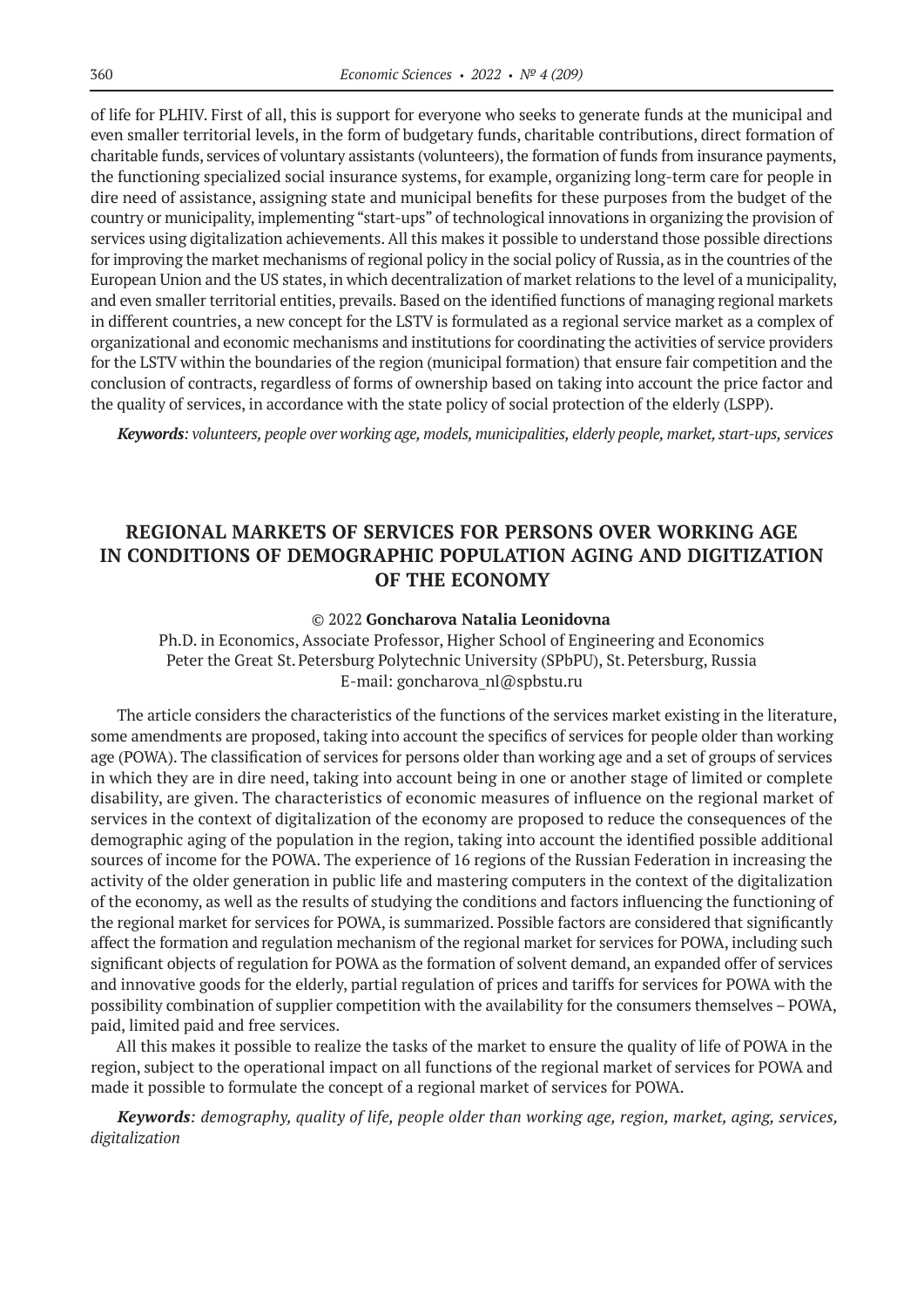# **THE SYSTEM OF INDICATORS OF THE FINANCIAL SECURITY OF THE STATE**

© 2022 **Dozhdeva Elena Evgenievna** Candidate of Economic Sciences, Associate Professor Samara State University of Economics, Samara, Russia E mail: dozhdeva69@mail.ru

© 2022 **Zhiganova Polina Vasilievna** Specialist student of the department "Accounting, analysis and economic security" Samara State University of Economics, Samara, Russia E-mail: zhiganova-polina@inbox.ru

The article defines the need to create a new system of indicators of the financial security of the state. In order to prevent financial risks, it is proposed to calculate financial security indicators based on microeconomic indicators. The parameters of the financial security of the state have been determined to conduct an effective analysis of the state of security in the financial sector. It is concluded that the combination of financial security indicators should be carried out by groups depending on the field of activity and subjects of financial security.

*Keywords: indicator, financial security, functions, external threats, inflation, macroeconomic and microeconomic indicators, shadow fund, stability, balance.*

# **STATUS AND PROSPECTS FOR THE DEVELOPMENT OF PRODUCTION AND SALES OF LNG IN RUSSIA (EXPERIENCE OF PJSC NOVATEK)**

© 2022 **Doroshenko Sofia Nikolaevna**

postgraduate student of the Department of Economics and Management of Enterprises and Industrial Complexes

St.Petersburg State University of Economics, St.Petersburg, Russia

E-mail: sofiia\_nik@mail.ru

© 2022 **Filippova Elena Vladimirovna**

postgraduate student of the Department of Economics and Management of Enterprises and Industrial

Complexes

St.Petersburg State University of Economics, St.Petersburg, Russia

E-mail: malyas777@mail.ru

Today, the production and sale of LNG is a key strategic direction for PAO Novatek's development. In the article the company's Arctic projects were considered, the current situation on the natural gas market in Russia and abroad was analyzed, the prospects for the company's development were outlined, and it was concluded that domestic LNG and pipeline gas are not competitors in foreign markets.

*Keywords: LNG, natural gas, Arctic, Novatek, Yamal LNG, Arctic LNG‑2, energy*

- 1. Tatiana Mitrova Russian LNG: The Long Road to Export // Russie.Nei.Reports № .16. DOI: 10.13140/ RG.2.2.29781.88805
- 2. *Vopilovsky S. S.*Infrastructural projects the general resource for increasing the economic potential of the Arctic // Arctic and the North. 2021. No. 43. p. 19 31. DOI: 10.37482/issn2221–2698.2021.43.19
- 3. *Kondratenko A.D., Karpov A. B., Meshcherin I.V.* Russian natural gas liquefaction plants//Business magazine NEFTEGAZ.RU.-2019.-№ 10 (94).- Pp.68–80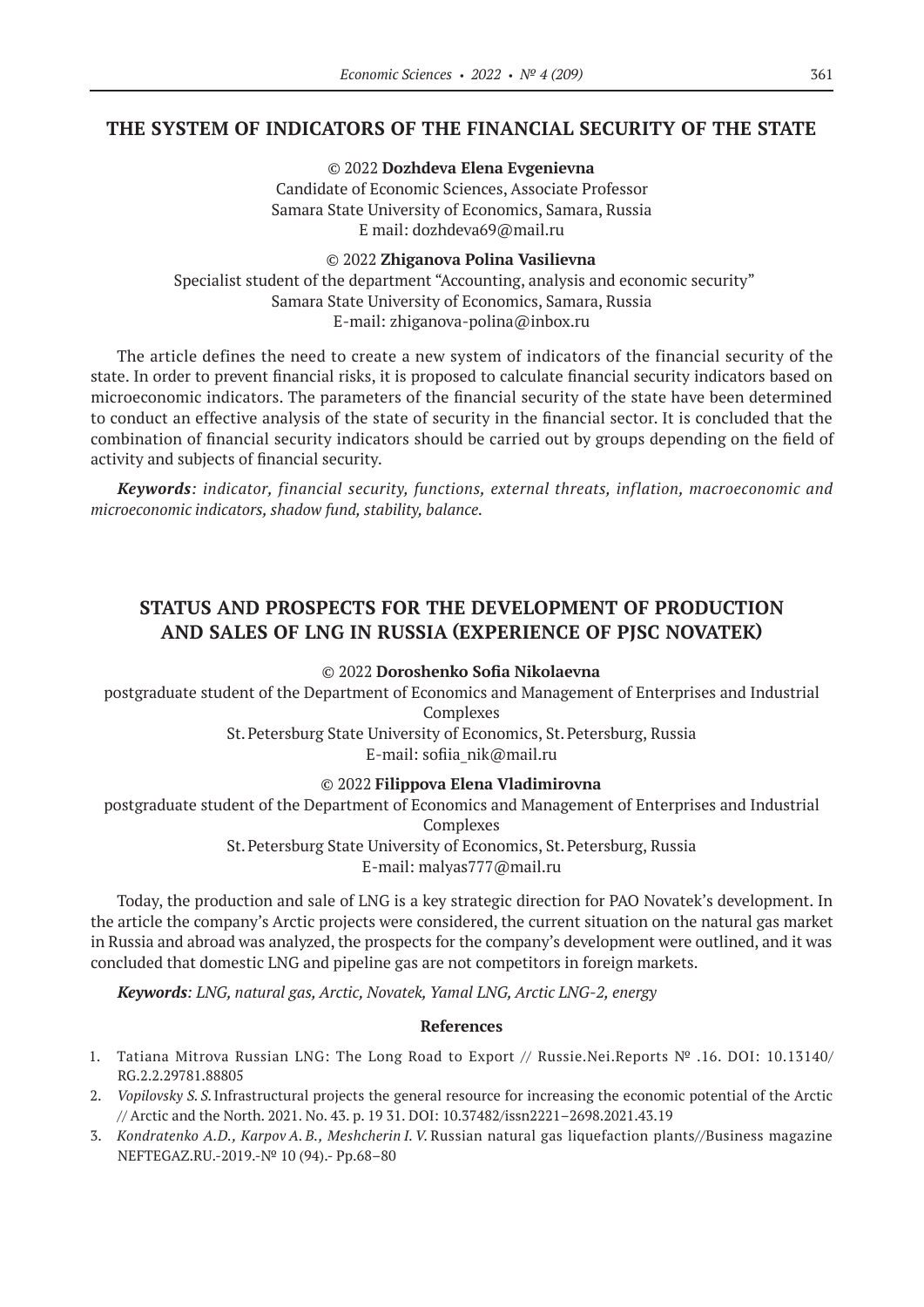- 4. *Krasnopolsky B.H.*Coordination of international organizations of the North Arctic regions: towards the program of the chairmanship of the Russian Federation in the Arctic Council // Arctic and the North. 2020. No. 41. p. 148162. DOI: 10.37482/issn22212698.2020.41.148
- 5. Official website of Enerdata https://yearbook.enerdata.ru (accessed 21.04.2022)
- 6. Official FindPatent website https://findpatent.ru/patent/264/2645185.html (accessed 3.02.2022)
- 7. Official website of Kommersant https://www.kommersant.ru / (accessed 22.03.2022)
- 8. Official website of Novatek https://www.novatek.ru / (accessed 19.01.2022)
- 9. Official website of RIA Novosti https://ria.ru/20220429/gaz‑1786075282.html (accessed 29.04.2022)
- 10. Official website of the Federal Customs Service of Russia https://customs.gov.ru/statistic (accessed 27.04.2022)
- 11. Federal Law "On Gas Export" dated 18.07.2006 N 117-FZ// electronic access http://www.consultant.ru/document/ cons\_doc\_LAW\_61577 / (accessed 5.02.2022)

# **RESOURCE MANAGEMENT AND DIGITALIZATION OF ENTERPRISE TRANSPORT LOGISTICS**

### © 2022 **Dunaenko Nikita Alekseevich**

postgraduate student of the Higher School of Engineering and Economics St.Petersburg Polytechnic University of Peter the Great (SPBPU), St.Petersburg, Russia E-mail: finecodigit@gmail.com

### © 2022 **Kudryavtseva Tatyana Yurievna**

Doctor of Economics, Professor of the Higher School of Engineering and Economics St. Petersburg Polytechnic University of Peter the Great (SPBPU), St. Petersburg, Russia E-mail: kudryavtseva\_tyu@spbstu.ru

The subject of the study is the methods of analysis of business processes and economic indicators of the enterprise's transport logistics. The topic of the article is "Resource management and digitalization of enterprise transport logistics". The purpose of the study is to assess the economic effect of the digitalization of the enterprise's transport logistics. The article discusses the modern concepts of the transport and logistics system of an enterprise, the digitalization of business processes. The author has developed guidelines for the digitalization of transport and logistics business processes of the organization and proposed measures aimed at improving the efficiency of the use of vehicles as resources of the organization. During the study, the notation "Archimate" was used to describe business processes in the form of "AS-IS" and "TO-BE" models. The result of the work is an assessment of the economic effect of the digitalization of the business processes of the enterprise's transport logistics, the analyzed economic indicators and business processes. The algorithm for managing transport logistics business processes developed by the author of the article can be used to improve the organization of the logistics activities of an enterprise. The conclusion based on the results of the study is the project developed by the author for the digitalization of business processes of the transport and logistics system of the organization, aimed at improving the efficiency of resource use. This project contains successive stages for the implementation and integration of digital technologies, the purpose of which is to eliminate routine processes and increase the efficiency of the organization's use of resources. These stages include: collection of customer requirements; analysis of technical and economic indicators; analysis of the organization's business processes before the introduction of digital technologies; identification of problems of the transport and logistics department; development of a project for the digitalization of business processes; reengineering of business processes after the introduction of digital technologies; economic effect of the proposed activities.

*Keywords: enterprise logistics, transport logistics, business processes, digitalization, economic benefit assessment, average fuel consumption, resource management, transport logistics control.*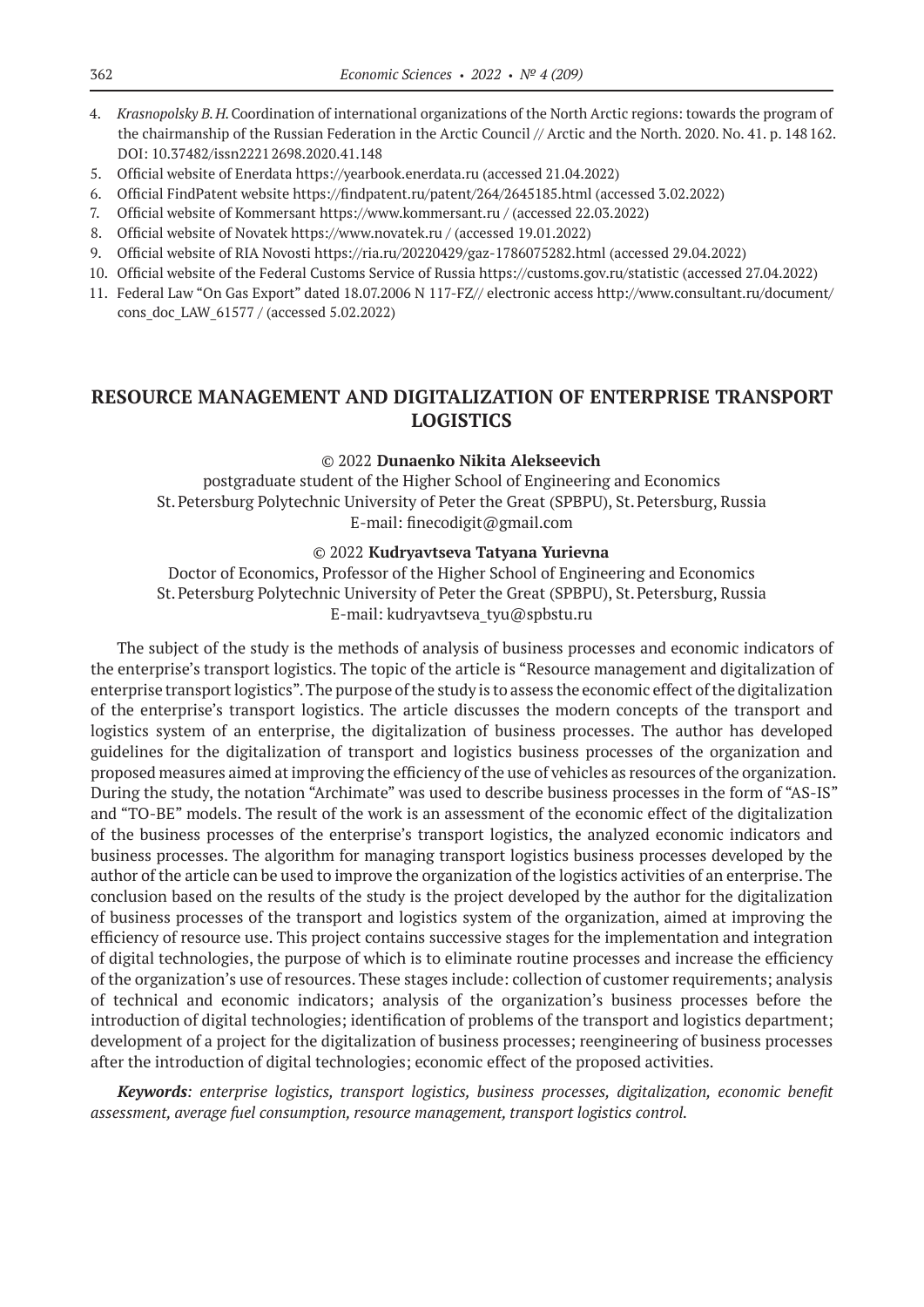# **ORGANIZATIONAL AND ECONOMIC MECHANISM FOR THE DEVELOPMENT OF TERRITORIAL INTEGRATED ENERGY SUPPLY SYSTEMS BASED ON THE THEORY OF ENERGY HUBS**

#### © 2022 **Zameshaeva Irina Sergeevna**

Competitor of the Department of Economics in Energy and Industry National Research University MPEI, Moscow, Russia E-mail: izameshaeva@mail.ru

The paper examines the development of an integrated energy supply for territorial consumers based on the implementation of the concept of resource-electricity integration of gas and energy supply systems. An organizational and economic mechanism for the formation of an integrated energy supply system at the territorial level is proposed, which involves the creation of energy hubs based on combined heat and power plants. Particular attention is paid to the problem of the complex relationship between the consumer properties of energy products, which determines their affordability and the presence of cross-subsidization in the industry.

*Keywords: resource and electric power integration; energy hub; combined heat and power plant; combined production of energy products; consumer properties of energy products; effective service radius; economic model.*

## **APPROACHES TO NATURAL GAS SPOT PRICE MODELING**

© 2022 **Ivanov Nikita Evgenievich**

student of the Higher School of Engineering and Economics Peter the Great St. Petersburg Polytechnic University (SPbPU), St. Petersburg, Russia E-mail: ivanov2.ne@edu.spbstu.ru

#### © 2022 **Konnikov Evgeny Alexandrovich**

Candidate of Economic Sciences, Associate Professor of the Higher School of Engineering and Economics Peter the Great St. Petersburg Polytechnic University (SPbPU), St. Petersburg, Russia E-mail: konnikov.evgeniy@gmail.com

Energy markets are currently undergoing a major transformation. The transition to renewable energy sources creates new problems due to their dependence on weather conditions. Since natural gas is one of the cleanest fuels, its popularity as a fuel has skyrocketed as the global economy shifts towards a greener direction. Existing natural gas markets have been largely liberalized. As a result, natural gas has become a financial commodity, and short-term planning of its price is of great importance for various participants in the commodity, financial and energy markets. These short-term forecasts can be used for commodity trading, portfolio and risk management, energy sustainability planning and operational forecasting. Within the framework of this article, the theoretical basis of research in this area formed at the time of publication is investigated.

*Keywords: Natural gas, energy markets, green energy, modeling*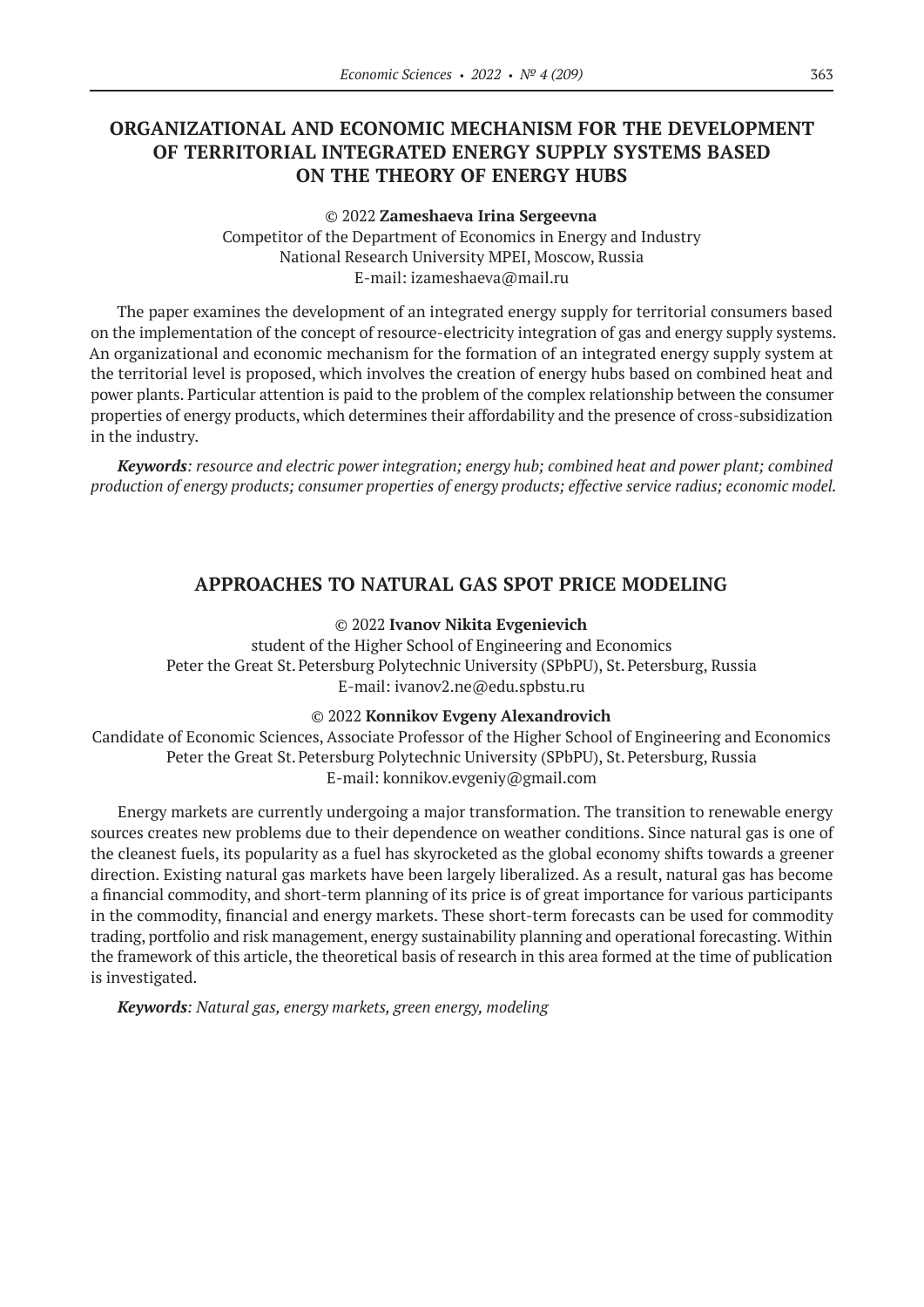# **MATHEMATICAL METHODS FOR ASSESSING THE ECONOMIC EFFICIENCY OF DIGITALIZATION**

### © 2022 **Kozhina Ksenia Sergeevna**

postgraduate student of the Higher School of Engineering and Economics St.Petersburg Polytechnic University of Peter the Great, St.Petersburg, Russia E-mail: kozhina.k@edu.spbstu.ru

### © 2022 **Dunaenko Nikita Alekseevich**

postgraduate student of the Higher School of Engineering and Economics St.Petersburg Polytechnic University of Peter the Great, St.Petersburg, Russia E-mail: dunaenko.na@edu.spbstu.ru

### © 2022 **Kudryavtseva Tatyana Yurievna**

Doctor of Economics, Professor of the Higher School of Engineering and Economics, Associate Professor St.Petersburg Polytechnic University of Peter the Great, St.Petersburg, Russia E-mail: kudryavtseva\_tyu@spbstu.ru

The paper presents the results of a literature review of scientific articles on the use of mathematical methods for evaluating the effectiveness of digitalization. The topic is relevant, since it is quite difficult to determine how effectively a digital project will function. Mathematical methods can be classified according to different types. Methods can evaluate the project from the financial, qualitative or probabilistic side. In addition, methods can be viewed from the perspective of stakeholders. It should be noted that at present there is no single method that will determine the effectiveness of digitalization, therefore it is proposed to use a set of methods, which will allow achieving more detailed results.

*Keywords: mathematical methods, digitalization, the effectiveness of digitalization, classification of methods, methods for assessing the effectiveness of digitalization*

# **QUALITY REQUIREMENTS ANALYSIS OF AUTOMOTIVE PRODUCTS WITH EMBEDDED SOFTWARE**

### © 2022 **Logvinenko Anastasia Sergeevna**

graduate student National Research Technological University "MISiS", Moscow, Russia E-mail: anastasia-qm@yandex.ru

The article considers and analyses the standards in force in the Russian Federation, as well as international standards and practices applicable: to the quality management system of products with embedded software; to embedded software; to the functional safety of vehicles.

As a result of the analysis, it was proposed: to use standards for assessing the quality of embedded software developed for the automotive industry, which consider the specifics of the industry; to create a unified normative document, which includes requirements for quality management system of organizations producing automotive products with embedded software, as for management of a «single product».

*Keywords: ASPICE, embedded software, software lifecycle, SPICE, automotive industry, product standards, process standards, functional safety.*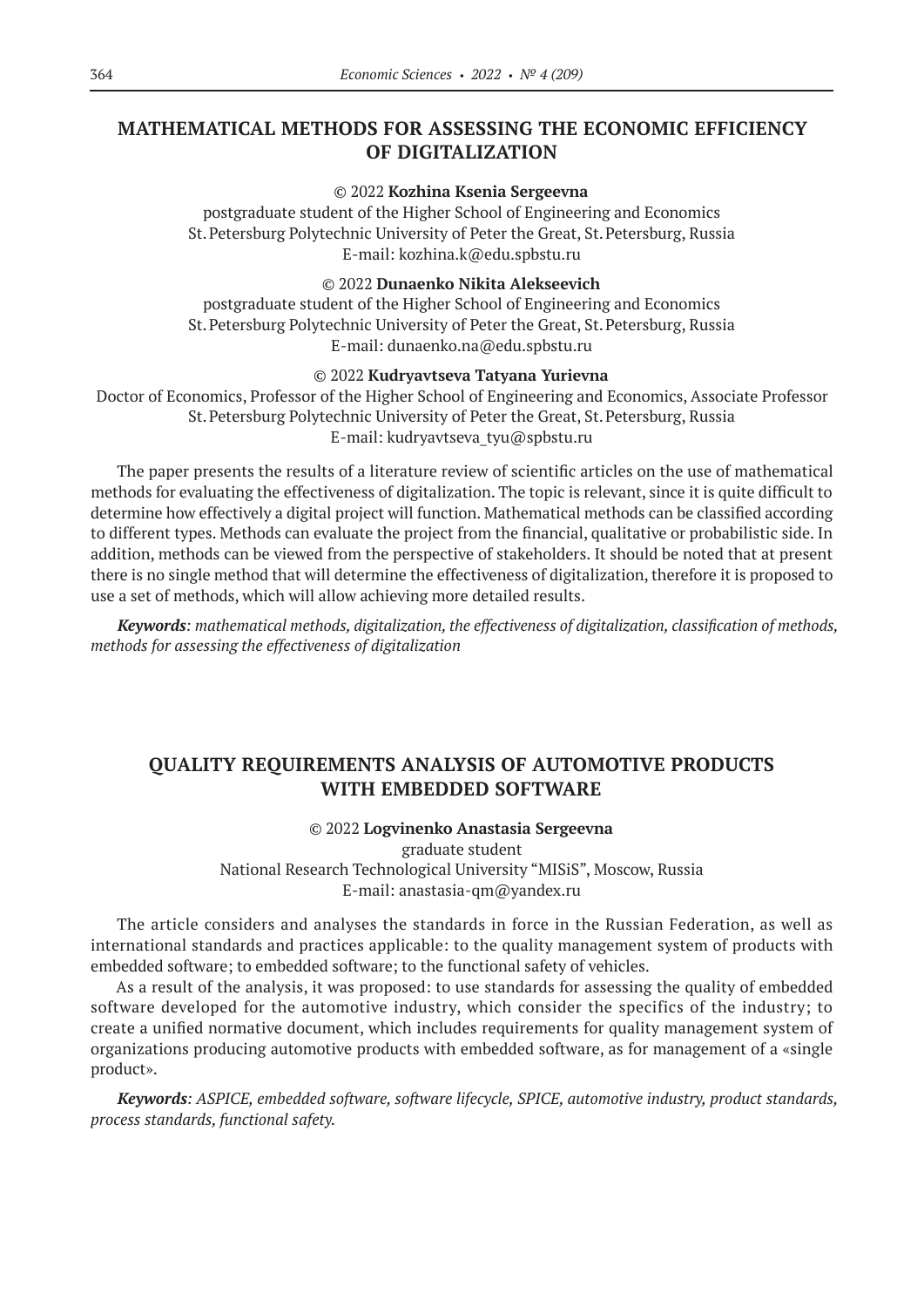#### **References**

- 1. *Dmitrienkov, K.S.*Organizaciya processa proektirovaniya i postanovki na proizvodstvo novoj produkcii avtomobil'noj promyshlennosti [Organisation of the design and production process for new products in the automotive industry]. Modelirovanie i situacionnoe upravlenie kachestvom slozhnyh sistem: Sbornik dokladov Nauchnoj sessii GUAP [Modelling and Situational Quality Management of Complex Systems: Proceedings of the GUAP Scientific Session]. Sankt-Peterburg, 2019, pp. 126–130 (in Russ.)
- 2. *Zajcev, K.A.* Sravnitel'nyj analiz harakteristik kachestva programmnogo obespecheniya po standartam ISO/IEC 9126 (2001) i ISO/IEC 25010 (2015) [Comparative analysis of software quality characteristics according to ISO/IEC 9126 (2001) and ISO/IEC 25010 (2015)]. Innovatika‑2019: sbornik materialov XV Mezhdunarodnoj shkoly-konferencii studentov, aspirantov i molodyh uchenyh [Proc: Innovation 2019: Proceedings of the XV International School-Conference for Students, Postgraduates and Young Scientists]. Tomsk, 2019, pp. 383–387 (in Russ.)
- 3. How Software Is Eating the Car The trend toward self-driving and electric vehicles will add hundreds of millions of lines of code to cars. Can the auto industry cope?. Available at: https://spectrum.ieee.org/software-eating-car (accessed 22.08.2021).
- 4. ISO 26262: Wikipedia. The free encyclopedia. Available at: https://ru.wikipedia.org/wiki/ISO\_26262 (accessed 29.11.2021)
- 5. Software is transforming the automotive world. Four strategic options for pure-play software companies merging into the automotive lane. — 2020. Available at: https://www2.deloitte.com/content/dam/insights/us/articles/22951\_ software-is-transforming-the-automotive-world/DI\_Software-is-transforming-the-automotive-world.pdf (accessed 22.08.2021)
- 6. VDA QMC Working Group 13 / Automotive SIG, Automotive SPICE Process Assessment / Reference Model / VDA QMC Working Group 13 / Automotive SIG. —:, 2015. — 470 с.

# **OPPORTUNITIES FOR DEVELOPING THE HUMAN POTENTIAL OF THE TERRITORY IN CONDITIONS OF ECONOMIC TRANSFORMATION**

#### © 2022 **Lukyanova A.A.**

Doctor of Economics Sciences, Professor, Vice-Rector for Educational Activities Reshetnev Siberian State University of Science and Technology, Krasnoyarsk, Russia E-mail: aaluk110@mail.ru

### © 2022 **Kononova E.S.**

PhD, Deputy Vice-Rector for Educational Activities Reshetnev Siberian State University of Science and Technology, Krasnoyarsk, Russia Е-mail: elkask@rambler.ru

#### © 2022 **Podverbnih O.E.**

Doctor of Economics Sciences, Professor, Head of the Department of Labor Economics and Personnel Management

# Reshetnev Siberian State University of Science and Technology, Krasnoyarsk, Russia Е-mail: podverbnih@sibsau.ru

The article considers possible directions for the development of the human potential of the territories of Russia in the context of the global transformation of the world economy. The author's approach to the formation of a management strategy in the field of human development of a territory with extensive raw materials, difficult climatic conditions and a number of other features, considered on the example of the Yenisei Siberia macroregion, is proposed.

*Keywords: human potential, regional economy, sustainable socio-economic development, quality of life, public administration.*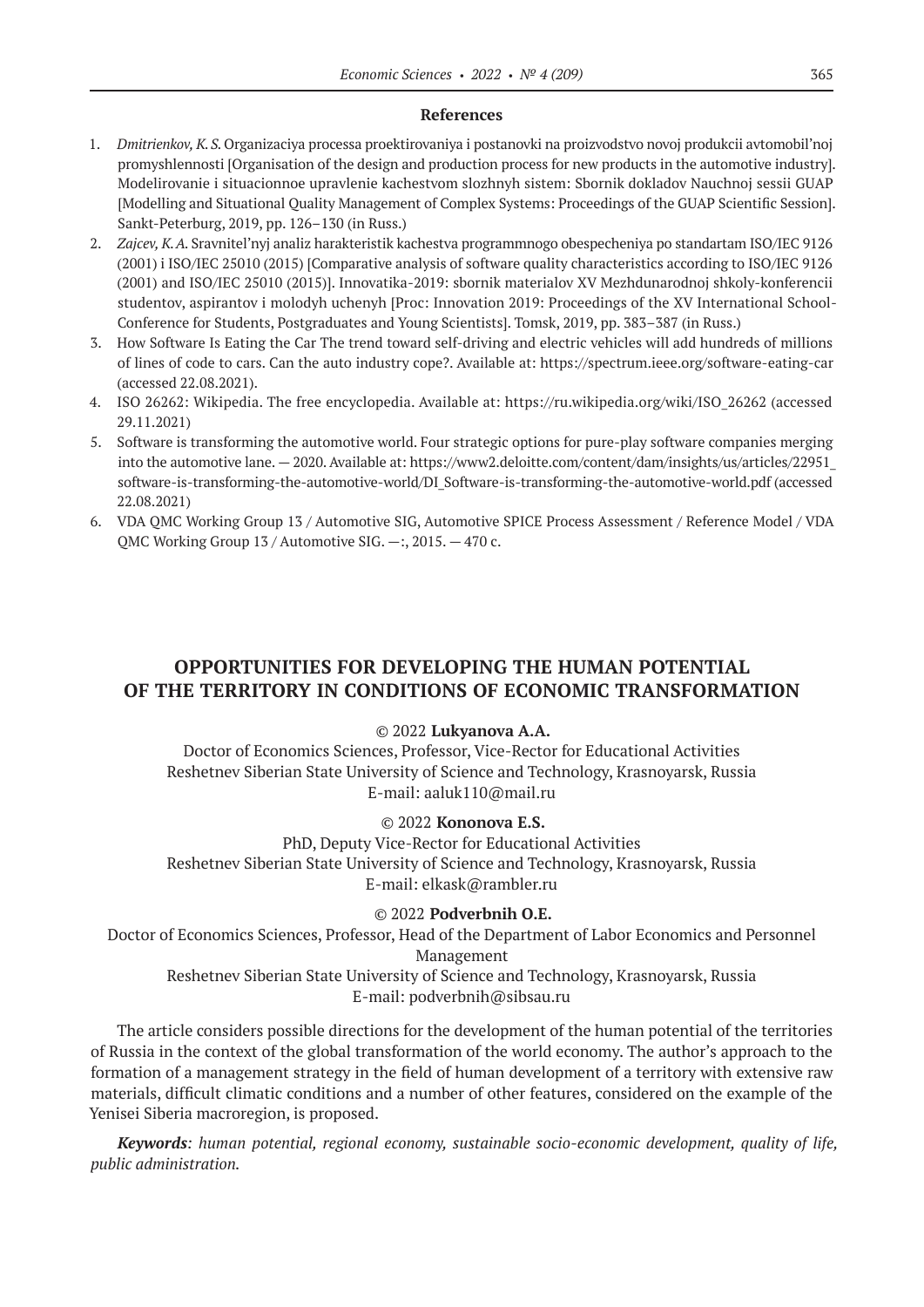#### **References**

- 1. Kachestvo zhizni klyuchevoj parametr sovremennoj strategii mirovogo goroda [Quality of life is a key parameter of the modern global city strategy] / A.E.Balobanov, S.V.Golubev // Doklad na X Obshherossijskom forume liderov strategicheskogo planirovaniya. Sankt-Peterburg, 17–18 oktyabrya 2011 g. — SPb.: Leont`evskij centr, 2012.
- 2. *Kirko V.I.*Obrazovanie kak klyuchevoj faktor innovacionnogo i ustojchivogo razvitiya [Education as a key factor in innovative and sustainable development] / V.I.Kirko, E.S. Kononova // Sovremennoe obrazovanie. — 2019. —  $N^{\circ}$  1. — S. 12–24. — DOI: 10.25136/2409–8736.2019.1.28894.
- 3. *Leksin V.N., ShveczovA.N.* Gosudarstvo i regiony`: teoriya i praktika gosudarstvennogo regulirovaniya territorial`nogo razvitiya [State and regions: theory and practice of state regulation of territorial development]. 6‑e izd., stereotip. M.: Librokom, 2012. 368 s.
- 4. Ocenka kachestva zhizni zhitelej Arkticheskoj zony` na primere poselka Respubliki Saxa (Yakutiya) [Assessment of the quality of life of residents of the Arctic zone on the example of the village of the Republic of Sakha (Yakutia)] / Kirko V.I., Kuzneczova Yu.S., Malaxova E.V., Vasil`ev E.A. // Severny`e arxivy` i e`kspedicii. — 2017. — T. 1. — № 3.  $-$  S. 21–37.
- 5. Ob utverzhdenii plana meropriyatij po realizacii investicionny`x proektov, realizuemy`x v sostave kompleksnogo investicionnogo proekta «Enisejskaya Sibir`»: rasporyazhenie Pravitel`stva RF ot 29.03.2019 g. № 571‑r [On approval of the action plan for the implementation of investment projects implemented as part of the integrated investment project "Yenisei Siberia": Order of the Government of the Russian Federation of March 29, 2019 No. 571‑r] // URL: http://www.consultant.ru.
- 6. Ob utverzhdenii Strategii prostranstvennogo razvitiya Rossijskoj Federacii na period do 2025 goda: rasporyazhenie Pravitel`stva RF ot 13.02.2019 № 207‑r [On the approval of the Strategy for Spatial Development of the Russian Federation for the period up to 2025: Decree of the Government of the Russian Federation dated February 13, 2019 No. 207‑r] // URL: http://www.consultant.ru.
- 7. Osobennosti ocenki social`no-e`konomicheskogo razvitiya territorij prozhivaniya korenny`x malochislenny`x narodov Severa [Features of assessing the socio-economic development of the territories inhabited by the indigenous peoples of the North] / A.A.Luk`yanova, E.S.Kononova // Regional`ny`e problemy` preobrazovaniya e`konomiki. — 2017. — № 11 (85). S. 43–50.
- 8. *Popova L.N.*Upravlenie faktorami povy`sheniya kachestva zhizni naseleniya (na primere Arkticheskoj zony` Rossijskoj Federacii) [Management of factors for improving the quality of life of the population (on the example of the Arctic zone of the Russian Federation)] / L.N.Popova, A.V.Mixajlova // Fundamental`ny`e issledovaniya. —  $2016. - N^{2}$  4-3. - S. 662-667.
- 9. Sub`ektivnaya ocenka kachestva zhizni korenny`m naseleniem severa Krasnoyarskogo kraya na primere Xatangskogo sel`skogo poseleniya / E.A.Evseenko, V.I.Kirko, E.V.Malaxova [i dr.] [Subjective assessment of the quality of life by the indigenous population of the north of the Krasnoyarsk Territory on the example of the Khatanga rural settlement] // Sociodinamika.  $-2018$ .  $-N<sup>°</sup> 8$ .  $- S$ . 15–32.
- 10. Possibilities for Sustainable Social and Economic Development of Northern Territories / A.A.Lukyanova, E.S.Kononova, E.V.Belyakova, N.I.Smorodinova, G.Y.Belyakova, G.T.Polezhaeva // International Journal of Ecological Economics and Statistics. — 2018. — Volume: 39, Issue Number: 2. — P. 90–95.

# **STANDARDIZATION FOR REGIONAL DEVELOPMENT AND INTERACTION**

© 2022 **Mikulenok Alexey Sergeevich** Researcher Institute for Regional Economic Problems (IPRE) RAS, Moscow, Russia E-mail: amik88@list.ru

An important trend in the modern development of the theory and practice of regional economy is the processes of interaction between regions and production structures, which are based on the principle of integration. The expediency of the development of this approach is determined by the requirements for management by strengthening the integration processes in the innovation economy of the regions, which should be facilitated by the formation of a new configuration of relationships and interactions at the level of regional authorities through the development and implementation of unified standards of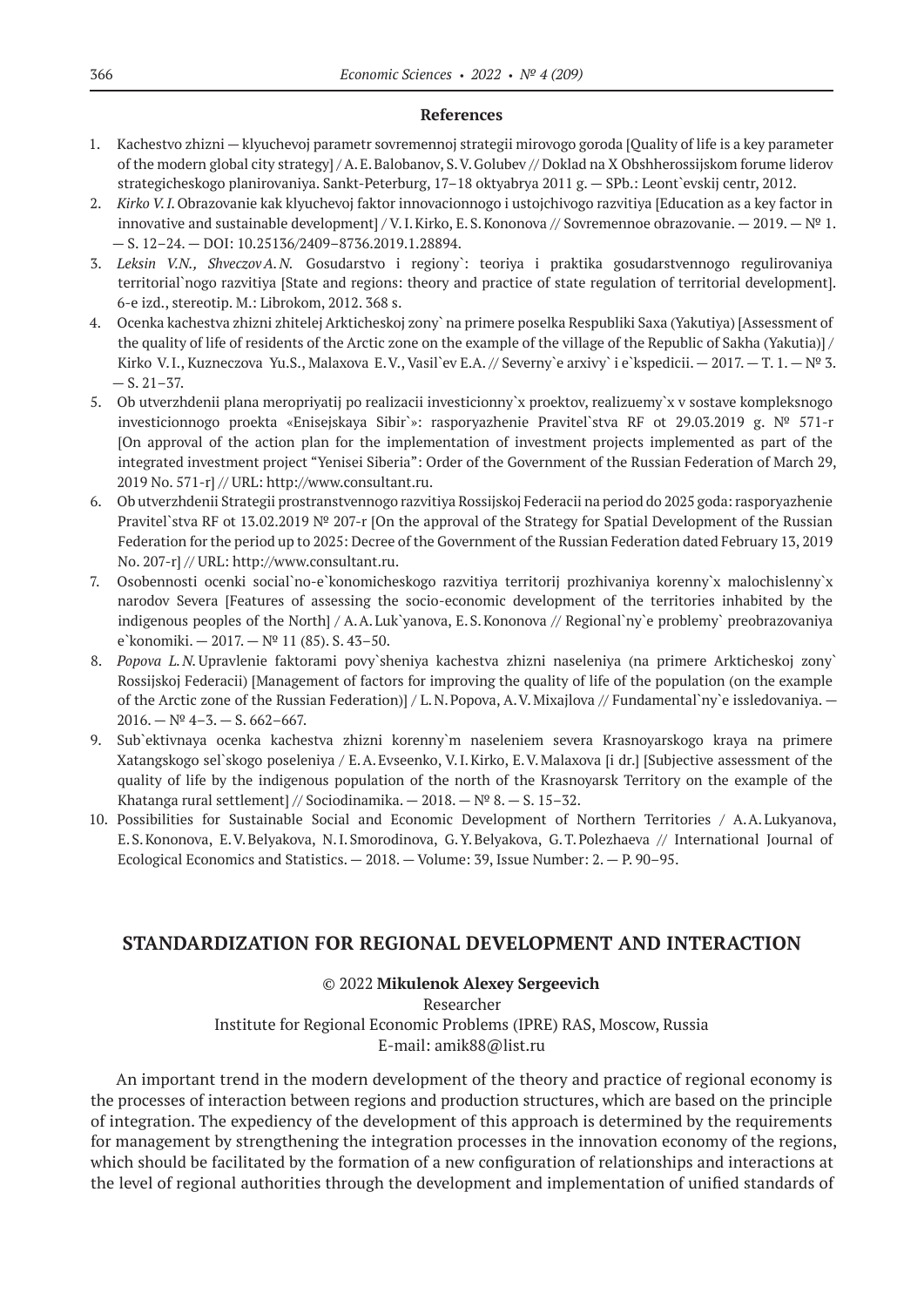QMS management. In this regard, to increase productivity, efficient use of resources, the mobility of the application of technological solutions and increase life support in a competitive environment, the idea of forming a mechanism of interaction between regions of the ASRF with the mandatory introduction and implementation of quality management system (QMS) standards deserves attention.

*Keywords: quality management system, ISO, regions, standardization.*

# **CONDITIONS FOR THE DEVELOPMENT OF INTEGRATION PROCESSES IN THE ARCTIC ZONE OF THE RUSSIAN FEDERATION**

#### **© 2022 Mikulenok Alexey Sergeevich**

Researcher Institute for Regional Economic Problems (IPRE) RAS, Moscow, Russia E-mail: amik88@list.ru

#### **© 2022 Lukevich Igor Nikolaevich**

Doctor of Economics, Associate Professor of the Higher School of Engineering and Economics Peter the Great St. Petersburg Polytechnic University (SPbPU), St. Petersburg, Russia E-mail: lyukevich\_in@spbstu.ru

The main aspect of economic growth of the Russian Arctic is the modernization of the current system of management of the regions of the Arctic zone of the Russian Federation (ASRF). In this regard, the idea of forming the mechanism of interaction between the regions of the ASRF based on the principles of horizontal integration and interregional clustering with the mandatory introduction and implementation of international and national standards of quality management system management, based on those developed by the International Organization for Standardization (ISO) deserves attention. At the same time, the interaction of the regions that are part of the ASRF means various forms of cooperation of federal, regional and municipal authorities with business structures and civil society, as well as the integration and consolidation of their actions.

*Keywords: Arctic zones of the Russian Federation, state regulation, development strategy.*

# **MODELING THE NATURAL GAS MARKET IN EUROPE**

### © 2022 **Nikitin Nikita Alexandrovich**

student Financial University under the Government of the Russian Federation, Moscow, Russia E-mail: nikitanrus@mail.ru

#### © 2022 **Tregub Ilona Vladimirovna**

Doctor of Economics, Professor of the Department of Mathematics Financial University under the Government of the Russian Federation, Moscow, Russia

The article is devoted to the analysis of the conjuncture of the natural gas market in Europe. As part of the article, the main drivers were proposed that affect the pricing, supply and demand of natural gas. With the help of the econometric model of the system of simultaneous equations (SOS), a model of the natural gas market was built and interpretations of its coefficients were given in order to determine the statistically significant factors of price, demand and supply. The results obtained show the statistical significance of factors such as the price of Brent crude oil, accumulated capital, and LNG prices in Asia. Within a year, the number of heating and cooling days does not show statistical significance in assessing the natural gas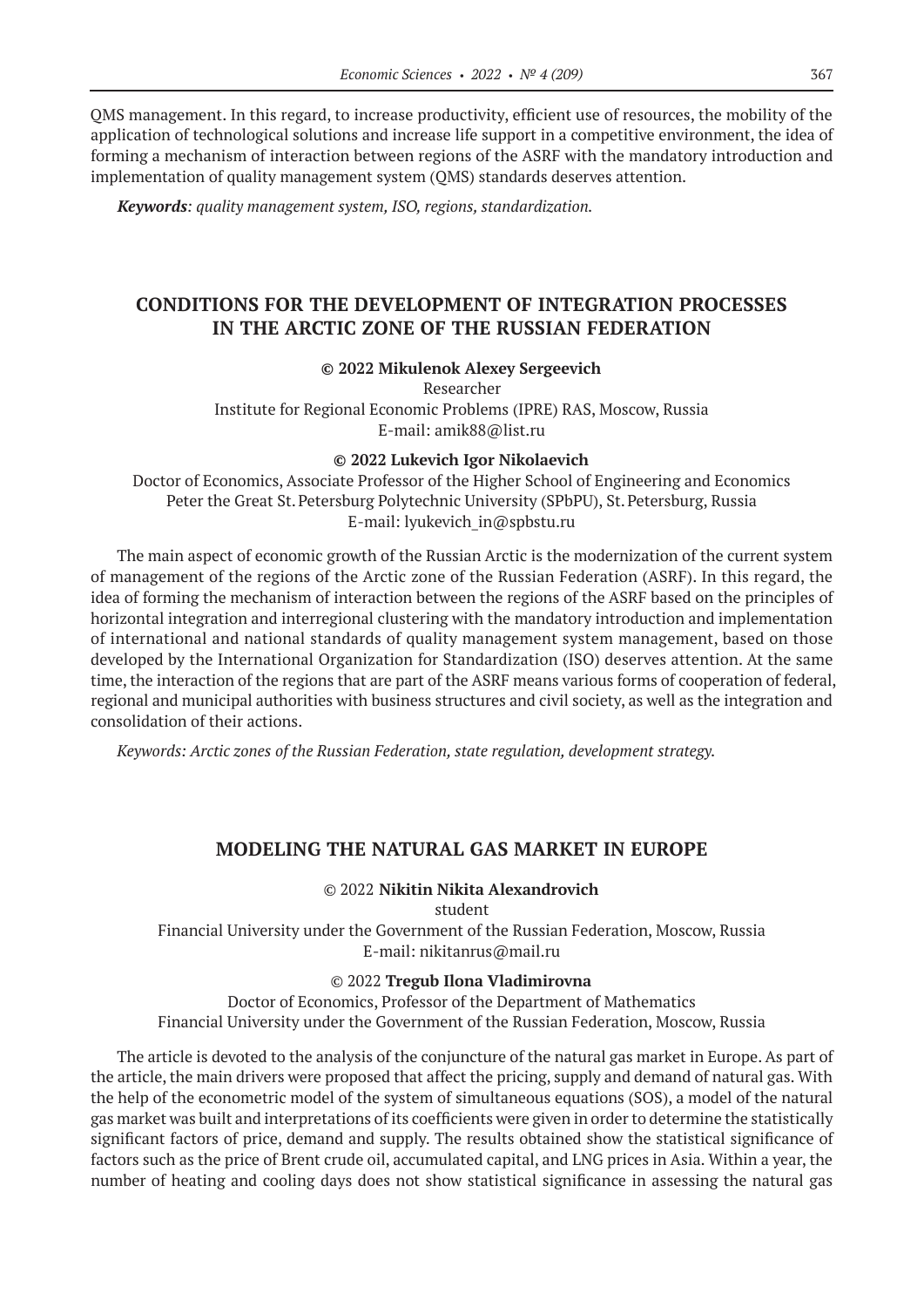market conditions. The results obtained make it possible to more accurately interpret the dependencies, and can also be used in the framework of price forecasts and structural gas deficit/surplus.

*Keywords: natural gas, European market, conjuncture, pricing, system of simultaneous equations, DMNC*

# **FORMATION OF AN INNOVATIVE ENVIRONMENT FOR THE DEVELOPMENT OF RENEWABLE ENERGY IN THE TERRITORY OF THE RUSSIAN FEDERATION**

© 2022 **Nikiforova Daria Vladimirovna**

Senior Lecturer, Department of Economics in Energy and Industry National Research University "MPEI", Moscow, Russia E-mail: KhitrovaDV@mpei.ru

#### © 2022 **Shuvalova Daria Georgievna**

Candidate of Economic Sciences, Associate Professor of the Department of Economics in Energy and Industry National Research University "MPEI", Moscow, Russia E-mail: ShuvalovaDG@mpei.ru

The article presents a classification of approaches to understanding the innovation environment. A factor model of the influence of the external environment on the innovative potential of an energy enterprise producing equipment and components for generation facilities that generate electric energy using renewable energy sources has been developed.

*Keywords: innovation environment, innovation potential, renewable energy sources (RES), factor model, import substitution, digitalization.*

- 1. *Vesnina O.O.*Innovatsionnaya sreda: podkhody k opredeleniyu, sushchnost' i struktura. Vestnik Chelyabinskogo gosudarstvennogo universiteta. 2017. № 2 (398). Ekonomicheskiye nauki. Vyp. 56. S. 19–24.
- 2. *Kastel's, M*.Informatsionnaya epokha: ekonomika, obshchestvo i kul'tura / M.Kastel's; per. s angl. pod nauch. red. O.I.Shkaratana. – M.: GU VSHE, 2000. – 606 s
- 3. *Aybosynova, D.A.*Innovatsionnaya sreda i upravleniye innovatsionnoy deyatel'nost'yu na predpriyatiyakh malogo i srednego biznesa / D.A.Aybosynova // Nauchnaya diskussiya: innovatsii v sovremennom mire. – 2016. – № 1–1  $(44)$ . – S. 81–86.
- 4. *Shaybakova L.F., Rozhkova M.A.* Otsenka effektivnosti nauchnoy, nauchno-tekhnicheskoy i innovatsionnoy deyatel'nosti. – Yekaterinburg: UrGEU, 2007. – 384s.
- 5. *Mil'ner B.Z.*Innovatsionnoye razvitiye: ekonomika, intellektual'nyye resursy, upravleniye znaniyami.– M.: INFRA-M, 2009. – 624s.
- 6. *Larin S.N., Zhilyakova Ye.V.* Formalizatsiya sostavlyayushchikh innovatsionnoy deyatel'nosti i razrabotka obobshchennoy modeli vzaimodeystviya yeye uchastnikov. Mezhdunarodnyy ekonomicheskiy forum 2013. https://be5. biz/ekonomika1/r2013/1682.htm (data obrashcheniya: 25.02.2022)
- 7. Golyashev A., Kurdin A., Kolomiyets A., Skryabina V., Fedorenko D., Fedorov S. ENERGETICHESKIYE TRENDY. Vypusk № 104, yanvar' 2022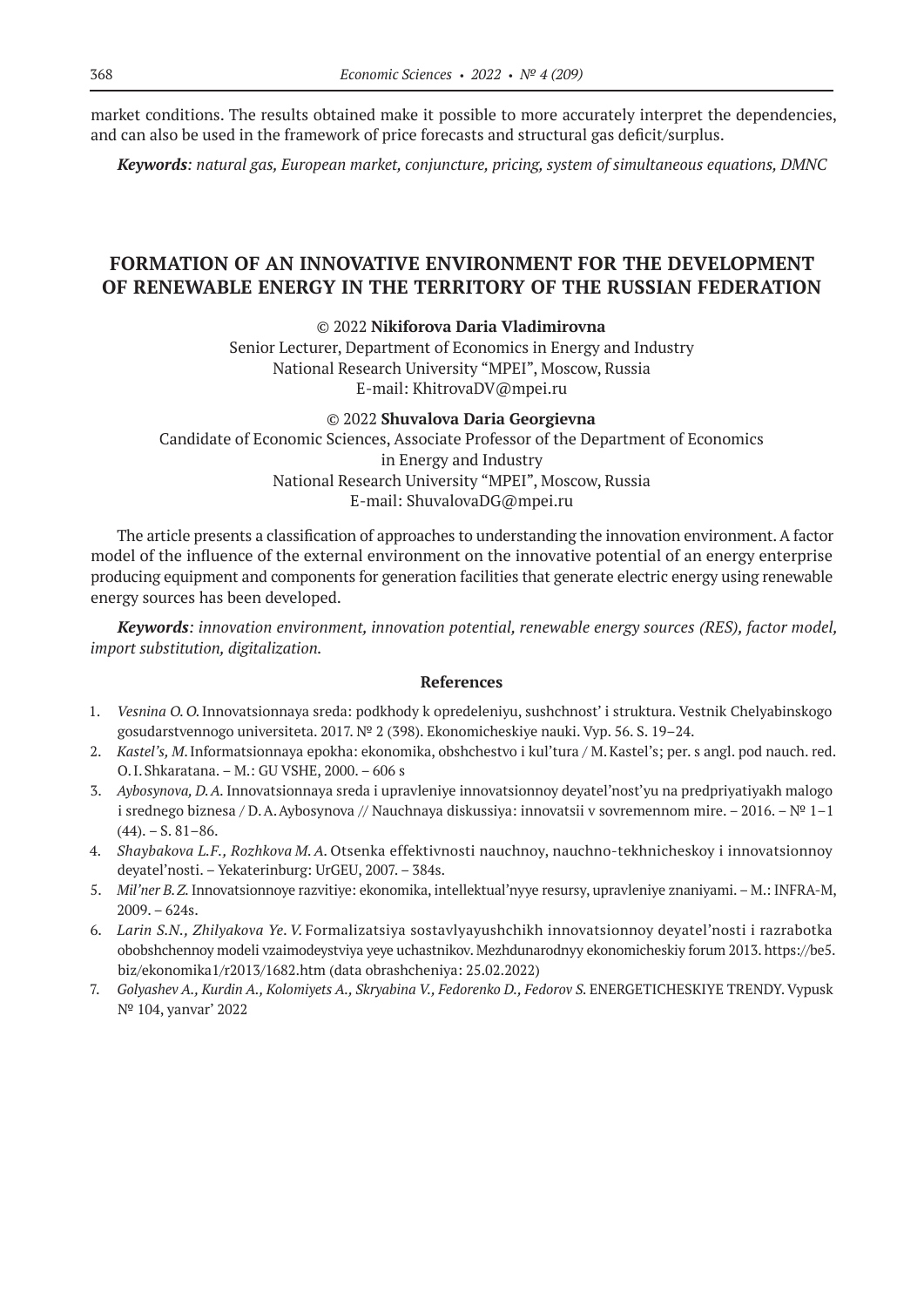# **THE FUNCTION OF DATA MANAGEMENT AS ONE OF THE FOUNDATIONS FOR THE TRANSFORMATION OF THE COMPANY'S BUSINESS MODEL**

### **© 2022 Novikova Olga Sergeevna** graduate student State University of Management, Moscow, Russia Email: olga.pktm@yandex.ru

The article proposes to transform the company's business model based on a data management system. The data management function is described, its content and main elements are given. The business model is considered as a system of interrelated elements. Recommendations on the formation of requirements for the attributive composition of the business model are presented. Describes the stages of working with data to change the business model. The issues of protection of sensitive data are considered.

*Keywords: business model, digital economy, data management, competitiveness, data security.*

# **STATISTICAL ANALYSIS OF THE STATE AND DEVELOPMENT OF HYDRO AND THERMAL POWER IN RUSSIA**

### **© 2022 Nosov Vladimir Vladimirovich**

Doctor of Economics, Professor of the Department of Management and Economics Moscow State Law University. O.E.Kutafin (MGYuA), Russia, Moscow Doctor of Economics, Professor of the Department of Humanities and Social and Economic Disciplines Moscow Academy of the Investigative Committee, Moscow, Russia E-mail: novla@list.ru

### **© 2022 Tsypin Alexander Pavlovich**

Candidate of Economic Sciences, Associate Professor of the Department of Business Statistics Moscow Financial and Industrial University "Synergy", Moscow, Russia E-mail: zipin@yandex.ru

# **© 2022 Bakanach Olga Vyacheslavovna**

Candidate of Economic Sciences, Associate Professor of the Department of Statistics and Econometrics Samara State University of Economics, Samara, Russia E-mail: bakanach@mail.ru

# **© 2022 Korneva Galina Viktorovna**

Candidate of Economic Sciences, Associate Professor, Department of Finance, Accounting and Economic Security, Moscow, Russia

Moscow State University of Technology and Management K.G.Razumovsky (First Cossack University) E-mail: Korneva@mail.ru

# **© 2022 Abramov Yury Viktorovich**

Candidate of Philosophical Sciences, Associate Professor of the Department of Civil Law Disciplines, Moscow, Russia

Moscow State University of Technology and Management K.G.Razumovsky (First Cossack University) E-mail: abramov@mail.ru

# **© 2022 Gordeev Igor Anatolievich**

Candidate of Historical Sciences, Associate Professor of the Department of Administrative and Labor Law Southwestern State University (SWGU), Kursk, Russia E-mail: gordeev@mail.ru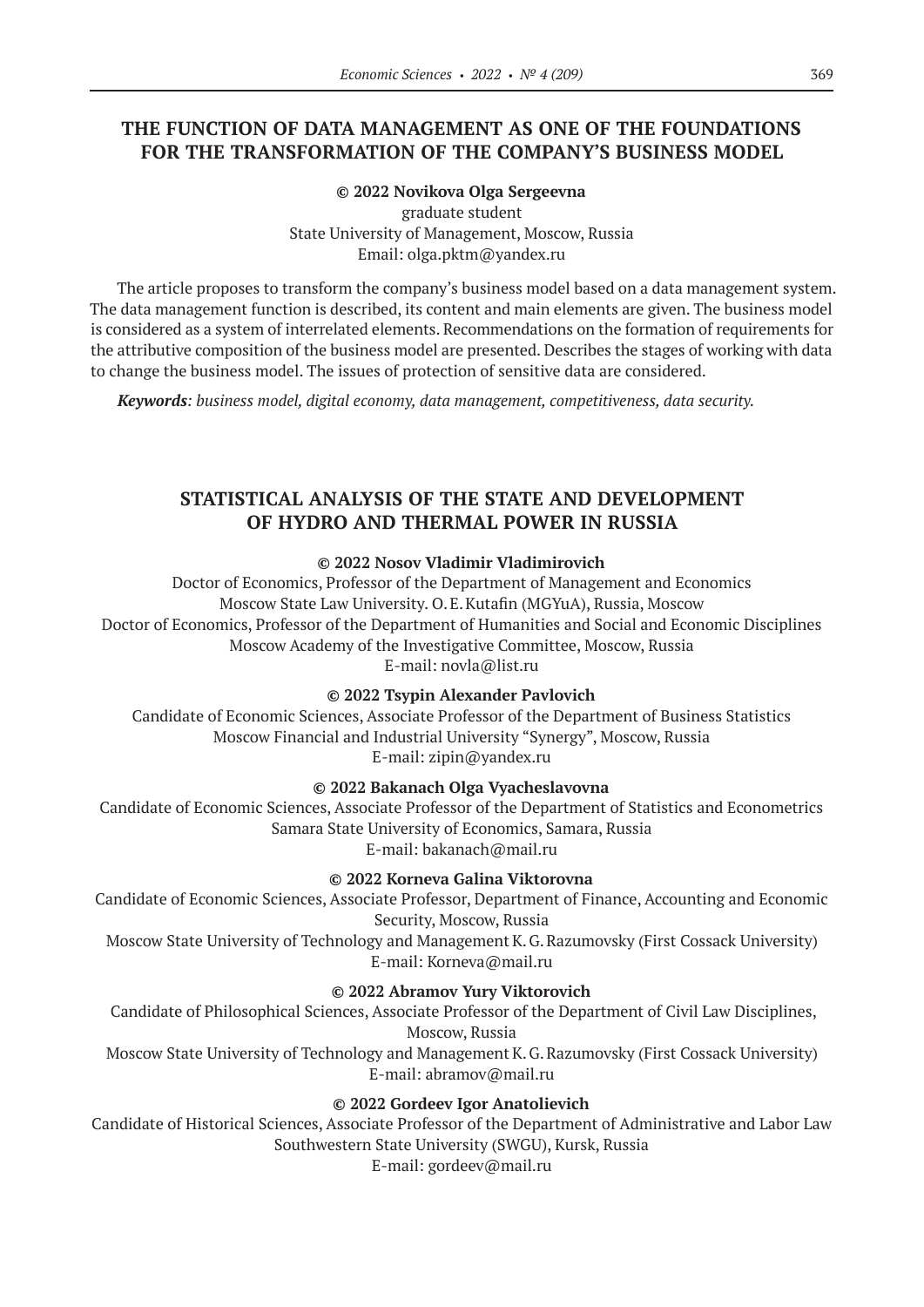Increased consumption of electricity by the population and the economy, rising prices for hydrocarbons, the need to comply with environmental standards and commitments to reduce greenhouse gas emissions dictate new conditions for the development of the Russian electric power industry. The ongoing efforts to change the structure of electricity production by generation types, as a rule, focus on wind and solar power plants, and do not take into account traditional, long-established technologies for the mass use of hydropower and peat. Accordingly, the main purpose of the study was a statistical analysis of state plans for the development of the domestic electric power industry, as well as consideration of the prospects for the further existence of electricity generation based on water and peat. The main results include the following: despite global trends in the transition to green energy, in Russia in the current period of time, the bulk of electricity (more than 60%) is produced by thermal power plants; renewable energy sources, primarily solar and wind stations, due to the peculiarities of their operation, are not used in Russia, their share remains insignificant and does not exceed 1%; peat can be considered the most promising type of fuel for the production of electricity in the Northwestern and Central federal districts, due to its low cost and significant reserves in these regions. In further works on the topic under consideration, one can dwell in more detail on the comparison of the technical and economic indicators of various types of electricity generation with hydro and peat energy.

*Keywords: statistics, dynamics, structure, hydropower, small-scale power, distributed power, power peat.*

# **CLIMATE CHANGE AS A FACTOR IN FORECASTING THE TERRITORIAL LOCALIZATION OF RUSSIAN POTATO GROWING**

### © 2022 **Ozherelev Viktor Nikolaevich**

Bryansk State Agrarian University Professor, Doctor of Agricultural Sciences, Professor of the Department "Technical Systems in Agribusiness, Environmental Management and Road Construction" Bryansk State Technical University, Bryansk, Russia Е-mail: vicoz@bk.ru

© 2022 **Ozhereleva Marina Viktorovna**

Professor, Doctor of Economics, Professor of the Department of Digital Economy Bryansk State Technical University, Bryansk, Russia Е-mail: marinavo@inbox.ru

© 2022 **Fedkova Nadezhda Aleksandrovna**

Candidate of Economic Sciences, Associate Professor of the Department of Informatics, Information Systems and Technologies Bryansk State Agrarian University, Bryansk, Russia Е-mail: voytova.nady@yandex.ru

The article presents a methodology for predicting the degree of differentiation of the level of competitiveness of the production of various agricultural products by regions of the country, adapted to changes in climatic conditions. As an example of forecasting the potential cost of an agricultural product, a calculation was made for potato production in all regions of the Central Federal District, as well as a number of regions of the Volga Federal District.

*Keywords: forecasting, competitiveness, agricultural products, potential cost, potato production.*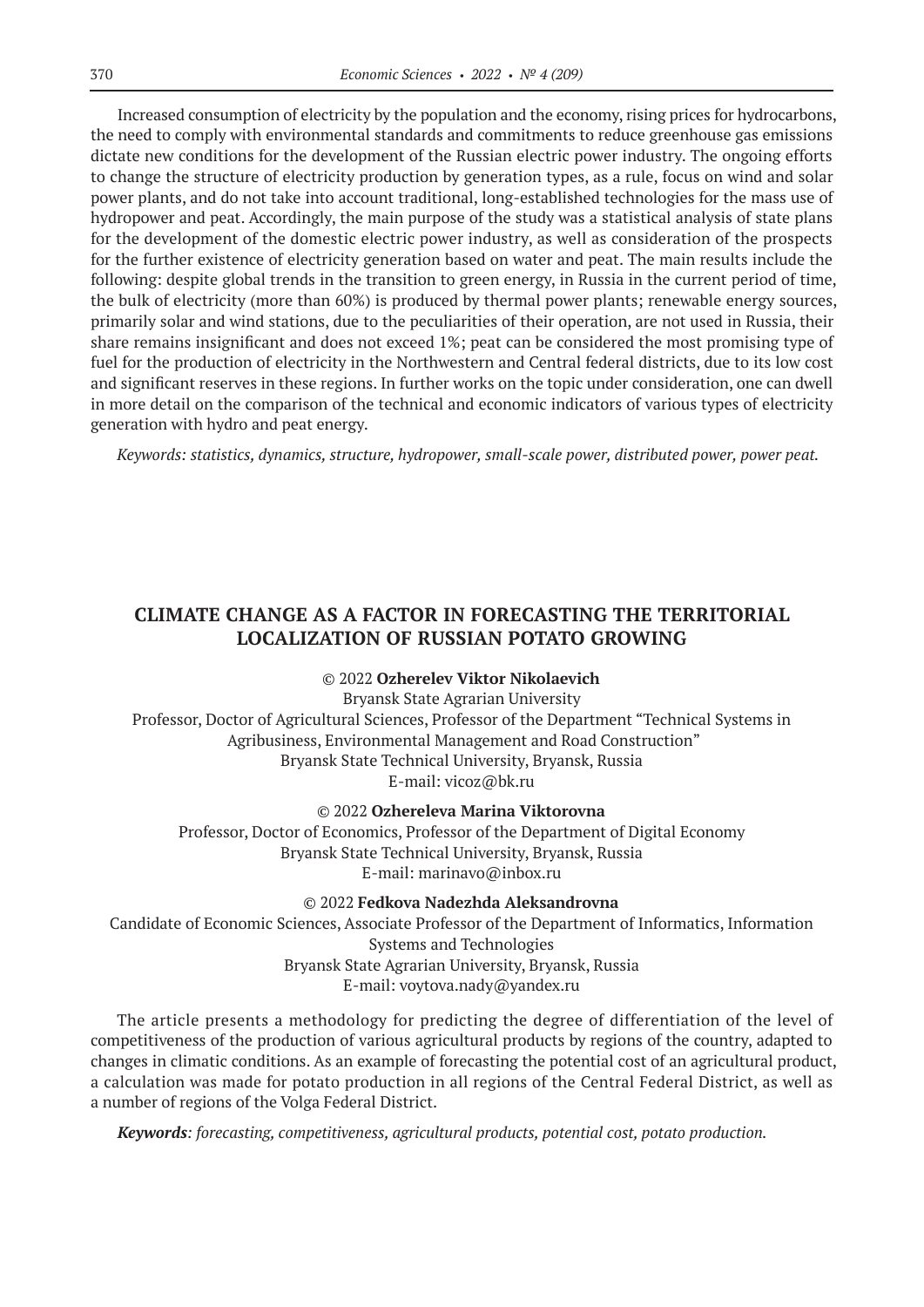- 1. *Glushhenko V.V.*Prognozirovanie. 3‑e izdanie. [Forecasting. 3rd edition] M.: Vuzovskaja kniga, 2000. 208s.
- 2. *Kuvajskova, Ju.E., KljachkinV.N.*Statisticheskie metody prognozirovanija [Statistical forecasting methods]: uchebnoe posobie. Ul'janovsk: UlGTU, 2019. — 197s.
- 3. Problemy s rynkom nedvizhimosti v Kitae: krah ili vremennaja neudacha [Problems with the real estate market in China: collapse or temporary failure] https://www.epochtimes.com.ua/ru/ekonomika-kitaya/problemy-s-rynkomnedvizhimosti-v-kitae-krah-ili-vremennaya-neudacha‑140462 Data obrashhenija 22.01.2022.
- 4. Posledstvija krizisa v sfere nedvizhimosti v Kitae [Consequences of the real estate crisis in China] https://aizen-tt. livejournal.com/4362571.html Data obrashhenija 22.01.2022.
- 5. *Molchanov M.Ju., Pechenkina A.V.* Primenenie scenarnogo metoda pri prognozirovanii situacii na rynke zhil'ja g. Permi [Problems with the real estate market in China: collapse or temporary failure] // Vestnik permskogo universiteta jekonomiki. 2015. Vyp. 1(24). S. 79–88.
- 6. *Zolotareva A.B., Sokolov I.A.*Aktual'nye voprosy strategicheskogo planirovanija i audita v sovremennoj Rossii [Topical issues of strategic planning and audit in modern Russia] // Problemy prognozirovanija. 2021. № 5(188). S. 29–41.
- 7. *Blohin A.A., Gridin R.V.*Institucional'nye faktory v jekonomicheskih prognozah [Institutional factors in economic forecasts] // Problemy prognozirovanija [Forecasting problems]. 2021. № 5(188). S. 18–28.
- 8. *Ozherel'ev V.N., Ozherel'eva M.V*.Mezhstranovye sopostavlenija kak instrument jekonomicheskogo prognozirovanija [Cross-country comparisons as an economic forecasting tool] // Problemy prognozirovanija [Forecasting problems]. 2018. № 4(169). S. 142–148.
- 9. *Lojko P.F.*Zemel'nyj potencial mira i Rossii: puti globalizacii ego ispol'zovanija v 21 veke: uchebnoe posobie [The land potential of the world and Russia: ways of globalizing its use in the 21st century: a textbook.]. M.: Federal'nyj kadastrovyj centr «Zemlja», 2000. 342s.
- 10. *Zhukov V.A., Danielov S.A.* Sravnitel'naja ocenka agroklimaticheskih resursov territorii SSSR i Severnoj Ameriki metodom raspoznavanija obrazov [Comparative assessment of agro-climatic resources of the USSR and North America by pattern recognition]. // Voprosy agroklimatologii (Trudy Vsesojuznogo NII s-h meteorologii), Vyp.24.— L.: Gidrometeoizdat. — 1989. — S. 104–113.
- 11. *Ozherel'ev V.N., Ozherel'eva M. V.* Kak vybrat' specializaciju fermerskogo hozjajstva. Agroklimaticheskie i jekonomicheskie aspekty vybora v nechernozemnoj zone Rossii [How to choose a farm specialization. Agroclimatic and economic aspects of choice in the non-chernozem zone of Russia]. — M.: Kolos, 2006. –96s.
- 12. *Baumer K.*Sledy v pustyne. Otkrytija v Central'noj Azii: Per. s angl [Footprints in the desert. Discoveries in Central Asia]. M.: Veche, 2009. 320s.
- 13. *Kukal Z.*Velikie zagadki Zemli: Per. s cheshsk [The Great Mysteries of the Earth] M.: Progress, 1989. 396s.
- 14. *Imbri Dzh*. Tajny lednikovyh jepoh: Per. s angl [Secrets of the Glacial Epochs]. M.: Progress, 1988. 264s.
- 15. *Vil'fand R.M., Strashnaja A.I., Bereza O.V.* O dinamike agroklimaticheskih pokazatelej uslovij seva, zimovki i formirovanija urozhaja osnovnyh zernovyh kul'tur [On the dynamics of agro-climatic indicators of sowing conditions, wintering and the formation of the harvest of the main grain crops]. http://method.meteorf.ru/publ/ tr/tr360/strash.pdf Data obrashhenija 14.01.2022.
- 16. *Ozherel'ev V.N., TarasenkoV.A.*Nauchnye predposylki k proektirovaniju orositel'noj sistemy dlja plantacii maliny [Scientific prerequisites for the design of an irrigation system for a raspberry plantation]. // Konstruirovanie, ispol'zovanie i nadezhnost' mashin sel'skohozjajstvennogo naznachenija. Sbornik nauch. rabot. — Brjansk: izd-vo Brjanskij GAU, 2017. № 1(16). S. 81–87.
- 17. *Vorob'ev G.T., BobrovskijA.I., PrudnikovP.V.*Agrohimicheskie svojstva pochv Brjanskoj oblasti i primenenie udobrenij. Brjansk: Brjanskij centr «Agrohimradiologija» [Agrochemical properties of the soils of the Bryansk region and the use of fertilizers. Bryansk: Bryansk center "Agrochemradiology"], 1995. 122s.
- 18. *Lysenkova S.N.* Sovremennye aspekty koncentracii i specializacii sel'skohozjajstvennogo proizvodstva Brjanskoj oblasti[Modern aspects of concentration and specialization of agricultural production in the Bryansk region] // Problemy prognozirovanija. 2015. № 2 (149). S. 89–92.
- 19. *Jakovleva E.P.*Sostojanie sel'skohozjajstvennyh zemel' i agrolandshaftov severa Central'nogo federal'nogo okruga [The state of agricultural lands and agricultural landscapes of the north of the Central Federal District] // Adaptivnoe kormoproizvodstvo. 2016. № 2. S. 53–61.
- 20. *Ozherel'ev V.N., Ozherel'eva M.V*.Konkurentosposobnost' regional'nyh APK: Teorija i praktika vybora specializacii [Competitiveness of regional agro-industrial complex: Theory and practice of specialization selection]. M.: Kolos, 2007. 104s.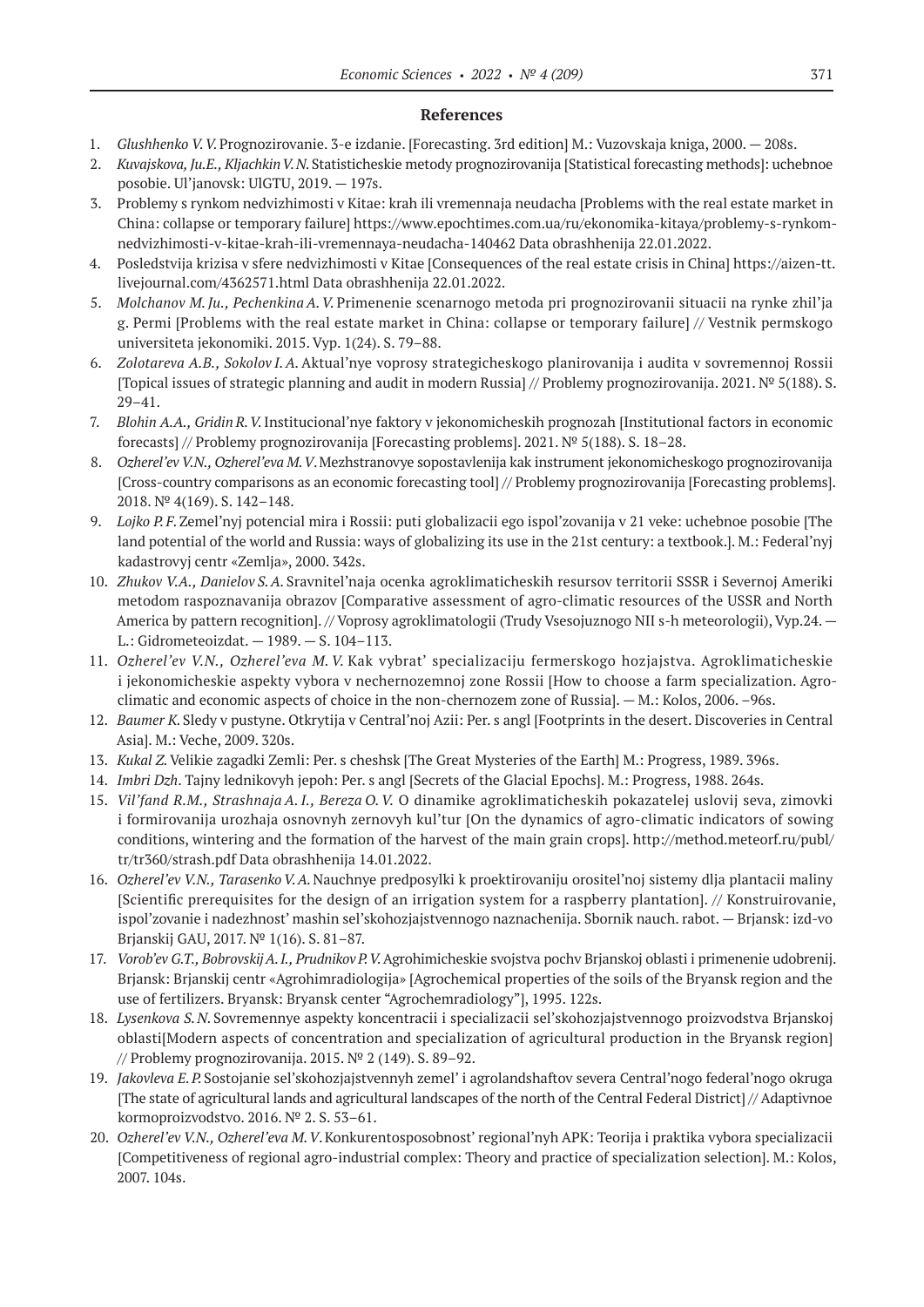- 21. *Vojtova N.A.* Osobennosti funkcionirovanija rynka kartofelja i obosnovanie perspektiv ego razvitija [Features of the potato market functioning and justification of its development prospects]: avtoreferat dis. … kandidata jekonomicheskih nauk: 08.00.05 / Vojtova Nadezhda Aleksandrovna; [Mesto zashhity: Voronezh. gos. agrar. un-t im. imperatora Petra I]. — Voronezh, 2015. — 23 s.
- 22. *Ozherel'ev V.N., Ozherel'eva M.V., Podobaj N.V.*Predposylki k strukturno-institucional'nym preobrazovanijam v APK Rossii i osnovnye prichiny ih neposledovatel'nosti [Prerequisites for structural and institutional transformations in the agro-industrial complex of Russia and the main reasons for their inconsistency] // Vestnik Brjanskoj gosudarstvennoj sel'skohozjajstvennoj akademii. 2011. № 4. S. 41–52.
- 23. *Zoidze E.K.*Ocenka agroklimaticheskih resursov produktivnosti kartofelja v nechernozemnoj zone Evropejskoj territorii SSSR [Assessment of agro-climatic resources of potato productivity in the non-chernozem zone of the European territory of the USSR]// Meteorologija i gidrologija. 1973. № 6.
- 24. *Sepp Ju.V., Tooming H.G.*Resursy produktivnosti kartofelja [potato productivity resources]. L.: Gidrometeoizdat, 1991. 261s.
- 25. Agroklimaticheskij atlas mira [Agro-climatic Atlas of the world]. (Pod red. I.A.Gol'cberg). M.-L.: Gidrometeoizdat, 1972. 117 s.
- 26. *Shashko D.I.*Agroklimaticheskie resursy SSSR [Agro-climatic resources of the USSR]. L.: Gidrometizdat. 1985. 247s.
- 27. *Shul'majster K.G*.Bor'ba s zasuhoj i urozhaj [Drought management and harvest]. 2‑e izd., pererab. i dop. M.: Agropromizdat, 1988. — 263 s.
- 28. Regiony Rossii. Social'no-jekonomicheskie pokazateli 2020 [Regions of Russia. Socio-economic indicators 2020]: Stat. sb. / Rosstat. M, 2020. 1242s.
- 29. *Suhoj V.* V mundire i bez [In uniform and without] // Amerika, 2005. № 3(482).

# **ASSESSMENT OF THE COMPETITIVENESS AND INVESTMENT ATTRACTIVENESS OF THE RUSSIAN ELECTRIC POWER INDUSTRY FOR RUSSIAN OIL AND GAS CORPORATIONS**

#### © 2022 **Onufrieva Olga Alekseevna**

PhD in Economics, Head of Alumni and Corporate Partners Department St.Petersburg State University of Economics, Russia, St.Petersburg E-mail: onyfrievao@mail.ru

#### © 2022 **Senchenkova Daria Vladislavovna**

postgraduate student of the Department of Economics and Management of Enterprises and Industrial Complexes St.Petersburg State University of Economics, St.Petersburg, Russia E-mail: dsenchenkova@mail.ru

This article provides a brief overview of the Russian power industry, the assessment of industry's competitiveness and investment attractiveness for Russian oil and gas corporations as the way of their business diversification. The following analytical tools were used for the assessment: Porter's five forces analysis, Herfindahl-Hirschman index, McKinsey-General Electric matrix.

*Keywords: diversification, investment attractiveness, competitiveness*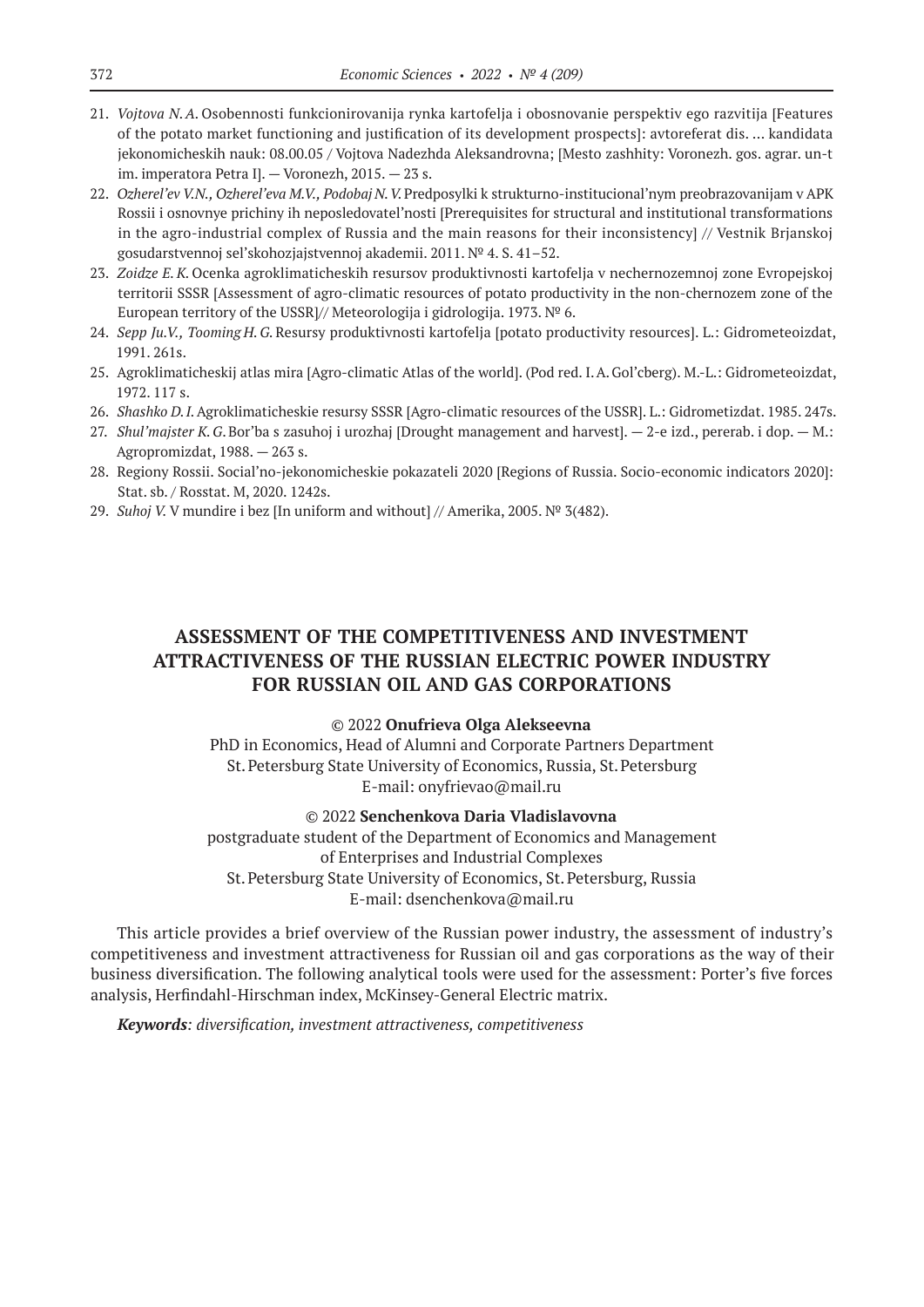# **CONCEPTUAL FOUNDATIONS OF MARKETING MANAGEMENT OF ECONOMIC INTERESTS OF INDUSTRIAL COMPANIES**

#### © 2022 **Pasholikov Maxim Alexandrovich**

Candidate of Economic Sciences, Associate Professor of the Higher School of Engineering and Economics St.Petersburg Polytechnic University of Peter the Great, St.Petersburg, Russia E-mail: vicerector.dm@spbstu.ru

The marketing orientation of industrial companies is determined by the economic interests of industrial business entities, the integration of interaction of which is based on strategic marketing management. Marketing adjustment of economic interests allows you to build a strategic management architecture from a marketing perspective. Marketing management of an industrial company is a means of analyzing the market situation, aimed at forming marketing thinking and determining the marketing expediency of decisions made.

The purpose of the study is to build a conceptual model of marketing management. To achieve this goal, an algorithm for constructing a conceptual model of marketing management has been developed, the content of strategic marketing planning has been systematized. Based on the results of the study, the tools for harmonizing the economic interests of subjects of market interaction have been identified.

*Keywords: marketing management, strategic planning, interaction marketing, marketing technologies.*

### **ROLLS OF BUILDINGS. WAYS TO CORRECT THEM**

© 2022 **Presnov Oleg Mikhailovich** Candidate of Technical Sciences, Associate Professor Siberian Federal University, Krasnoyarsk, Russia E-mail: presn955@mail.ru

© 2022 **Rustamzoda Amirjon Rustam** Siberian Federal University, Krasnoyarsk, Russia E-mail: rustamzoda.amir.ra@gmail.com

© 2022 **Andronova Arina Evgenievna** Siberian Federal University, Krasnoyarsk, Russia E-mail: vip.andronova2000@mail.ru

© 2022 **Proskova Daria Anatolievna** Siberian Federal University, Krasnoyarsk, Russia E-mail: proskovadasha@yandex.ru

The article examines the main types of building rolls with their different typical foundations. The existing experience of roll leveling is considered. The most promising and economically feasible technical solutions have been identified.

*Keywords: roll of buildings, soaking of foundations, drilling of soils, monitoring of deformations, method of lifting structures, geodetic signs.*

#### **References**

1. *Shein A.A.*Foundations and foundations / Course of lectures – Foundations and foundations, Saratov State Technical University named after Yu.A.Gagarin. – 2010–156 p.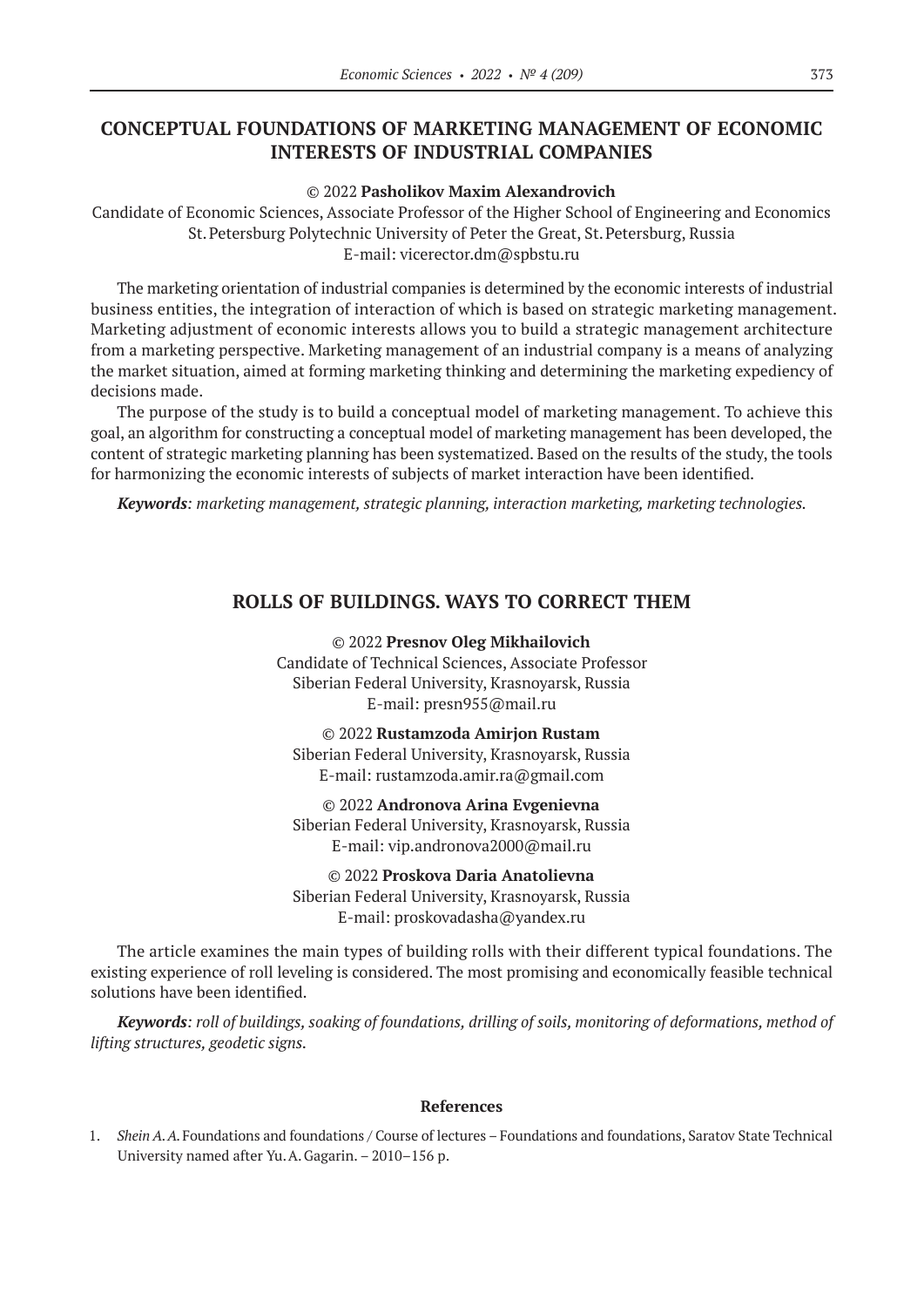- 2. *Nejdanov, K.K*.Roll and draft control of buildings and structures / K.K.Nejdanov, A.A.Kuzmishkin, I.N.Garkin. Text: direct // Young scientist. Cheboksary: 2014. – pp. 169–170.
- 3. SP 22.13330.2016 Foundations of buildings and structures. Moscow: Gosstroy of Russia, GUP TSPP, 2011. 162  $p<sub>r</sub>$
- 4. SP 43.13330.2012. A set of rules. Structures of industrial enterprises. Moscow, 2011. 99 p.
- 5. *Garkin I.N., Glukhova M.V.*Method of eliminating uneven precipitation of industrial buildings on ribbon foundations/Ⅱ International Youth Intellectual Assembly: collection of scientific research. Works'.-Cheboksary: Research Institute of Pedagogy and Psychology, 2011‑pp.128–130.
- 6. *Pronozin Ya.A.*Roll of buildings, problems and solutions / Ya.A.Pronozin, L.R.Epifantseva // Collection of materials of the scientific and practical conference / Tyumen State University of Architecture and Civil Engineering, 2015. – pp. 116–120.
- 7. *Sorochan E.A.*Interaction of the foundation with the ground foundation when leveling buildings with jacks /E. A.Sorochan, M.V.Zotov// "OFMG" –2004–No. 3‑pp.14–17.
- 8. *Krutikova, M.V*.On the issue of leveling the rolls of buildings / M.V.Krutikova, K.O.Korovinsky // Society. The science. innovations (NPK-2017): collection of articles. All-Russian Annual Scientific and Practical Conference / Vyatka State University. – Kirov: Vyatka State University, 2017. – pp. 1305–1316.
- 9. *Gayrabekov I.G., Pimshin Yu.I.*Roll as one of the important characteristics in determining the deformed state and restoring the operational reliability of a building // Electronic scientific and innovative journal "Engineering Bulletin of the Don". – 2010. – No. 3. – pp. 67–79.
- 10. *Zotov M.V.*The device of adjustable foundations of buildings for their protection from uneven deformations // "OFMG" – 2009–No. 2‑pp.19–22.

# **FUNERAL SERVICES MARKET: SYSTEM ANALYSIS OF THE INFORMATION ENVIRONMENT**

### © 2022 **Rodionov Dmitry Grigorievich**

Doctor of Economics, Professor of the Higher School of Engineering and Economics Peter the Great St. Petersburg Polytechnic University (SPbPU), St. Petersburg, Russia E-mail: dmitry.rodionov@spbstu.ru

### © 2022 **Kuporov Yury Yuryevich**

Candidate of Economic Sciences, Associate Professor of the Higher School of Engineering and Economics Peter the Great St. Petersburg Polytechnic University (SPbPU), St. Petersburg, Russia E-mail: kuporov\_yuyu@spbstu.ru

### © 2022 **Ilaltdinova Aliya Ildarovna**

student of the Higher School of Engineering and Economics Peter the Great St. Petersburg Polytechnic University (SPbPU), St. Petersburg, Russia E-mail: ilaltdinova.ai@edu.spbstu.ru

# © 2022 **Ivanova Anastasia Sergeevna**

student of the Higher School of Engineering and Economics Peter the Great St. Petersburg Polytechnic University (SPbPU), St. Petersburg, Russia E-mail: nastyai.ivanov@yandex.ru

# © 2022 **Lobanova Polina Igorevna**

student of the Higher School of Engineering and Economics Peter the Great St. Petersburg Polytechnic University (SPbPU), St. Petersburg, Russia E-mail: lobanova.pi@edu.spbstu.ru

# © 2022 **Tikhomirova Maria Olegovna**

student of the Higher School of Engineering and Economics Peter the Great St. Petersburg Polytechnic University (SPbPU), St. Petersburg, Russia E-mail: tihomirova.mo@edu.spbstu.ru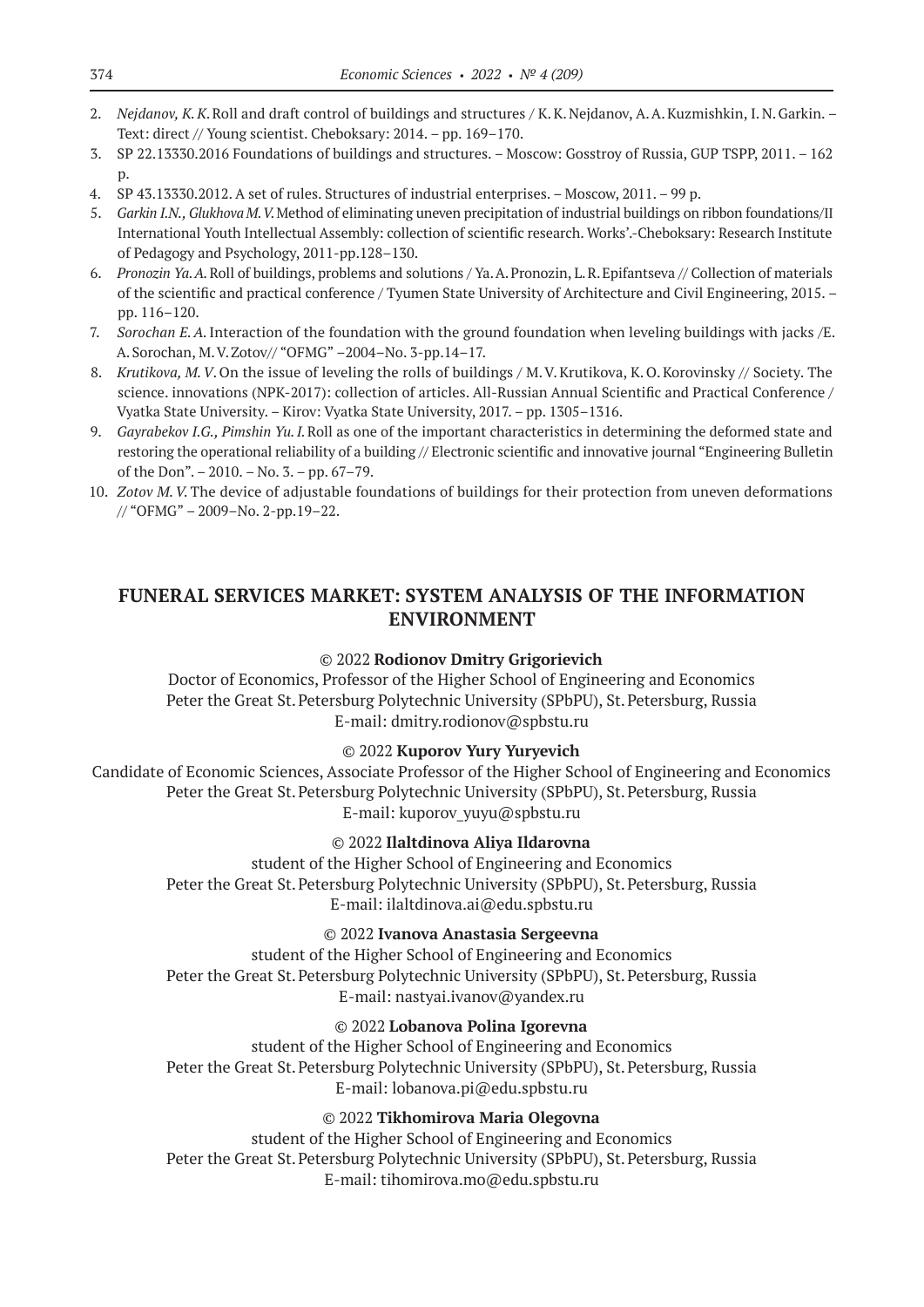### © 2022 **Polyanina Polina Vadimovna**

student of the Higher School of Engineering and Economics Peter the Great St. Petersburg Polytechnic University (SPbPU), St. Petersburg, Russia E-mail: polyanina.pv@outlook.com

#### © 2022 **Konnikov Evgeny Alexandrovich**

Candidate of Economic Sciences, Associate Professor of the Higher School of Engineering and Economics Peter the Great St. Petersburg Polytechnic University (SPbPU), St. Petersburg, Russia E-mail: konnikov.evgeniy@gmail.com

To this day the process of digital transformation of society has fully transformed the vast majority of markets for goods and services. Consequently, this digital transformation formed a distinctive dynamic information environment that describes the state of consumers of goods and services at various stages of interaction with the manufacturer. The system analysis of this information environment makes it possible to model effective interaction with the consumer, which was previously unavailable within the framework of unique services markets. One of the most analytically limited ones are funeral services. The purpose of this study is to create a comprehensive model for evaluating the quality of funeral services based on arrays of reviews from Russian-language source sites. As part of achieving this goal, an algorithm for analyzing the perception of the quality of funeral services by consumers was formed and automated.

*Keywords: funeral services, ritual, social environment, information environment, quality of funeral services*

# **THE ROLE OF GOODWILL IN ASSESSING THE ECONOMIC POTENTIAL OF AN ECONOMIC RELATIONS**

### © 2022 **Rodionov Dmitry Grigorievich**

Doctor of Economics, Professor of the Higher School of Engineering and Economics Peter the Great St. Petersburg Polytechnic University (SPbPU), St. Petersburg, Russia E-mail: dmitry.rodionov@spbstu.ru

#### © 2022 **Ivanova Anastasia Sergeevna**

student of the Higher School of Engineering and Economics Peter the Great St. Petersburg Polytechnic University (SPbPU), St. Petersburg, Russia E-mail: nastyai.ivanov@yandex.ru

#### © 2022 **Konnikov Evgeny Alexandrovich**

Candidate of Economic Sciences, Associate Professor of the Higher School of Engineering and Economics Peter the Great St. Petersburg Polytechnic University (SPbPU), St. Petersburg, Russia E-mail: konnikov.evgeniy@gmail.com

The effective valuation of a company's internally generated goodwill is one of the most pressing issues of concern to the global academic and practitioner community. The development of competent mechanisms that can reliably and fully measure the change in this economic indicator will provide an opportunity to determine negative or positive trends in the development of an enterprise that have an impact on the overall efficiency of the organization's activities — the economic potential of the company. This article analyzes the problems of accounting for business reputation, proposes a mechanism for assessing the company's internally created goodwill, and also attempts to integrate the goodwill indicator into a set of indicators that affect the change in the economic potential of an economic entity.

*Keywords: аccounting, financial statements, goodwill, business reputation, information environment, IFRS, RAS, economic potential*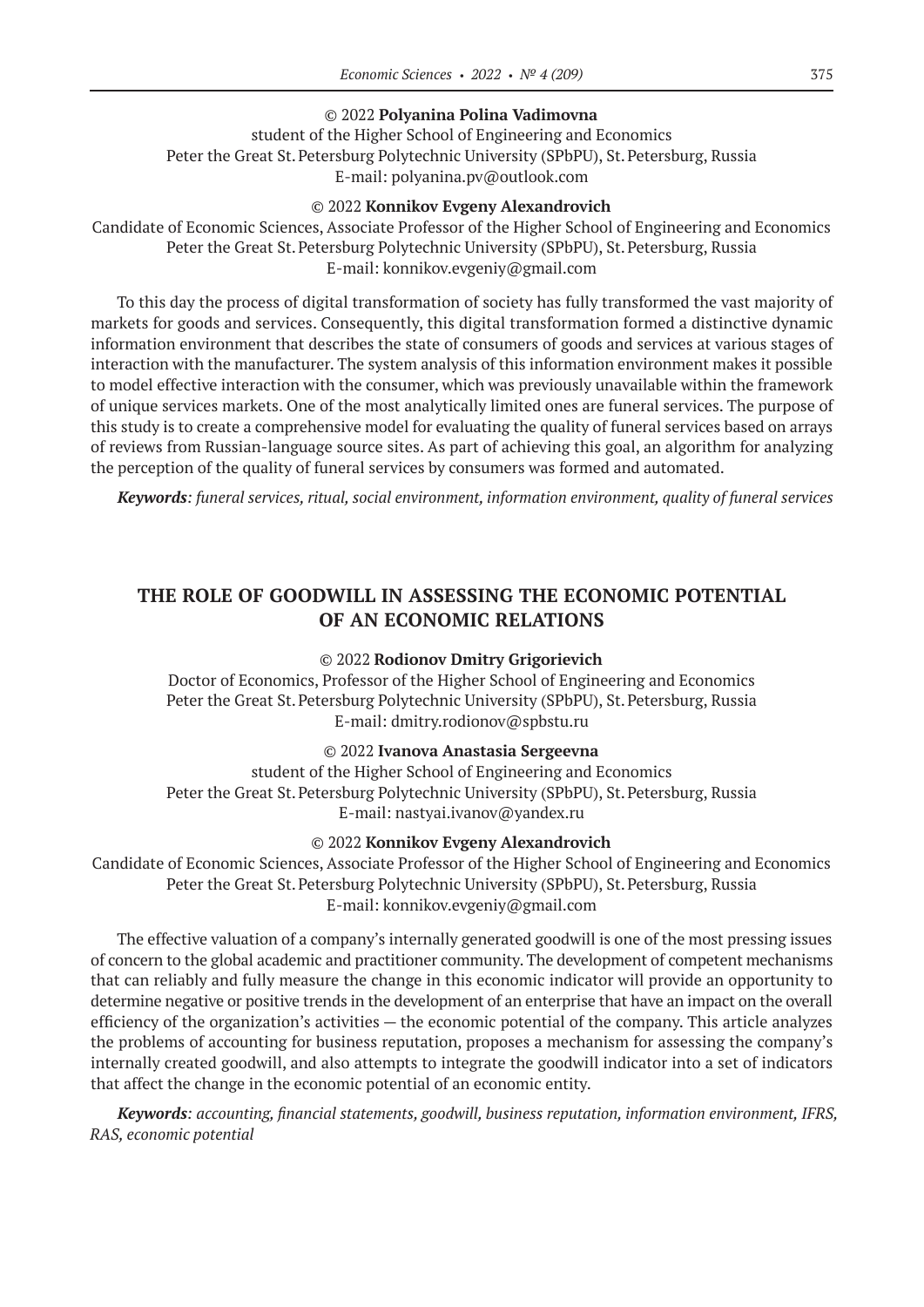# **CONCEPT DEFINITION AND ESSENCE COMPREHENSION OF PROCUREMENT AT ENTERPRISES**

### © 2022 **Saveliev Alexander Alexandrovich**

postgraduate student of the Department of Economics and Management Moscow City Pedagogical University, Moscow, Russia E-mail: Alexander@Saveliev.biz

Due to the lack of a unified approach in the scientific and business literature to the definition of the «procurement» concept, a review of various formulations by Russian and foreign authors has been conducted. Based on the analysis, the key aspects that make up the essence of procurement at enterprises are identified and systematized. The author's definition of the «procurement» concept is proposed.

*Keywords: procurement, purchasing, process, products, goods, services, customer, supplier, definition.*

- 1. *Azizyan, K.S.*, Bukhgalterskiy slovar': Nastol'naya kniga [Accounting Dictionary: Handbook] / К.S.Azizyan Moscow.: Bayan, 1994. – 208 p.
- 2. *Demenkov, M.V.* Slovar' terminov, predpisaniye v zakonodatel'stve Rossiyskoy Federatsii [Glossary of terms, prescription in the Russian Federation legislation] // M.V.Demenkov, R.S.Kirakozov, A.A.Kovin, O.A.Borzunova, N.M.Bumazhkina, E.V.Minakova, G.V.Pakhareva, O.V.Pleshakova, E.A.Kopylova // Electronic resource / Publication of the State Duma. – 2013. URL: http://duma.gov.ru/media/files/eGfOzeOhJ8f0nSDsJO5JLCKOk0yZr vDC.pdf (accessed: 18.04.2022).
- 3. Zakupka // Prakticheskoye rukovodstvo po uproshcheniyu protsedur torgovli [Procurement // A Practical Guide to Trade Facilitation] Electronic resource / United Nations. – 2012. URL: https://tfig.unece.org/RUS/contents/crossborder-purchasing.htm (accessed: 18.04.2022).
- 4. *Kuptsov M.M.*Strategicheskiy menedzhment: Ucheb. posobiye. 3‑ye izd. [Strategic management: Textbook. 3rd edition] / M.M.Kuptsov – Moscow.: RIOR: INFRA-M, 2011. – 184 p.
- 5. Operatsionnyy menedzhment: Uchebnoye posobiye. МВА [Operations management: Textbook. MBA], MANCOSA– NSUEU / translated from English – Novosibirsk: NSUEU, 2007. – 206 p.
- 6. *Hammer, M*.Reinzhiniring korporatsii: Manifest revolyutsii v biznese [Reengineering the Corporation: A Manifesto for Business Revolution] / translated from English / M.Hammer, J.Champy. – SPb.: St.Petersburg University Publishing, 1997. – 332 p.
- 7. *Yakovleva, I.G*.Zapros kotirovok i zapros predlozheniy kak sposoby zakupok [Quotations and proposals requests as procurement methods]: extended abstract of the PhD in Law dissertation: 12.00.03 / Yakovleva Irina Gennad'yevna. – Moscow, 2015. – 24 p.
- 8. *Bowersox, Donald J.*Supply chain logistics management / *Donald J.*Bowersox, *David J.*Closs, M.Bixby Cooper. McGraw-Hill Companies, Inc., 2002. – 656 p.
- 9. Eichstädt, T.Einsatz von Auktionen im Beschaffungsmanagement: Erfahrungen aus der Einkaufspraxis und die Verbreitung auktionstheoretischer Konzepte [Use of auctions in procurement management: experiences from purchasing practice and the auction-theoretical concepts dissemination]/ Tilman Eichstädt. – Gabler publishimg, 2008. – 236 p.
- 10. Glossary of Procurement terminology: A guide for suppliers. London Borough of Richmond upon Thames, 2012. 17 p.
- 11. *Jenkins, A*.What Is Procurement? Types, Processes & Technology / Abby Jenkins. Electronic resource / Oracle NetSuite – 2021. URL: https://www.netsuite.com/portal/resource/articles/accounting/procurement.shtml (accessed: 18.04.2022).
- 12. Oxford Business English Dictionary for learners of English. Oxford University Press, 2008. 616 p.
- 13. Procurement glossary. University of Washington, 2016. 19 p.
- 14. Procurement. Electronic resource / Humanitarian Leadership Academy. URL: https://kayaconnect.org/course/info. php?id=1663 (accessed: 18.04.2022).
- 15. *Waters, C. D.J*.Logistics: an introduction to supply chain management / Donald Waters. Palgrave Macmillan Ltd., 2003. – 354 p.
- 16. WordItOut. Electronic resource / Enideo. URL: https://worditout.com/word-cloud/create (accessed: 18.04.2022).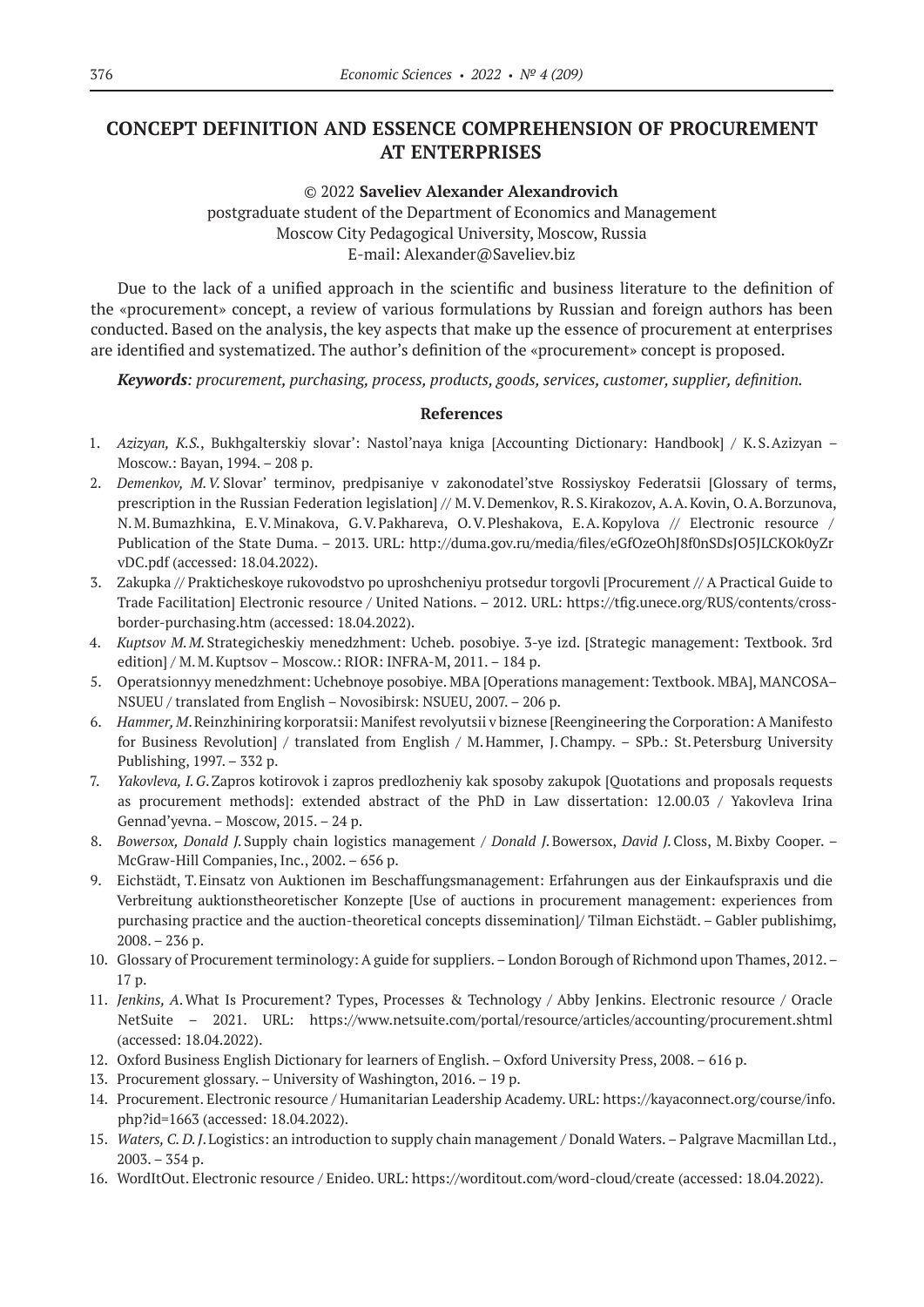# **THE ASSESSMENT OF THE DIVERSIFICATION LEVEL OF RUSSIAN OIL AND GAS CORPORATIONS**

© 2022 **Senchenkova Daria Vladislavovna**

postgraduate student of the Department of Economics and Management of Enterprises and Industrial Complexes Saint-Petersburg State University of Economics, Saint-Petersburg, Russia E-mail: dsenchenkova@mail.ru

This article analyzes the strategies and structure of Russian oil and gas corporations for the presence of a diversification strategy, and assesses the level of diversification according to L.Wrigley.

*Keywords: diversification, strategic management, diversification index, oil and gas companies*

# **METHODOLOGICAL APPROACH TO ASSESSING THE EFFICIENCY OF MANAGEMENT OF A MACHINE-BUILDING ENTERPRISE**

### © 2022 **Simakova Zoya Leonidovna**

senior lecturer at the Graduate School of Production Management St.Petersburg Polytechnic University, St.Petersburg, Russia E-mail: simakova@kafedrapik.ru

The absence of significant results in the development of the machine-building industry requires the determination of indicators by which it is possible to evaluate the effectiveness of the management of an industrial enterprise. The analysis of the reference models made it possible to determine the main indicators for managing the supply of materials, the main practices used by leaders, the skills of employees necessary for competent management and performance of tasks.

*Keywords: industrial enterprise, reference models, business processes, deviations, digitalization*

# **DEVELOPMENT OF A CONCEPTUAL MODEL OF DIGITAL INNOVATION PROJECT MANAGEMENT**

© 2022 **Suloeva Svetlana Borisovna**

Doctor of Economics, Professor of the Higher School of Engineering and Economics St.Petersburg Polytechnic University of Peter the Great, St.Petersburg, Russia E-mail: suloeva\_sb@mail.ru

© 2022 **Shmeleva Anastasia Sergeevna**

Competitor, Higher School of Engineering and Economics St.Petersburg Polytechnic University of Peter the Great, St.Petersburg, Russia E-mail: O.2908@mail.ru

The article is devoted to the problem of effective management of digital innovation projects with a high level of uncertainty. The necessity of prompt response to external and internal changes accompanying the implementation of such projects is substantiated. A conceptual model of digital project management based on the concept of controlling investments is proposed, which includes a set of agile management tools that allow building each stage in the project management system on the principles of flexibility and adaptability. To solve the problem of the lack of connection between innovative investment decisions and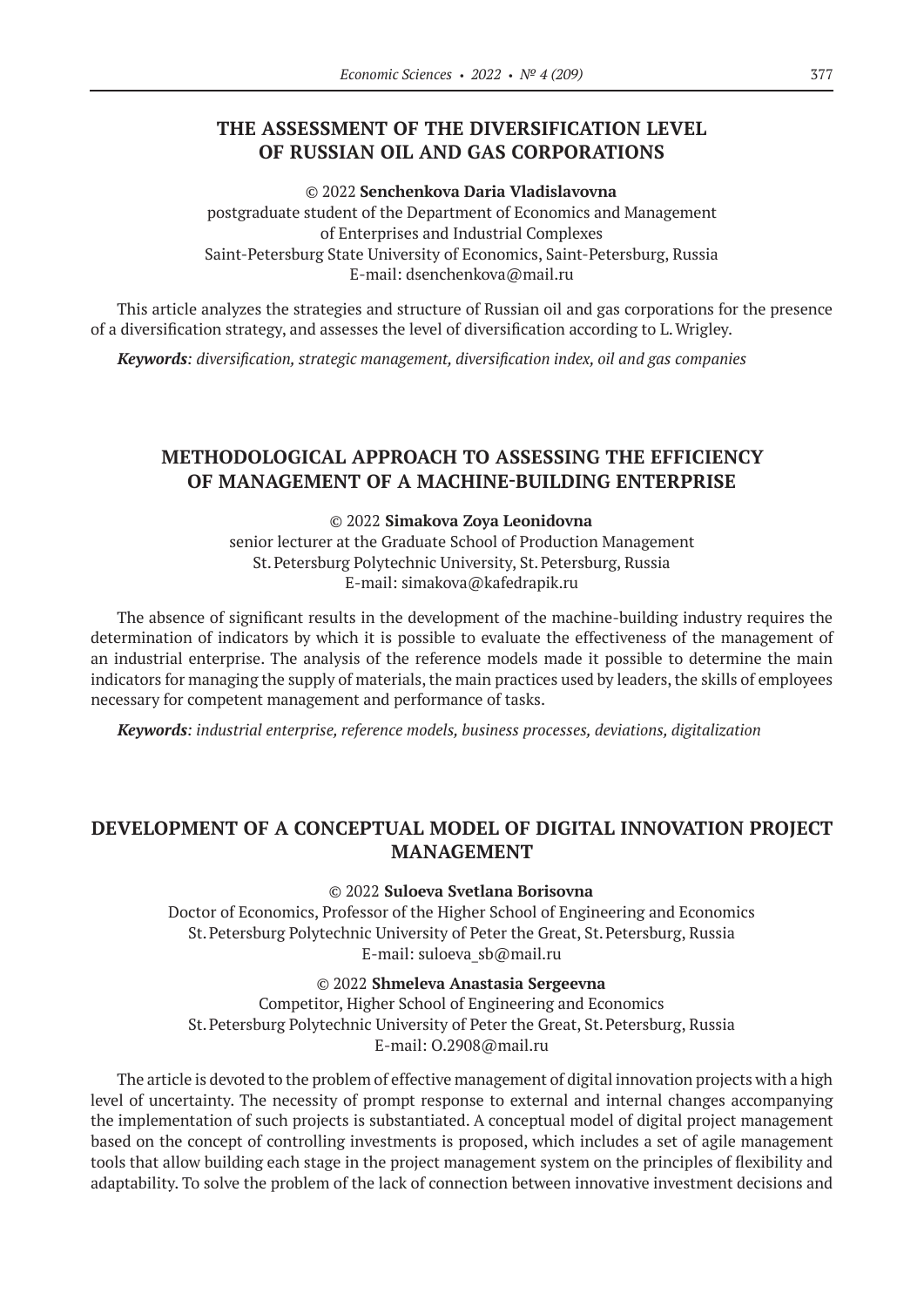strategic goals of innovative development of the organization, it is proposed to use a system of balanced indicators adapted to the objectives of digital innovative projects.

*Keywords: digital innovation projects, investment controlling, management system, balanced scorecard, digital technologies.*

# **THE IMPACT OF DIGITALIZATION ON THE CONTENT OF THE PROCESS OF FINANCING FEDERAL BUDGET EXPENDITURES**

© 2022 **Zubkov Artem Konstantinovich**

postgraduate student of the Department of Finance and Credit Samara State University of Economics, Samara, Russia E-mail: zubkovartem@list.ru

© 2022 **Khvostenko Oleg Alexandrovich** Candidate of Economic Sciences, Associate Professor of the Department of Finance and Credit Samara State University of Economics, Samara, Russia E-mail: olegkhvostenko@yandex.ru

The article is devoted to the issues of improving the process of execution of the expenditure part of the budget in the context of digitalization. The use of modern information and communication technologies and software makes it possible to improve the quality of public finance management, to ensure control over the formation and movement of cash flows, to determine the directions for the effective use of financial and credit resources of the state in the interests of social progress.

*Keywords: digital transformation, public authorities, budget expenditures, interbudgetary transfers, compulsory health insurance, pension provision, government contract, unified information system in the field of procurement.*

# **THE MAIN TRENDS AND SPECIFICS OF NATURE MANAGEMENT IN THE RUSSIAN FEDERATION AT THE PRESENT STAGE**

© 2022 **Yanchenko Elena Anatolievna**

Candidate of Agricultural Sciences, Associate Professor Novocherkassk Engineering and Land Reclamation Institute named after A.K.Kortunov – branch of the Don State Agrarian University, Novocherkassk, Russia E-mail: Yn70@mail.ru

© 2022 **Vladimirova Alevtina Vitalievna**

Candidate of Economic Sciences, Associate Professor Novocherkassk technological boarding school, Novocherkassk, Russia E-mail: alya\_vlad1979@mail.ru

## © 2022 **Dubskaya Elena Sergeevna**

Senior Lecturer Southern Federal University, Rostov-on-Don, Russia E-mail: dubskaya@sfedu.ru

The article discusses the main trends in the nature management of the Russian Federation at the present stage, reveals the dynamics of pollution of the components of the natural environment, substantiates the factors that determine the specifics of environmental activities, as well as institutional and organizational and economic measures aimed at minimizing the negative consequences of the unbalanced nature management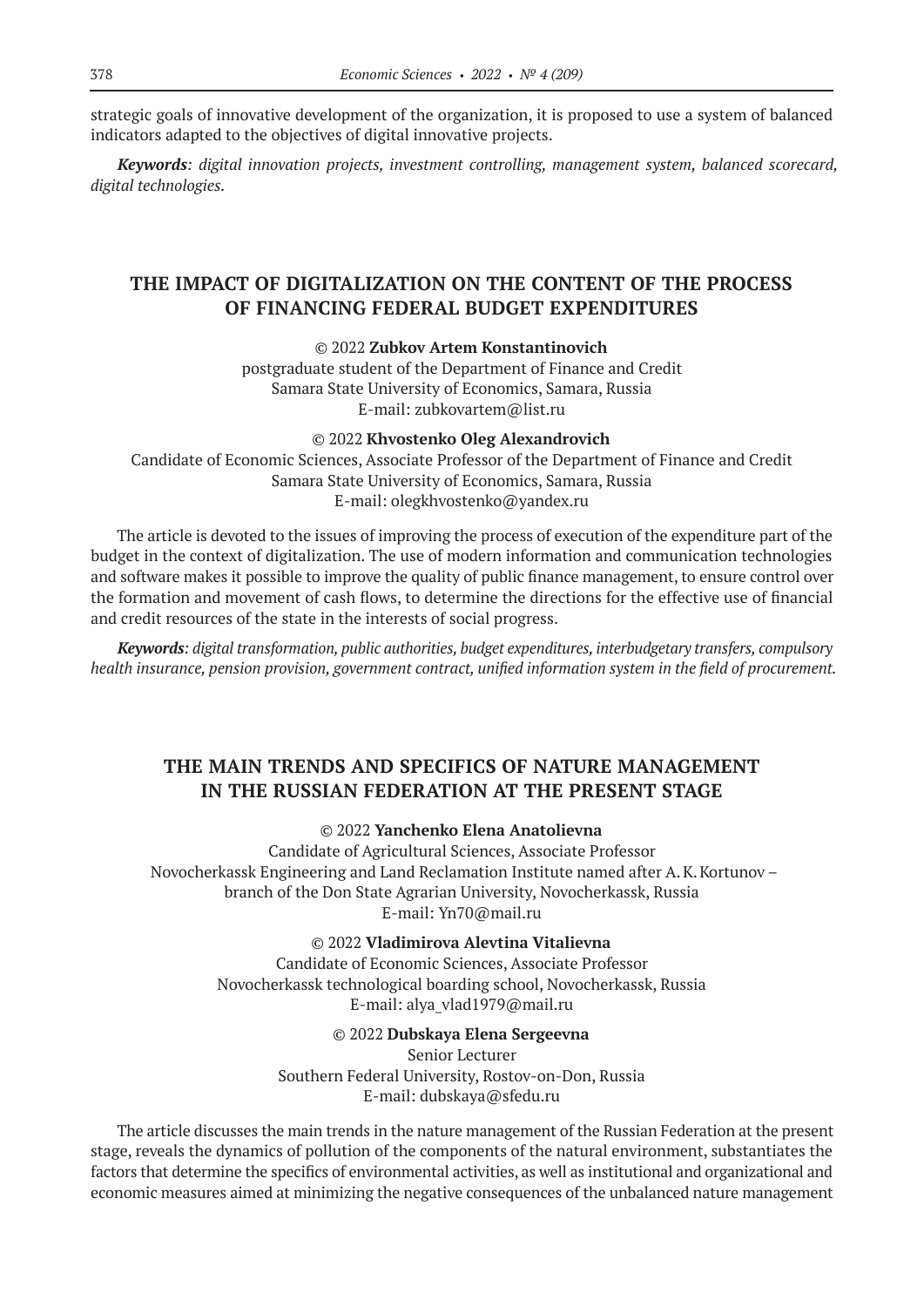of the Russian Federation.

*Keywords: economics, environmental management, region, environmental management, state, management, factors, specificity.*

- 1. *Gorbanyova O.I.* Modelirovanie soglasovaniya interesov administrativnyh rajonov regiona v gosudarstvennyh programmah razvitiya / *Gorbanyova O.I., MurzinA. D.* // V sbornike: Mnogopolyarnaya globalizaciya i Rossiya. Materialy VIII Mezhdunarodnoj nauchno-prakticheskoj konferencii pamyati A.YU. Arhipova. Rostov-na-Donu – Taganrog, 2021. S. 59–62.
- 2. Gosudarstvennyj doklad «O sostoyanii i ispolzovanii mineralno-syrevyh resursov Rossijskoj Federacii v 2020 godu», Minprirody RF, 2021. https://www.mnr.gov.ru/docs/gosudarstvennye\_doklady/gosudarstvennyy\_doklad\_o\_ sostoyanii i ispolzovanii mineralno syrevykh resursov 2020/
- 3. Gosudarstvennyj doklad «O sostoyanii i ob ohrane okruzhayushchej sredy Rossijskoj Federacii v 2020 godu», Minprirody RF, 2021.
- 4. Gosudarstvennyj doklad o sostoyanii i ob ohrane okruzhayushchej sredy Rossijskoj Federacii v 2019 godu, Minprirody RF, 2020.
- 5. Gosudarstvennyj doklad «O sostoyanii i ob ohrane okruzhayushchej sredy Rossijskoj Federacii v 2018 godu», Minprirody RF, 2019.
- 6. *Moskalenko A.P.*Upravlenie prirodopolzovaniem. mekhanizmy i metody / *MoskalenkoA.P., Moskalenko S.A., RevunovR.V.*  // Sankt-Peterburg, 2019.
- 7. Oficialnyj sajt Rosstata https://rosstat.gov.ru data obrashcheniya 21.04.2022 g.
- 8. *Revunov S.V.*Instrumenty ekonomicheskogo stimulirovaniya agrarnogo proizvodstva na oroshaemyh zemlyah (na materialah Rostovskoj oblasti) / *Revunov S.V., Sheremetev P.G., Chernyshova T.N.* // Moskovskij ekonomicheskij zhurnal. 2021. № 2.
- 9. *Anopchenko T.Yu.*Diversification of regulatory powers in social, environmental, and economic relations as a factor for stimulating regional development / *Anopchenko T.Yu., Lazareva E.I., MurzinA.D., Revunov R.V., Roshchina E.V.*  // В сборнике: The Challenge of Sustainability in Agricultural Systems. Heidelberg, 2021. С. 561–570. DOI: 10.1007/978–3–030–72110–7\_62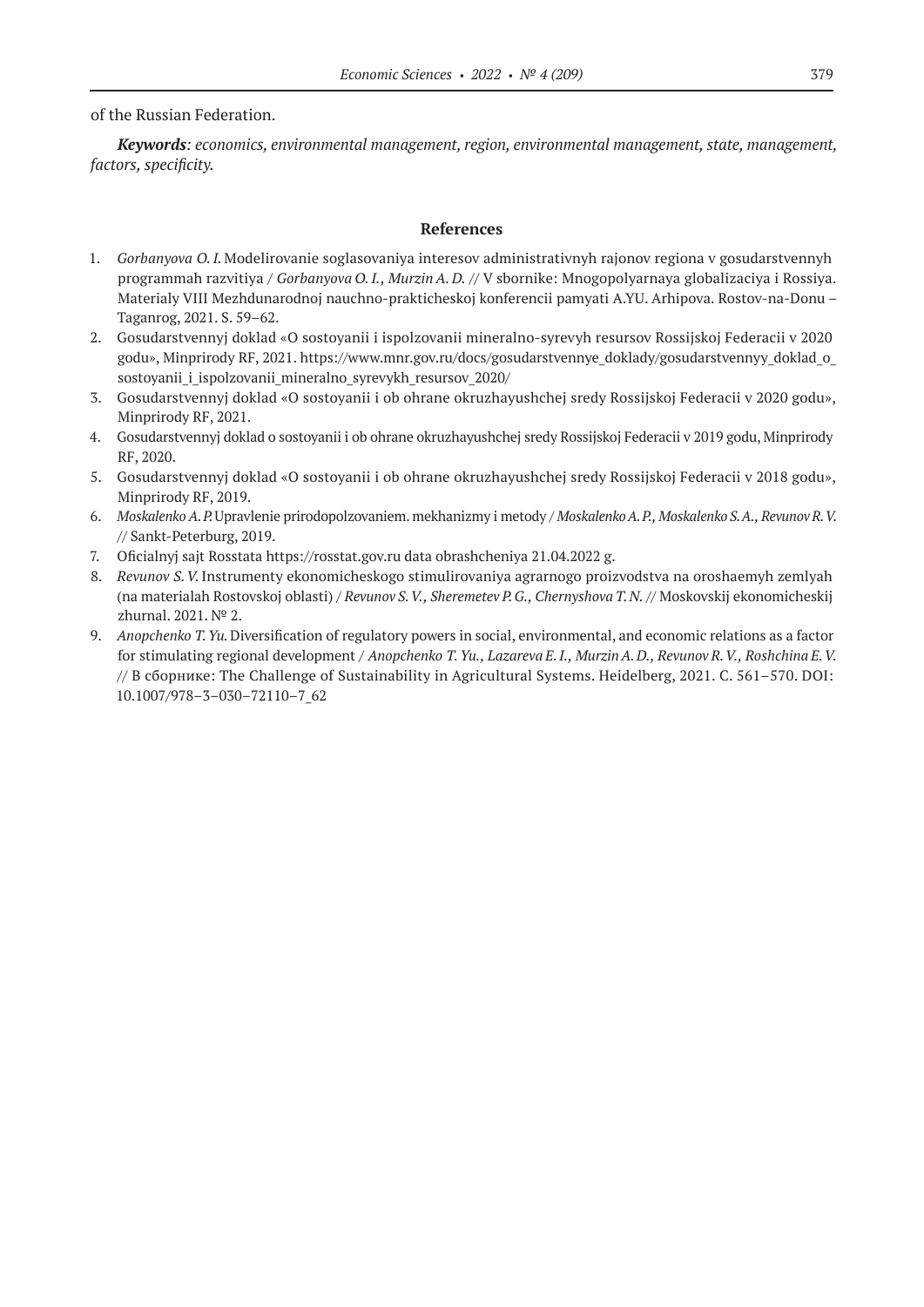# **ECONOMIC THEORY**

# **SOCIAL DEVELOPMENT OF TERRITORIES: TRENDS, CONDITIONS AND MANAGEMENT OF DESTABILIZING FACTORS**

© 2022 **Anoshina Yu.F.**

Doctor of Economics, Professor of the Faculty of Economics Russian State Socio-Economic University, Moscow, Russia E-mail: jfano@mail.ru

© 2022 **Kulagina N.A.**

Doctor of Economic Sciences, Professor of the Department of Public Administration, Economic and Information Security Bryansk State Engineering and Technology University, Bryansk, Russia E-mail: Kulaginana2013@yandex.ru

© 2022 **Kuporov Yu.Yu.**

Associate Professor, Higher School of Engineering and Economics St. Petersburg Polytechnic University. Peter the Great, St. Petersburg, Russia E-mail: kuporov\_yuyu@spbstu.ru

Opportunities for the development of the economic system of individual territories are determined, first of all, by the level of social development, which, in turn, correlates with other qualitative characteristics. In turn, the ongoing daily processes within the regional interaction under the influence of external and internal environmental factors, cause the need to assess and monitor the main trends of social indicators, the dynamics of which may signal the presence of risks of non-fulfillment of targets in the Strategy of socioeconomic development, the likelihood of not achieving the planned indicators of national projects, as well as the increase in social tension in society. Thus, the study of the main trends in the social development of territories allows timely adjustment of the most important documents of the strategic development of the region aimed at increasing investment attractiveness, effective use of the available resource potential, the development of social services, etc.

*Keywords: social development, social support, social policy, social service, region, regional policy, factors*

- 1. *Vertakova Yu.V., Plotnikov V.A., Klevtsova M.G., Polozhentseva Yu.S., Maltseva I.F., Nepochatykh O.Yu., Rushkova A.V.*  Indicative management in the development and implementation of regional structural policy, Moscow, 2021.
- 2. *Katrashova Yu.V., Mityashin G.Yu., Plotnikov V.A.* Social rating system as the form of state control over the company: prospects for implementation and development, threats to implementation // Management consulting. 2021. No. 2 (146). pp. 100-109.
- 3. *Rodionov D.G., Konnikov E.A., Ivanova A.S.* Transformation of the labor market during the covid-19 pandemic: differentiation of the impact of the physical and informational spread of the virus // Bulletin of the Bauman Moscow State Technical University. Instrumentation series. 2021. No. 2 (135). pp. 83-102.
- 4. *Rodionov D.G., Kolesnikov A.A., Konnikov E.A.* Birth control in the context of the development of socio-economic systems // Economic sciences. 2021. No. 197. pp. 180-186.
- 5. Regions of Russia. Socio-economic indicators. 2021: P32 Stat. sat. / Rosstat.М.M., 2021. 1112 p.
- 6. Management of innovation activity of economic systems: theory and practice. *Polyanin A.V., Kulakova L.I., Avdeeva I.L., Parakhina L.V., Adamenko A.A., Khorolskaya T.E., Tsysov A.S., Azarova N.A., Golovina T.A., Sakharova S.M., Dolgova S.A., Golikova Y.B., Kyshtymova E.A., Lytneva N.A., Kulagina N.A., Rodionov D.G., Chmaro A.S., Lavrikova N.I., Masyuk N.N., Bushueva M.A.,* etc.Eagle, 2021.
- 7. *Kharlamova T.L., Mursalimov M.M.* Prospects of benchmarking analysis in the field of higher education In the collection: Fundamental and applied research in the field of management, economics and trade. Proceedings of the All-Russian scientific and educational-practical conference. In 3 parts. 2020. pp. 227-231.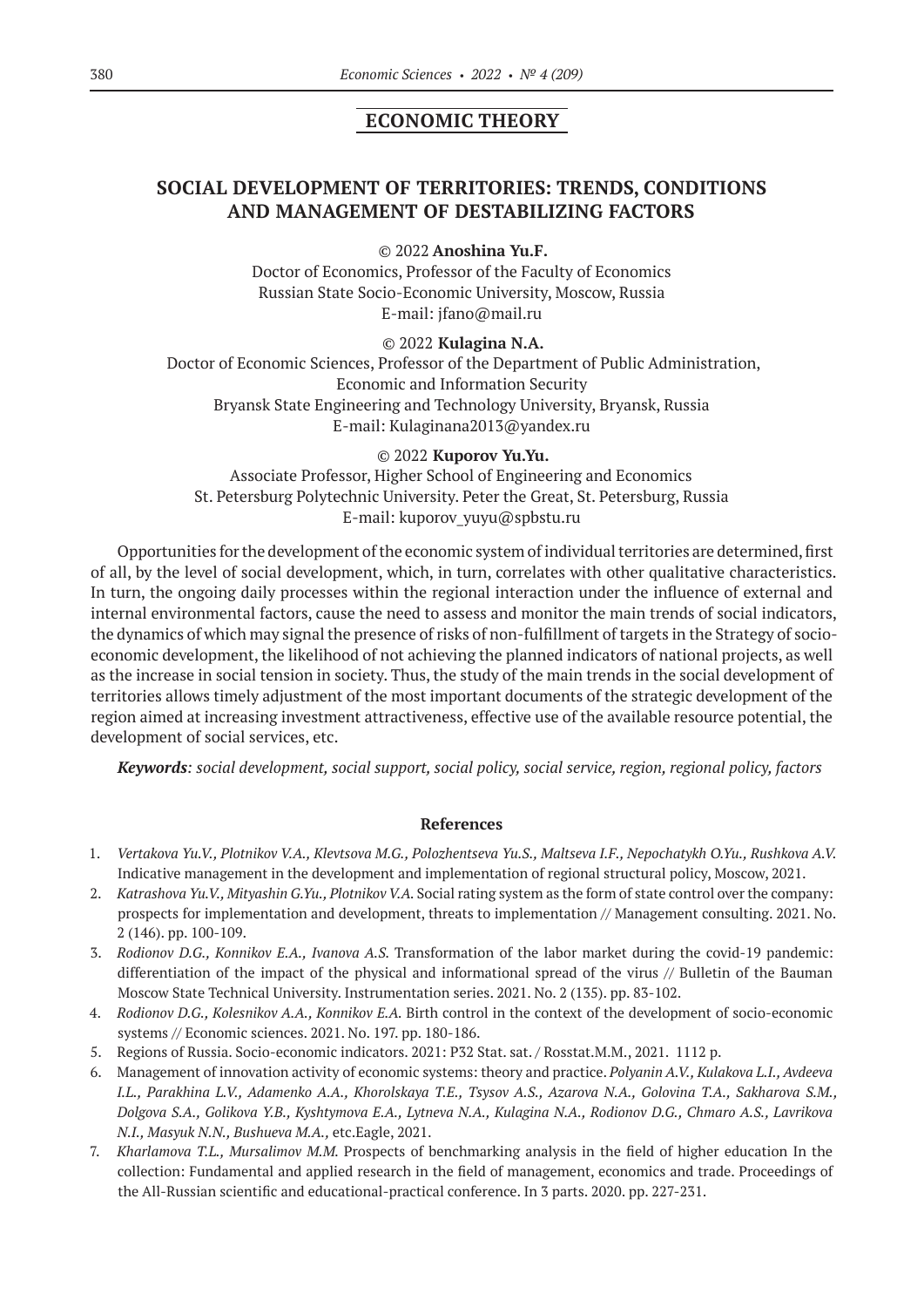8. Rodionov D., Konnikov E., Dubolazova Yu., Polyanina P., Konnikova O. Development of socio-economic systems in the context of information technology development In the collection: Proceedings of the European Conference on Innovation and Entrepreneurship, ECIE. 16th. Ser. "Proceedings of the 16th European Conference on Innovation and Entrepreneurship, ECIE 2021" 2021. pp. 810-820.

# **THE MECHANISM FOR MONITORING SOCIAL RESOURCES BASED ON THE INDIVIDUAL DIGITAL PROFILE OF CITIZENS**

© 2022 **Anoshina Yu.F.**

Doctor of Economics, Professor of the Faculty of Economics Russian State Socio-Economic University, Moscow, Russia E-mail: jfano@mail.ru

© 2022 **Kulagina N.A.**

Doctor of Economic Sciences, Professor of the Department of Public Administration, Economic and Information Security Bryansk State Engineering and Technology University, Bryansk, Russia E-mail: Kulaginana2013@yandex.ru

#### © 2022 **Kuporov Yu.Yu.**

Associate Professor, Higher School of Engineering and Economics St.Petersburg Polytechnic University. Peter the Great, St.Petersburg, Russia E-mail: kuporov\_yuyu@spbstu.ru

### © 2022 **Novikov S.P.**

Candidate of Technical Sciences, Associate Professor, Head of the Department of Public Administration, Economic and Information Security Bryansk State Engineering and Technology University, Bryansk, Russia E-mail: spnovikov@gmail.com

Opportunities for the development of the economic system of individual territories are determined, first of all, by the level of social development, which, in turn, correlates with other qualitative characteristics. In turn, the ongoing daily processes within the regional interaction under the influence of external and internal environmental factors, cause the need to assess and monitor the main trends of social indicators, the dynamics of which may signal the presence of risks of non-fulfillment of targets in the Strategy of socioeconomic development, the likelihood of not achieving the planned indicators of national projects, as well as the increase in social tension in society. Thus, the study of the main trends in the social development of territories allows timely adjustment of the most important documents of the strategic development of the region aimed at increasing investment attractiveness, effective use of the available resource potential, the development of social services, etc.

*Keywords: monitoring, regional policy, social resources, social development, digital passport of a citizen, human capital*

- 1. *Babkin A.V., Dmitrieva V.V.* Digital platform as a complex socio-economic system. In the collection: Financial and economic security of the Russian Federation and its regions. collection of materials of the VI International Scientific and Practical Conference. 2021. pp. 12–14.
- 2. *Nadezhina O.S., BorodaA.V., Vdovina N.S.*Human capital in Russia in a crisis: problems and prospects of development // Global scientific potential. 2016. No. 9 (66). pp. 65–71.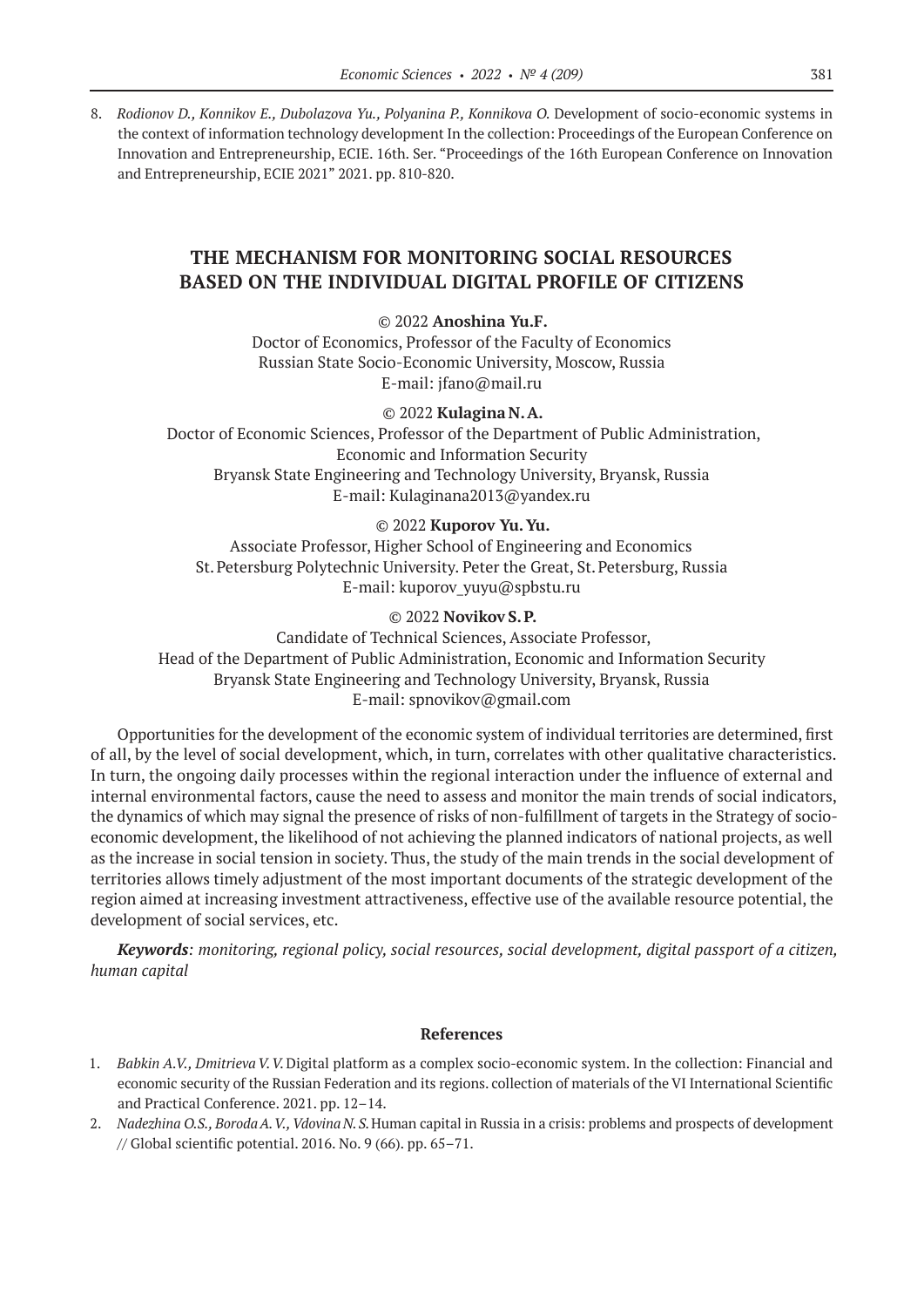- 3. Management of innovation activity of economic systems: theory and practice. *PolyaninA.V., Kulakova L.I., Avdeeva I.L., Parakhina L.V., AdamenkoA.A., KhorolskayaT.E., TsysovA.S., Azarova N.A., GolovinaT.A., Sakharova S.M., Dolgova S.A., GolikovaY.B., Kyshtymova E.A., Lytneva N.A., Kulagina N.A., Rodionov D.G., ChmaroA.S., Lavrikova N.I., Masyuk N.N., Bushueva M.A.,* etc.Eagle, 2021.
- 4. *Kharlamova T.L., Mursalimov M. M.*Prospects of benchmarking analysis in the field of higher education In the collection: Fundamental and applied research in the field of management, economics and trade. Proceedings of the All-Russian scientific and educational-practical conference. In 3 parts. 2020. pp. 227–231.
- 5. *Zhilenkova E., Budanova M., Bulkhov N., Rodionov D.*Reproduction of intellectual capital in the conditions of innovative digital economy: IOP Conference Series: Materials Science and Engineering. 2019. p. 012065
- 6. *Rodionov D., Konnikov E., Dubolazova Yu., Polyanina P., Konnikova O.*Development of socio-economic systems in the context of information technology development. In the collection: Proceedings of the European Conference on Innovation and Entrepreneurship, ECIE. 16th. Ser. "Proceedings of the 16th European Conference on Innovation and Entrepreneurship, ECIE 2021" 2021. pp. 810–820.

# **ECONOMIC JUSTICE IN THE SYSTEM OF BASIC RELATIONS**

#### © 2022 **Guskova Marina Fedorovna**

Doctor of Economics, Professor, Professor of the Department of Quality Management Russian University of Transport, Moscow, Russia

#### © 2022 **Zubkov Alexander Danilovich**

Associate Professor of the Department of Analysis and Forecasting MGMSU them. A.I.Evdokimova, Moscow, Russia

### © 2022 **Sterlikov Pavel Fedorovich**

Doctor of Economics, Professor, Head of the Department of Economic Theory MGMSU them. A.I.Evdokimova, Moscow, Russia

### © 2022 **Sterlikov Fedor Fedorovich**

Doctor of Economics, Professor, Laureate of the Prize of the Government of the Russian Federation in the field of science and technology, Professor of the OChU VO GSI Humanitarian and Social Institute, Moscow region, Kraskovo, Russia

The article attempts to discuss the authors who did not bother with theoretical economic reasoning in an a priori effort to prove the inefficiency of non-market forms of management, a priori reducing them to barbarism.

*Keywords: distributional social relations, grounds for assessing economic justice.*

# **THEORETICAL FOUNDATIONS OF INNOVATION POLICY IN THE SOCIAL SPHERE**

#### © 2022 **Kosobokov Andrei Yurievich**

honorary degree candidate, Higher School of Engineering and Economics Peter the Great St. Petersburg Polytechnic University (SPbPU), St. Petersburg, Russia E-mail: au.kosobokov@mail.ru

### © 2022 **Kuporov Yury Yuryevich**

Ph.D. in Economics, Associate Professor, Higher School of Engineering and Economics Peter the Great St. Petersburg Polytechnic University (SPbPU), St. Petersburg, Russia E-mail: kuporov\_yuyu@spbstu.ru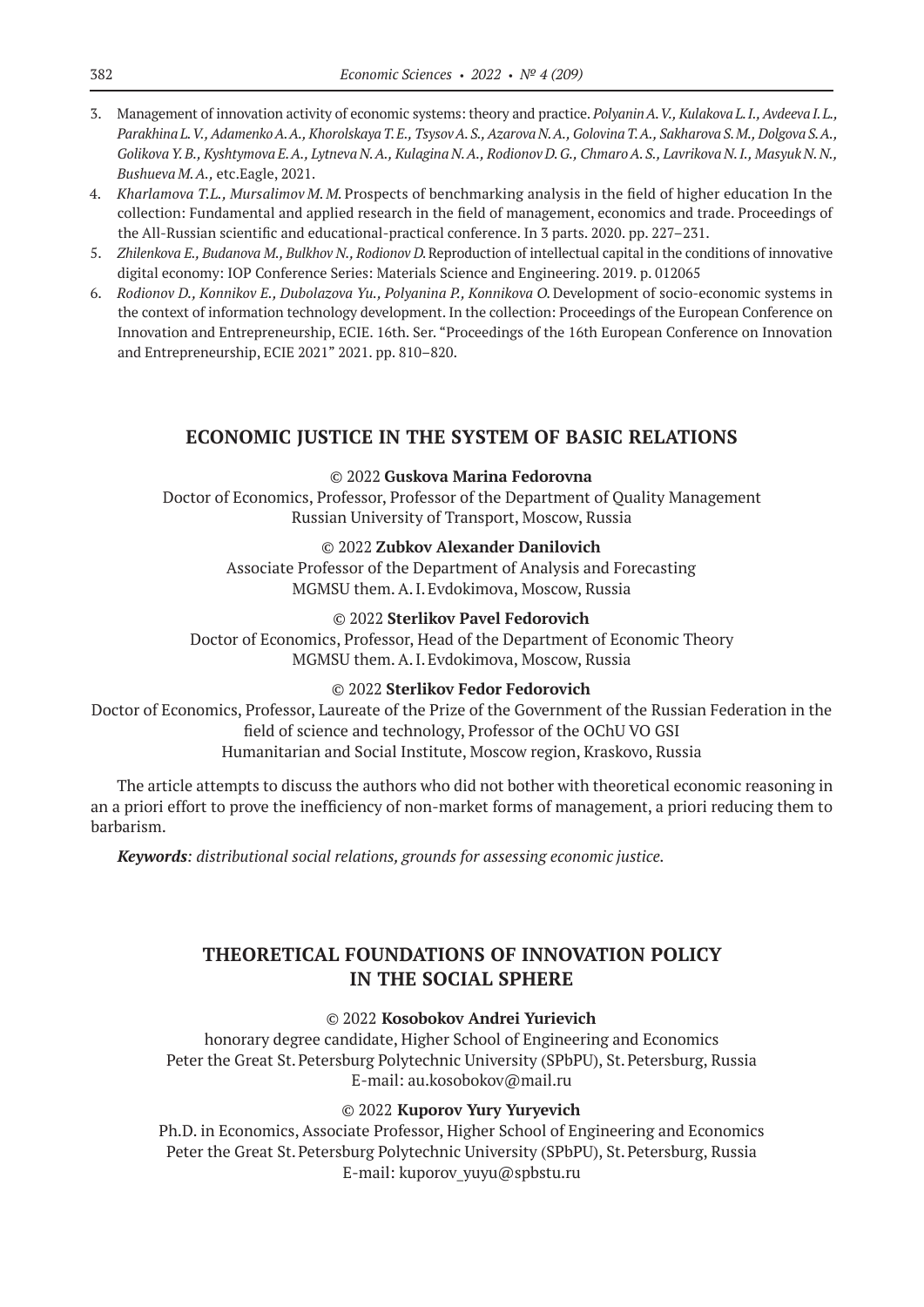The article considers the concept of innovation policy, including in the regional context. Innovation policy in general, concretized terms, is a set of innovative measures for the commercialization of accumulated knowledge, the use and processing of raw materials, methods of management and control of labor productivity. Competent development of innovation policy is one of the levers of "calculative" and continuous development of the economy and innovative competitiveness of any country and enterprise.

*Keywords: innovation policy, social sphere, innovation, innovation factors.*

# **DIGITALIZATION OF SERVICES IN THE SOCIAL SPHERE: PROBLEMS AND PROSPECTS**

### © 2022 **Krolivetsky Eduard Nikolaevich**

doctor of economic sciences, professor St.Petersburg State Institute of Cinema and Television, St.Petersburg, Russia E-mail: kafuesp@gukit.ru

### © 2022 **Dubolazova Yulia Andreevna**

Candidate of Economic Sciences, Associate Professor of the Higher School of Engineering and Economics Peter the Great St. Petersburg Polytechnic University (SPbPU), St. Petersburg, Russia E-mail: dubolazova\_yua@spbstu.ru

### © 2022 **Zaborovsky Denis Andreevich**

Competitor of the Higher School of Engineering and Economics Peter the Great St. Petersburg Polytechnic University (SPbPU), St. Petersburg, Russia E-mail: denchic4@mail.ru

Recently, as well as during the COVID-19 pandemic, the digitalization of social services by public institutions has become one of the main directions for the introduction of innovative processes. Governments and various public institutions involved in the development and delivery of social services are increasingly moving to digital platforms, resulting in cost savings and better management of social services, as well as more efficient use of social institution resources. However, it is not clear how citizens perceive digital social services, what level of skills is required to operate and use digital platforms, what level of involvement is required to interact with digital social services. These and many other questions are discussed in this article. Innovation is a key driver in the development of digital social services, and understanding this process requires a deeper understanding of technical (e.g. digital technologies, digital platforms, electronic document management) and non-technical (e.g. human capital, people) issues, which were also considered in this study. .

*Keywords: digital technologies, platforms, super services, social services.*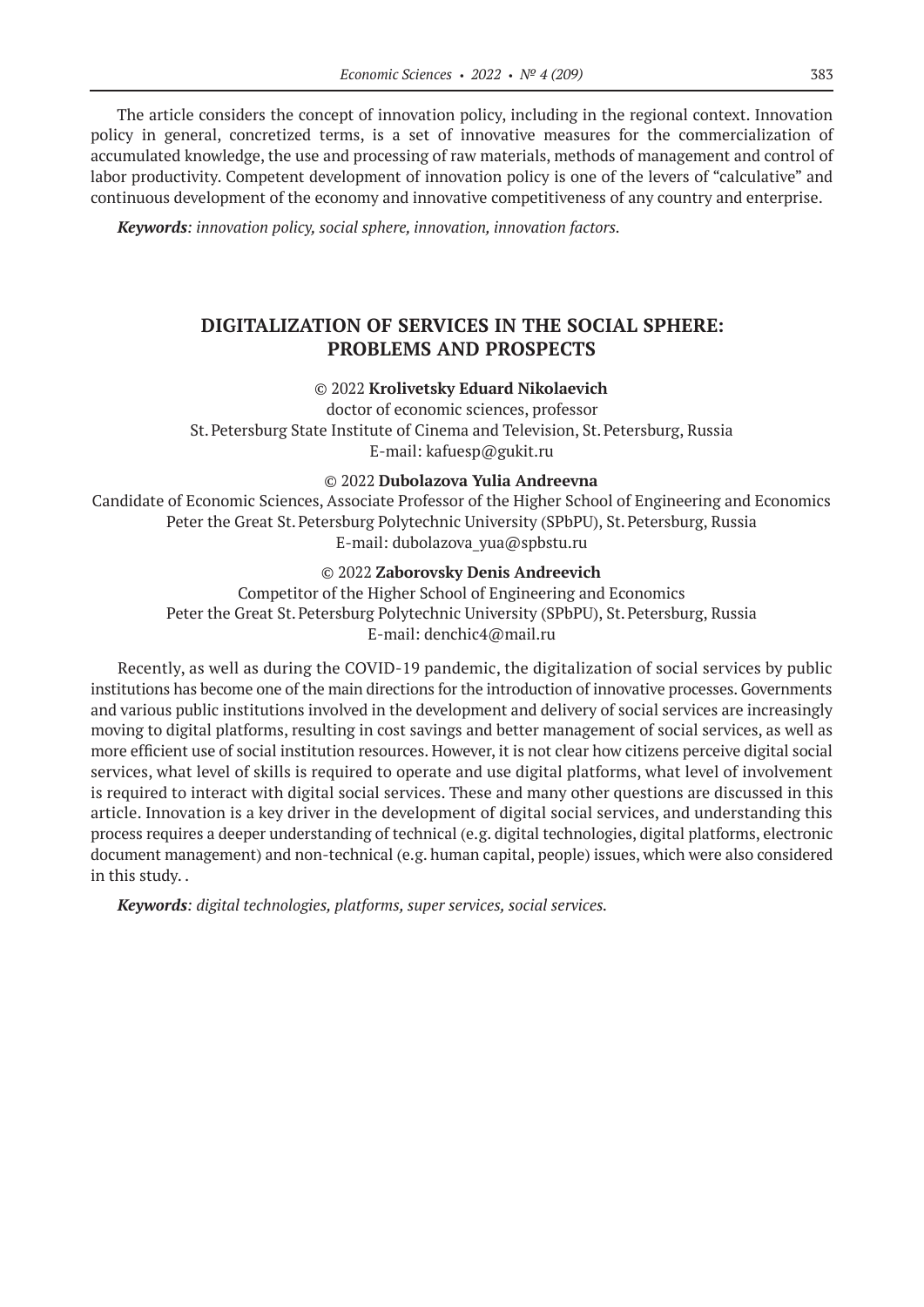# **FINANCE, MONEY CIRCULATION AND CREDIT**

# **CONCEPTUAL APPROACHES TO LOYALTY MANAGEMENT IN RETAIL**

### © 2022 **Merkulina Irina Anatolievna**

Doctor of Economic Sciences, Professor, Professor of the Department of Logistics and Marketing Financial University under the Government of the Russian Federation, Moscow, Russia E-mail: IAMerkulina@fa.ru

The essence and features of CRM systems are revealed, their types are considered, the current state of loyalty programs of retail companies is analyzed, the main problems of loyalty management are highlighted, recommendations for improving loyalty programs of retail companies are put forward.

*Keywords: loyalty, retail, trade, customers, CRM system, information, relationships*

# **BOOK KEEPING, STATISTICS**

# **METHODS OF CALCULATING THE DISCOUNT RATE IN THE CONTEXT OF LEASING OPERATIONS**

© 2022 **Vinnikova I.V.** Corporate Reporting Manager in IFRS Department of MTS PJSC E-mail: Vinnikova1998@mail.ru

In Russia, leasing transactions are popular both among large companies and among individual entrepreneurs and representatives of small and medium-sized businesses, since this method of financing does not require large instant investments. The growth of the leasing services market has made it necessary to ensure proper accounting of leasing operations in accordance with the principles of IFRS.

The new international standard IFRS 16 «Lease», adopted in 2016, in many aspects changed the usual accounting of leasing operations with the lessee, including the accounting of the asset in the form of the right of use and obligation. The need to discount leasing payments indicated the issue of the discount rate. The paper proposes a method for calculating the discount rate, if it cannot be determined from the leasing contract.

*Keywords: leasing operations; discount rate; IFRS.*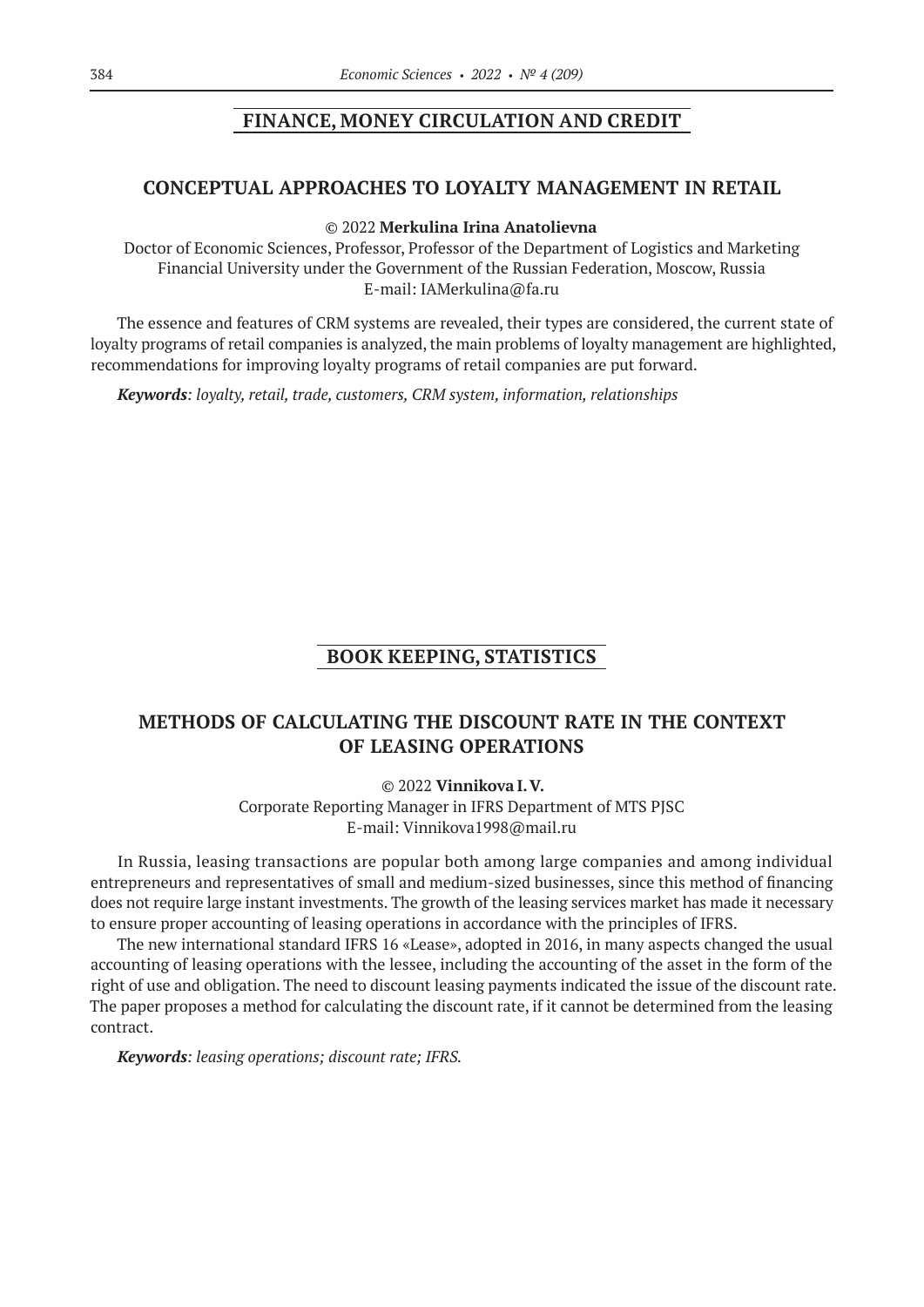# **RECOGNITION AND MEASUREMENT OF OBLIGATIONS TO WITHDRAW ASSETS IN ACCORDANCE WITH IFRS AND GAAP**

### © 2022 **Grishkina Svetlana Nikolaevna**

Doctor of Economics, Professor of the Department of Audit and Corporate Reporting of the Faculty of Taxes, Audit and Business Analysis Financial University under the Government of the Russian Federation, Moscow, Russia E-mail: s grishkina@list.ru

### © 2022 **Trushina Anastasia Alexandrovna**

Master of the Department of Audit and Corporate Reporting Faculty of Taxes, Audit and Business Analysis Financial University under the Government of the Russian Federation, Moscow, Russia E-mail: nastasya\_trushina@mail.ru

The article discusses the main features of the initial and subsequent recognition and measurement of asset retirement obligations. The urgency of this issue requires a reasonable and appropriate assessment of these obligations. The article analyzes the similarities and differences in the interpretation of the main features of accounting for asset retirement obligations in accordance with IFRS and US GAAP.

*Keywords: asset retirement obligation, обязательство по выводу актива из эксплуатации, provisions, IFRS, US GAAP, discount rate.*

# **FEATURES OF THE APPLICATION OF IAS 17 «INSURANCE CONTRACTS» BY MUTUAL INSURANCE COMPANIES**

© 2022 **Mamedova Reyhan Muslimova**

Manager of the Audit and Corporate Reporting Department Faculty of Taxes, Audit and Business Analysis Financial University under the Government of the Russian Federation, Moscow, Russia E-mail: reykhan14@gmail.com

The article analyzes the features of the application of IAS 17 by mutual insurance companies. In fact, IAS 17 applies to insurance contracts within its scope of application, regardless of the organizational and legal form of the issuing organization. However, there are some peculiarities for mutual insurance companies. In particular, the cash flows of mutual insurance companies are investigated. It is concluded that for mutual insurance companies, cash flows include the rights of policyholders with a residual share for all any excess assets over liabilities.

*Keywords: insurance, IAS, mutual insurance, insurance contracts, accounting, insurance organizations.*

- 1. Order of the Ministry of Finance of the Russian Federation dated April 20, 2021 N 65n "On the Introduction of the International Financial Reporting Standard (IFRS) 17 "Insurance Contracts" into Effect on the Territory of the Russian Federation and on the Termination of Certain Provisions of Orders of the Ministry of Finance of the Russian Federation on the Territory of the Russian Federation"
- 2. IAS 17 and new OSBU: what is common and what are the features [Electronic resource]. URL: https://www.fbk.ru/ upload/press-center/IFRS17\_%D0%9E%D0%A1%D0%91%D0%A3\_2212.pdf
- 3. IAS 17: there is no time for reflection [Electronic resource]. URL: https://www.sas.com/ru\_ru/insights/articles/riskfraud/ifrs‑17‑waiting-is-not-an-option.html
- 4. Insurance contracts concluded by mutual organizations [Electronic resource]. URL: https://www.ifrs.org/content/ dam/ifrs/supporting-implementation/ifrs-17/ifrs-17-and-mutual-entities.pdf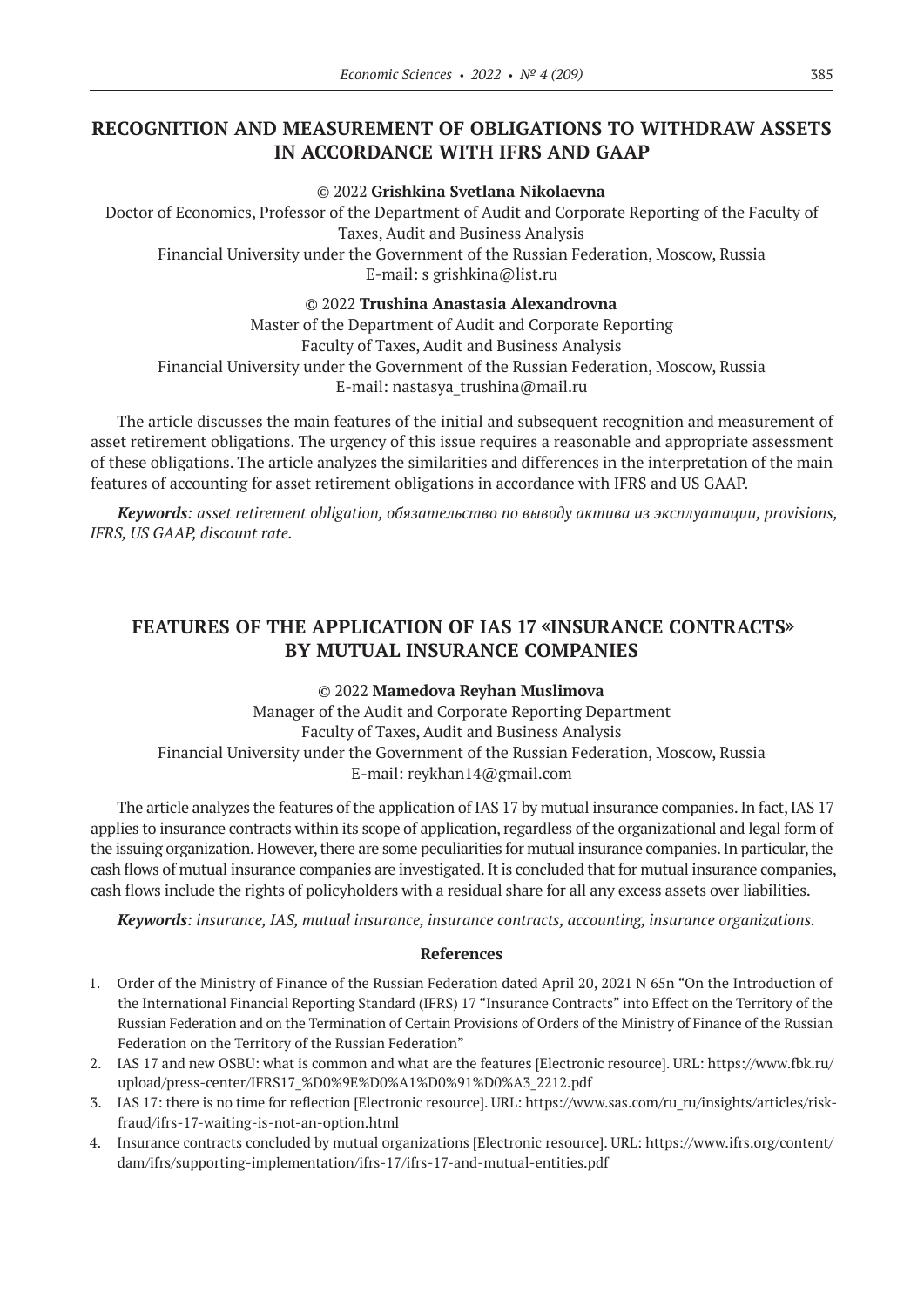# **CURRENT ISSUES OF INTERNATIONAL AND NATIONAL REGULATION AND DISCLOSURE OF INFORMATION ON THE ACTIVITIES OF FINANCIAL INSTITUTIONS**

© 2022 **Mamedova Samira**

Manager of the Audit and Corporate Reporting Department, Faculty of Taxes, Audit and Business Analysis Financial University under the Government of the Russian Federation, Moscow, Russia E-mail: samira.mamedowa@mail.ru

The article is devoted to the consideration of the basic principles of the modern model of regulation of financial organizations. The issues of disclosure of information about their activities are considered. According to the results of the study, the author concludes that the regulation of the activities of financial organizations is currently a complex, multifaceted phenomenon.

*Keywords: finance, financial regulation, remote monitoring, contact monitoring, financial institutions.*

#### **References**

- 1. *Volkova O.A., Shcheglov V.Yu., SkvortsovA.O.*Problems of financial control in the Russian Federation // Bulletin of Penza State University. – 2021. – № 1 (33). Pp. 39–41.
- 2. *Isakova Diana Telmanovna* Instruments of regulation of financial markets // Modern innovations. 2018. № 1 (23). Pp. 47–49.
- 3. *Klochkova N.Ya., Nosova T.P.*Mechanism of regulation of the financial market of Russia // NAU. 2020. № 55–2 (55). Pp. 42–46.
- 4. *Lipatova V.I.*The problem of determining financial control in the Russian Federation // Bulletin of Science. 2022. № 1 (46). Pp. 171–174.
- 5. *Skutelnik O.A.*On the issue of improving state financial control in the Russian Federation // Vestnik NIB. 2020. No. 40. pp. 78–81.
- 6. *Cunningham L. A.* A prescription to retire the rhetoric of principles-based systems in corporate law, securities regulation, and accounting. Technical Report 127, Boston College Law School, 2007
- 7. *Vries F.* de How Can Principles-Based Regulation Contribute to Good Supervision? // *Kellermann A., de Haan J., de Vries F.* (eds) Financial Supervision in the 21st Century. – Springer, Berlin, Heidelberg, 2013. – P. 165–183.

# **APPLICATION OF BLOCKCHAIN TECHNOLOGIES BY AN ECONOMIC SUBJECT IN CONDITIONS OF ECONOMY DIGITALIZATION**

### © 2022 **Naumova Tatyana Maksimovna**

Candidate of Economic Sciences, Associate Professor, Department of Finance, Economics and Organization of Production Volga State Technological University, Yoshkar-Ola, Russia E-mail: MalkovaTM@volgatech.net

#### © 2022 **Shlychkov Dmitry Sergeevich**

Candidate of Economic Sciences, Associate Professor, Associate Professor of the Department of Audit and Corporate Reporting Financial University under the Government of the Russian Federation, Moscow, Russia E-mail: dsshlychkov@fa.ru

Blockchain is a relatively new data transmission system in today's developing world. The emergence of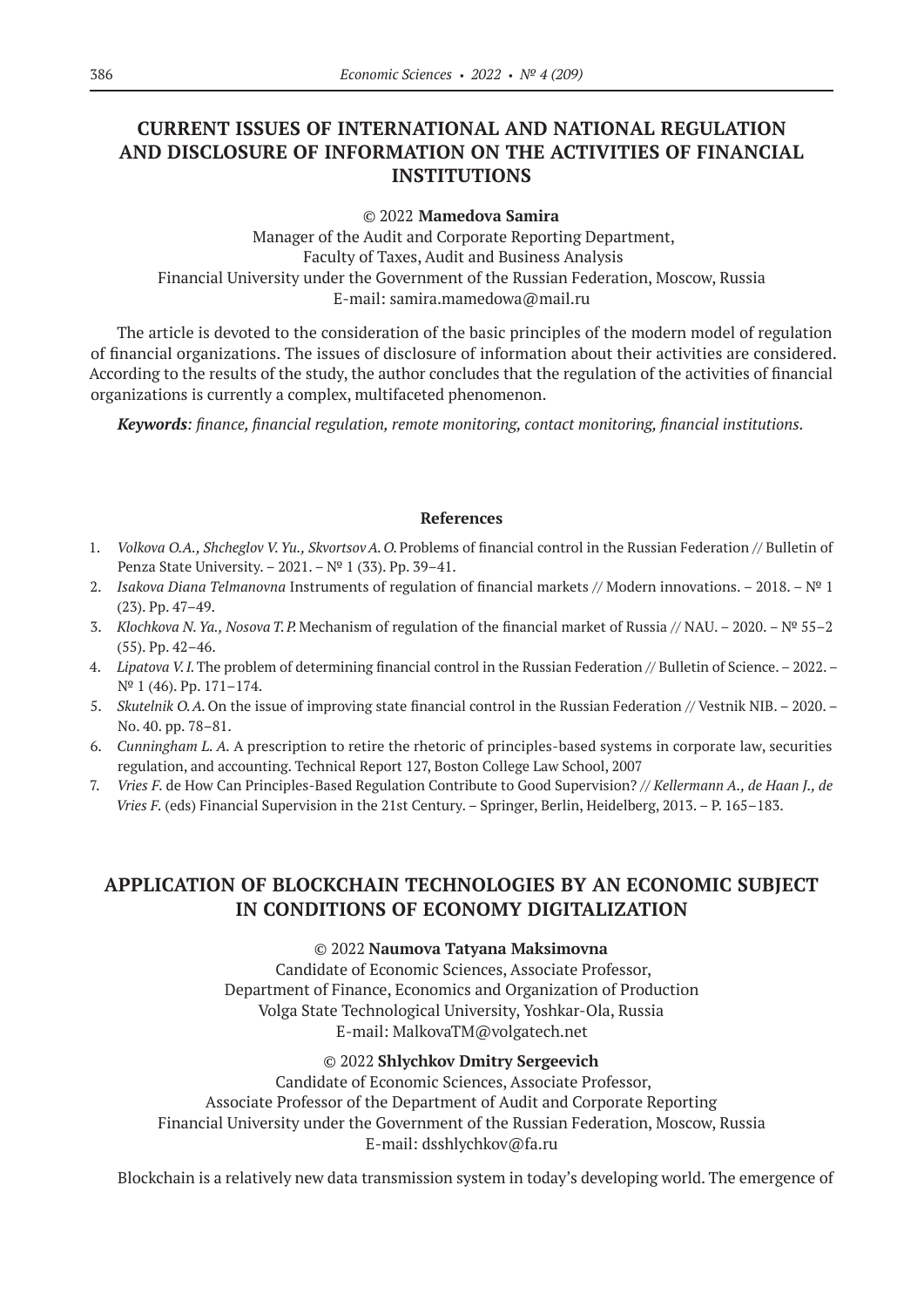this system is associated with the emergence of the Bitcoin cryptocurrency in 2008–2009. However, its use in the world of cryptocurrency was not limited; on its basis, the development of digitalization of the economy began in various sectors of the life of the population, from the financial sector to the social sector of the state economy. The purpose of the study is to reveal the main stages in the development of the blockchain system in the economic sectors of the activity of an economic entity.

*Keywords: blockchain, sectors of the state economy, economic entity, digitalization of economic processes, fair value, SMART contract.*

# **STATISTICAL STUDY OF THE IMPACT OF THE COVID CRISIS ON THE REGIONAL ECONOMY OF RUSSIА**

#### © 2022 **Petrov Alexander Mikhailovich**

Doctor of Economics, Professor, Associate Professor of the Department of Business Analytics Financial University under the Government of the Russian Federation, Moscow, Russia E-mail: ampetrov@fa.ru

#### © 2022 **Tsypin Alexander Pavlovich**

Candidate of Economic Sciences, Associate Professor of the Department of Business Statistics Moscow Financial and Industrial University "Synergy", Moscow, Russia E-mail: zipin@yandex.ru

#### © 2022 **Eremeeva Natalya Sergeevna**

Candidate of Economic Sciences, Associate Professor of the Department of Statistics and Econometrics Orenburg State University, Orenburg, Russia E-mail: er78aleks@mail.ru

Internal and external stress shocks have a negative impact on the economy of a single country, significantly hindering its development or provoking stagnation. No exception is the covid crisis that erupted around the world in 2020. In turn, countries with economies in transition are more affected by the crisis owing to the fragility of the system. Therefore, we believe that studying the impact of the 2020 crisis on the economy of the regions of Russia is an urgent task. The purpose of this study is to identify the regions of Russia most affected by the last crisis. To achieve this goal, methods such as comparison and mathematical and statistical methods, in particular descriptive statistics and cluster analysis, were used. The main outcomes are: the level of real household incomes at the end of 2020 decreased relative to the values of 2019, which indicates a decrease in purchasing power; despite the direct ban on the part of the Government of the Russian Federation, regarding the dismissal of employees, under the influence of the covid crisis, the unemployment rate increased, but this growth does not exceed the results of 2009; a decrease in consumer activity of the population led to a decrease in domestic and foreign economic turnover; the regions most affected by the 2020 crisis can be considered the North Caucasus Federal District and part of the subjects belonging to the Siberian Federal District, as the results of cluster analysis clearly prove. Given the fact that the consequences of the covid crisis will appear in the Russian economy in the next 5 years, we can indicate the direction of further research, which consists in econometric modeling of the dynamics of macroeconomic indicators taking into account the recession.

*Keywords: regional economy, crisis, covid crisis, stagnation, the structure of the economy, fall, prospects.*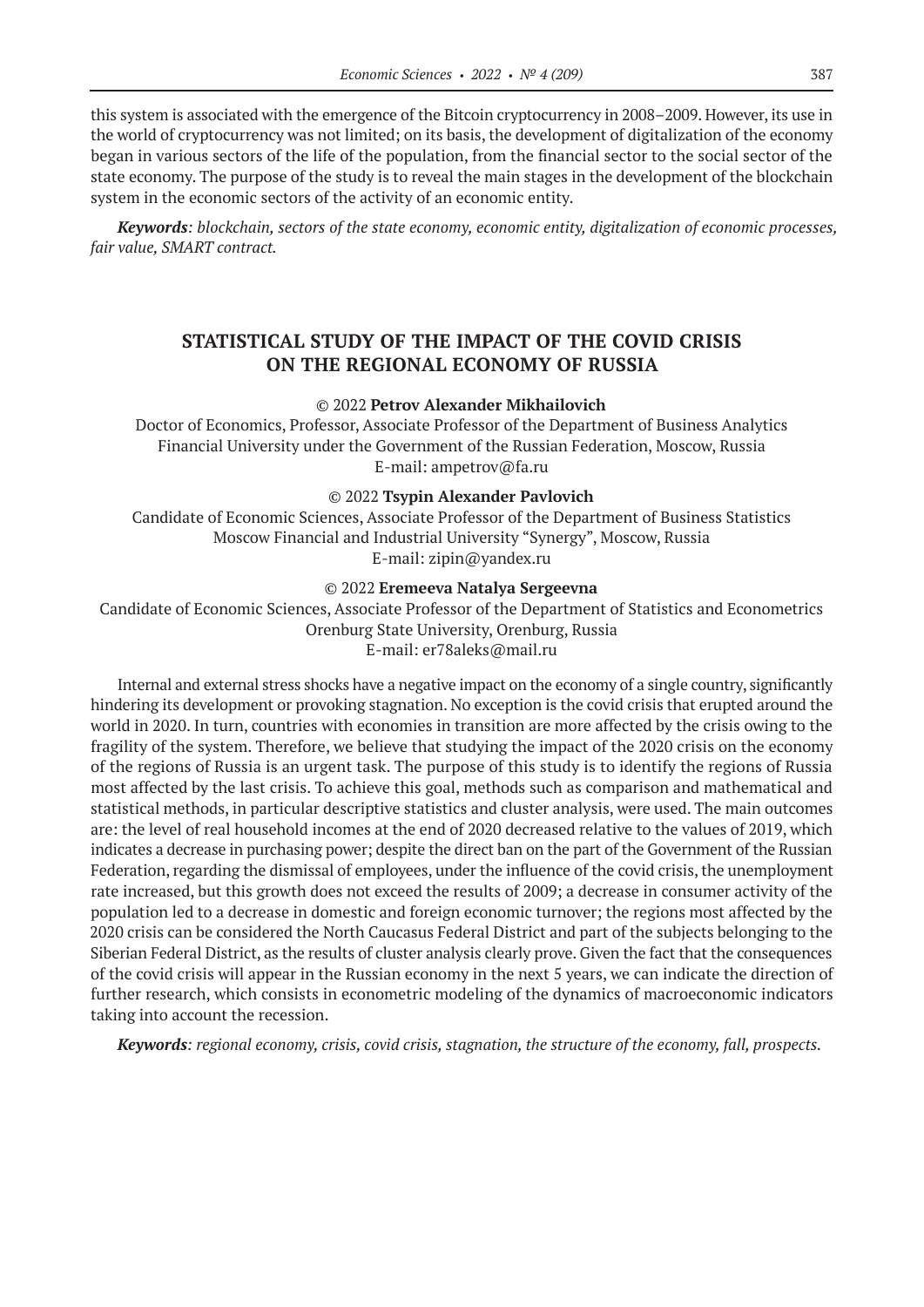# **SPECIFICITY OF ACCOUNTING OUTSOURCING**

© 2022 **Khasanova Faina Rashidovna**

Business Intelligence Department of the Faculty of Taxes, Audit and Business Analysis Financial University under the Government of the Russian Federation, Moscow, Russia E-mail: khasanova\_f@mail.ru

Russian enterprises, finding themselves in a difficult financial situation due to the spread of the new coronavirus infection COVID‑19, are reducing production volumes, optimizing costs and looking for optimal financing models. Outsourcing minimizes accounting risks and serves as a real alternative to a full-time accounting service. Unlike outsourcing of other services, accounting outsourcing is of interest due to the limit of liability and the lack of control over accounting by the customer.

*Keywords: outsourcing, bankruptcy, subsidiary liability, accounting, enterprise, liability, inventory*

# **WORLD ECONOMY**

# **THE IMPACT OF THE SPECIFIC FEATURES OF THE ECONOMIES OF CHINA, JAPAN AND SOUTH KOREA ON THE FORMATION OF BUSINESS CONDITIONS**

### © 2022 **Gvasalia Kristina Davidovna**

graduate student, Department of World Finance Financial University under the Government of the Russian Federation, Moscow, Russia E-mail: pikareta@mail.ru

In modern conditions, the East Asian region is considered the most actively developing region in the field of international business, which makes it relevant and necessary to analyze and identify the specific features of this region, where special attention should be paid to the largest and most steadily developing Asian players (China, Japan, South Korea). This study is also relevant for the Russian economy, which, in the context of economic sanctions, evaluates East Asia, including China, as a strategically important trade and economic partner. The object of the study is the current state of international business in the countries of the East Asian region. The subject of the study is a complex of economic relations that has arisen in connection with international business in the countries of the East Asian region at the present stage of the development of society. The main conclusions of the study develop the theoretical and methodological basis of international business in the world. The practical significance of the work lies in the development of proposals for using the results of this study in the activities of Russian and international companies. This study reveals the influence of the specific features of the economies of China, Japan and South Korea on the formation of business conditions.

*Keywords: East Asian region, Chinese economy, Japanese economy, Korean economy, international business, world economy, Asian business model*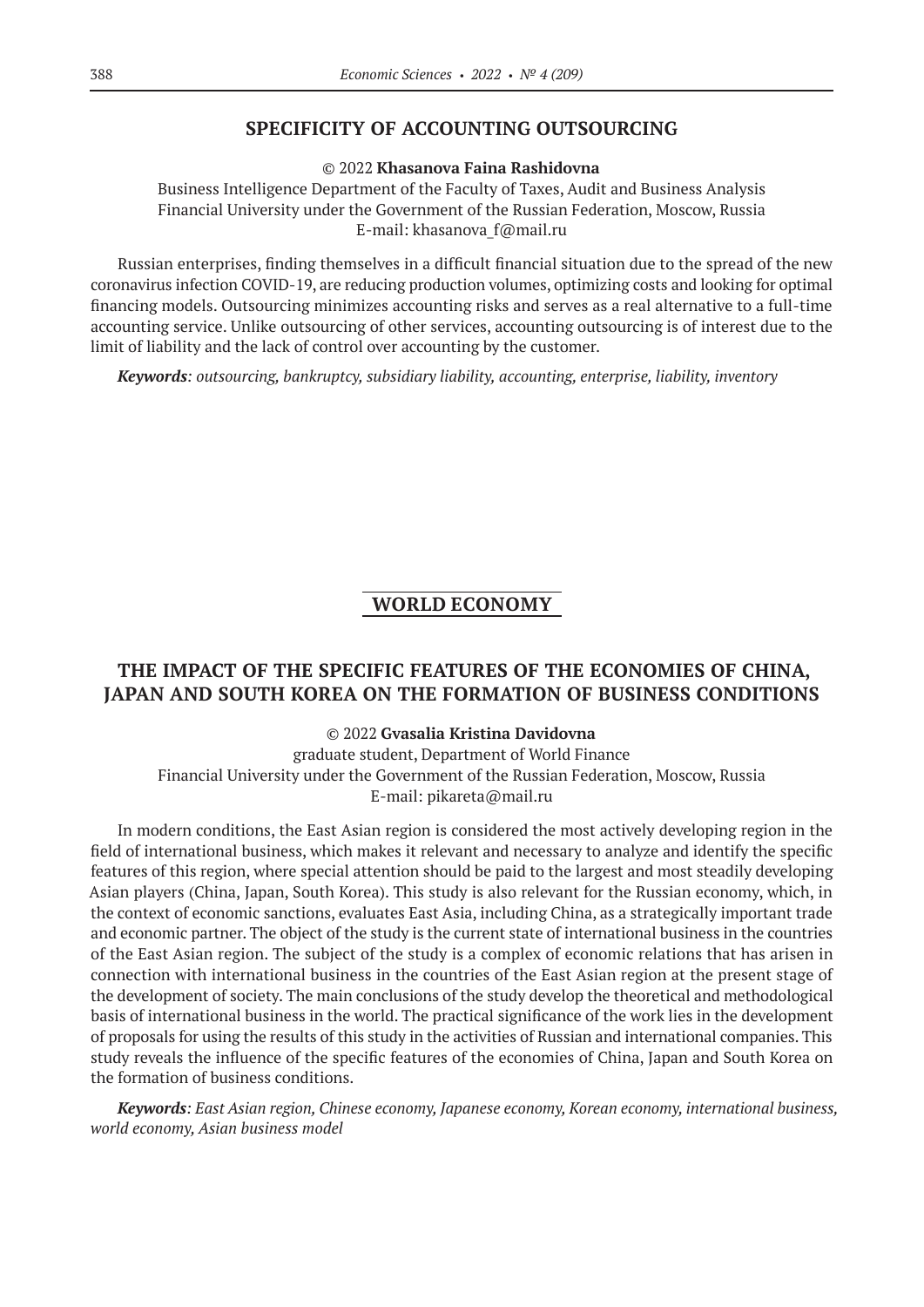### **References**

- 1. *Balakin Vyacheslav Ivanovich* Regionalism and regionalization in East Asia // Knowledge. Understanding. Skill. 2015. No. 3. — Text: electronic. — DOI is missing. — URL: https://cyberleninka.ru/article/n/regionalizm-i-regionalizatsiyav-vostochnoy-azii (date accessed: 17.04.2022).
- 2. *Vladimirova S.V., Inyutina A. D.* Features of state regulation of the South Korean model of the economy. Text: electronic. — DOI is missing. — URL: http://cscb.su/n/021901/021901005.htm (date accessed: 20.04.2022).
- 3. *Vorobyova N.A.*Features of the Japanese model of state regulation of the economy // Izvestia of the Eastern Institute. 2007. No. 14. — Text: electronic. — DOI is missing. — URL: https://cyberleninka.ru/article/n/osobennosti-yaponskoymodeli-gosudarstvennogo-regulirovaniya-ekonomiki (date accessed: 15.04.2022).
- 4. *Gvasaliya K. D.*Characteristics of the specifics of the development of international business in East Asia on the example of China, Japan and South Korea // Modern Science: Actual Problems of Theory and Practice. Series: Economics and law. 2020. No. 3. S. 45–48.
- 5. Doing business Rankings. Text: electronic. DOI is missing. URL: https://www.doingbusiness.org/en/rankings (date accessed: 20.04.2022).
- 6. Fortune Global 500: official site. Text: electronic. DOI is missing. URL: http://fortune.com/global500/ (date accessed: 20.04.2021).
- 7. The World bank Data: official site. Text: electronic. DOI is missing. URL: www.data.worldbank.org (date accessed: 20.04.2022).

# **FINANCIAL SANCTIONS AS A CATALYST FOR FINANCIAL DEGLOBALIZATION**

### © 2022 **Guzikova Lyudmila Alexandrovna**

Doctor of Economics, Professor of the Higher School of Engineering and Economics Peter the Great St.Petersburg Polytechnic University, Russia, St.Petersburg E-mail: guzikova@mail.ru

### © 2022 **Dubieke Bahetijiang**

master student of the Graduate School of Industrial Economics Peter the Great Saint-Petersburg Polytechnic University, Saint-Petersburg, Russia

### © 2022 **Shahbazi Ahmadi Simin**

post-graduate student of the Graduate School of Industrial Economics Peter the Great Saint-Petersburg Polytechnic University, Saint-Petersburg, Russia

The disconnection of financial institutions of some countries from the global information system of international settlements and payments SWIFT in the 21st century has become an increasingly used tool for economic sanctions. The purpose of this article is to identify the prospects for the development of the field of international settlements and payments, taking into account this circumstance. The article discusses the history and goals of creating the SWIFT system and alternative systems developed in Iran and China to overcome and prevent sanctions pressure, analyzes the main characteristics of the SWIFT, SEPAM, INSTEX, CIPS systems. Factors of alternative systems' viability are disclosed. A conclusion is made regarding the impact of the disconnection of the countries from the existing settlement and payment system on the field of settlements and payments and the global financial system as a whole.

*Keywords: economic sanctions, financial sanctions, international trade, international settlements and payments, SWIFT, SEPAM, INSTEX, CIPS.*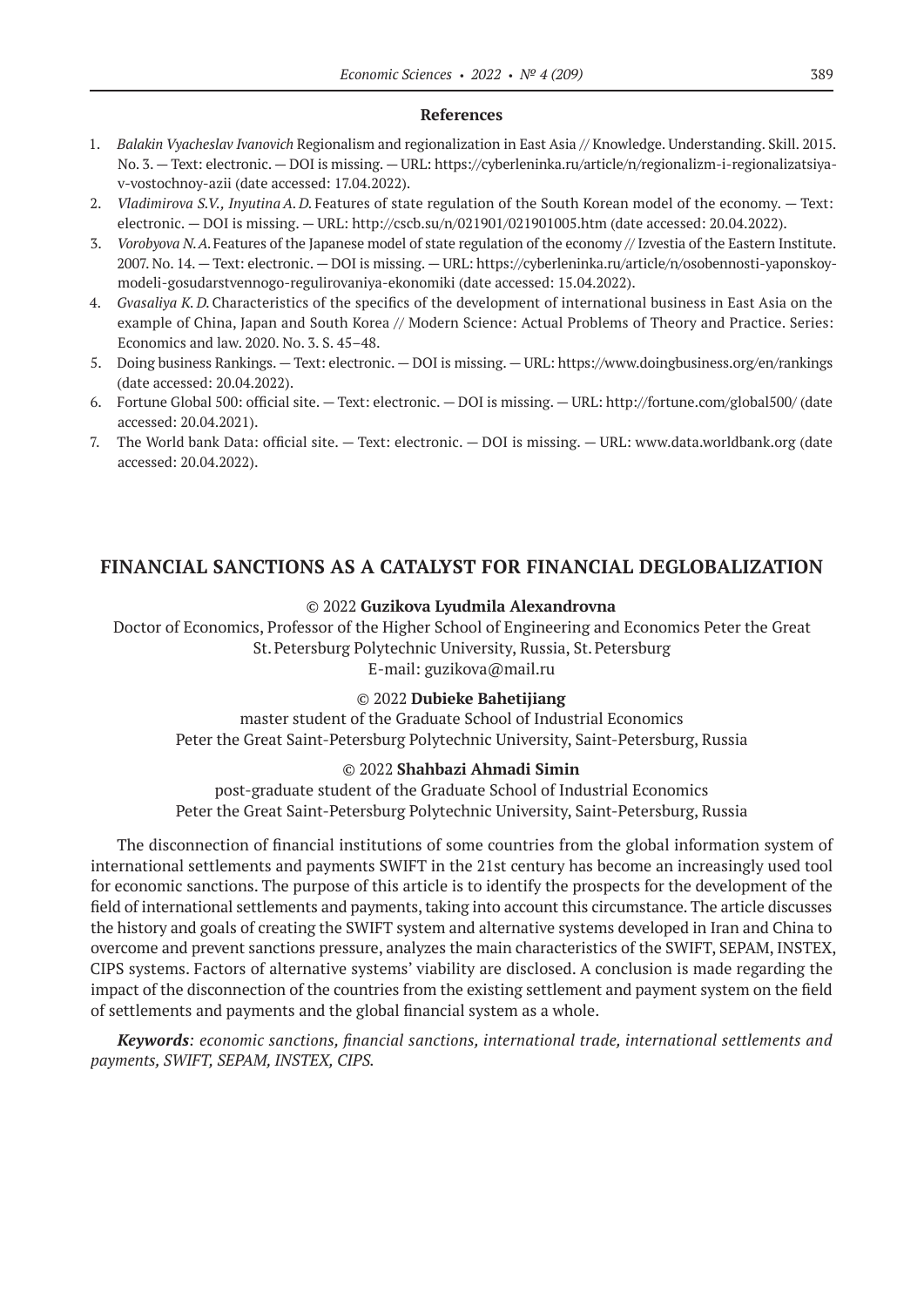# **MODERN ASPECTS OF THE EXPORT DEVELOPMENT OF RUSSIAN AGRO-INDUSTRIAL PRODUCTS TO CHINA**

### © 2022 **Eliseeva Maria Vladimirovna**

postgraduate student of the Department of World Economy and International Business Financial University under the Government of the Russian Federation, Moscow, Russia E-mail: mveliseeva2020@edu.fa.ru

The article analyzed the dynamics of export figures of Russian agro-industrial complex to China in the context of the degree of processing. The key problems of escalating volumes of agricultural products, raw materials and food were identified. The possibilities of using e-commerce as an online export channel for sales of Russian products were also analyzed.

*Keywords: foreign trade, foreign economic activity, export capacity, Turn to the East, China.*

- 1. Analiz po dostupu sel'skokhozyaystvennoy produktsii, syr'ya i prodovol'stviya gosu-darstv chlenov YEAES na rynok Kitayskoy Narodnoy Respubliki [Analysis of the access of agricultural products, raw materials and food of the EAEU Member States to the market of the People's Republic of China]. Available at: http://www.eurasiancommission.org/ ru/act/prom\_i\_agroprom/dep\_agroprom/export/Documents/Китай.pdf (accessed 01.03.2022).
- 2. Postanovleniye Pravitel'stva Rossiyskoy Federatsii ot 31.03.2022 № 548 [*Decision of the Government of the Russian Federation No.* 548 of March 31, 2022]. Available at: http://publication.pravo.gov.ru/Document/ View/0001202204020020 (accessed 08.03.2022).
- 3. Soglasheniye o torgovo-ekonomicheskom sotrudnichestve mezhdu Yevraziyskim ekono-micheskim soyuzom i yego gosudarstvami-chlenami, s odnoy storony, i Kitayskoy Narodnoy Respublikoy, s drugoy storony [Agreement on Trade and Economic Cooperation between EAEU and China]. Available at: https://docs.cntd.ru/document/550970071 (accessed 01.03.2022).
- 4. Ulovno nakazuyemyye [Punishable by catch]. Available at: https://rg.ru/2020/12/24/ostanovka-otgruzki-ryby-vkitaj-obernetsia-dlia-rf-milliardnymi-ubytkami.html (accessed 18.03.2022).
- 5. Global supply chain crisis could last another two years, warn experts. Available at: https://www.theguardian.com/ business/2021/dec/18/global-supply-chain-crisis-could-last-another-two-years-warn-experts (accessed 20.03.2022).
- 6. 2021 Nian woguo shiyong zhiwuyou hangye xianzhuang: Chanliang cheng xiajiang taishi jinkou yicundu jiaogao [Status of national country's edible vegetable oil industry in 2021: production is declining, import dependence is high]. Available at: http://www.ciodpa.org.cn/index.php?m=content&c=index&a=show&catid=40&id=6670 (accessed 01.03.2022).
- 7. Chouyang wuran zhengzai weixie liangshi anquan [Ozone pollution threatens food security]. Available at: https://finance.sina.com.cn/jjxw/2022–01–17/doc-ikyamrmz5785876.shtml (accessed 18.03.2022).
- 8. Weixin shangxian xiaoshangdian, dui youzan, pinduoduo youhe yingxiang? [The launch of WeChat Mini Shop, how does it affect Youzan and Pinduoduo?]. Available at: http://www.woshipm.com/it/4085210.html (accessed 05.04.2022).